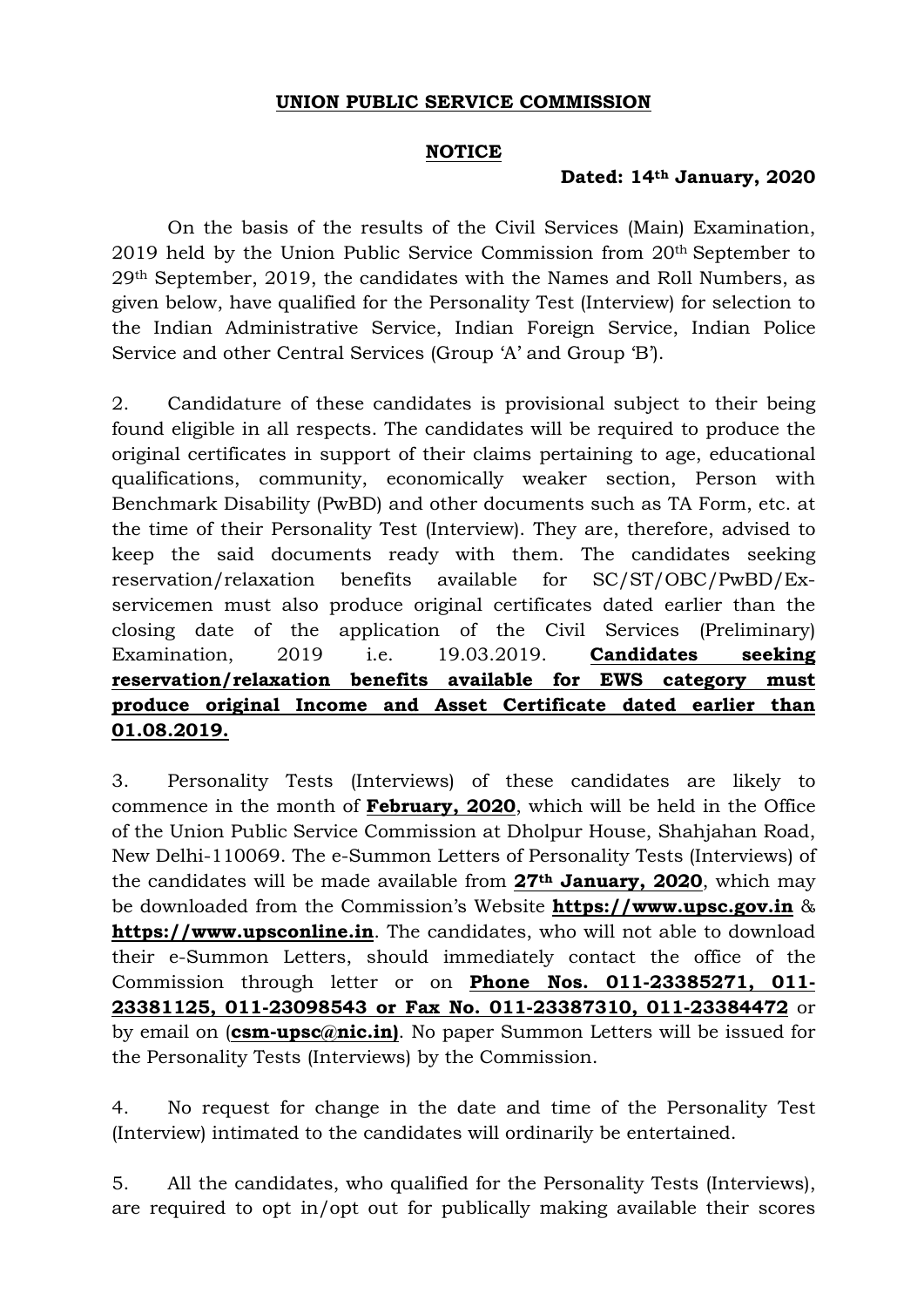under the Public Disclosure Scheme. The candidates are advised to go through DoP&T letter No. 39020/1/2016-Estt(B) dated 21.06.2016, 19.07.2017 and the Commission's Note on PUBLIC DISCLOSURE, THROUGH PORTAL, OF SCORES OF CANDIDATES NOT RECOMMENDED BY THE COMMISSION AGAINST THE RESULT OF AN EXAMINATION. The candidates should note that only after submitting their option for opt in/opt out, they will be able to download their e-Summon letters.

6. With regard to the Detailed Application Form-II (DAF-II), following provisions have been made in the Civil Services Examination, 2019 Rules:

"(2) A candidate shall be required to mandatorily indicate order of preferences only for those services participating in the Civil Services Examination for the year, for which he is interested to be allocated to, in the on-line Detailed Application Form-II (DAF-II), before the commencement of Personality Test (Interviews) of the examination. With this Form, a candidate will also be required to upload documents/certificates for higher education, achievements in different fields, service experience, OBC Annexure (for OBC category only), EWS Annexure (for EWS category only), etc.

(3) In case of recommendation of his name by UPSC for service allocation, the candidate shall be considered for allocation to one of those services by the Government for which he shall indicate his preference subject to fulfilment of other conditions. No change in preferences of services once indicated by a candidate would be permitted.

(4) A candidate who wishes to be considered for Indian Administrative Service or Indian Police Service shall be required to indicate in his on-line Detailed Application Form-II his order of preferences for various Zones and Cadres for which he would like to be considered for allotment in case he is appointed to the Indian Administrative Service or Indian Police Service and no change in preference of Zone and Cadre once indicated by a candidate would be permitted."

6.1 Therefore, in accordance with the aforesaid provisions of the Rules of the Examination, all these candidates have to fill up and submit DAF-II ONLINE only, which will be available on the Website of the Union Public Service Commission (https://upsconline.nic.in) during the period from 17<sup>th</sup> January, 2020 to 27<sup>th</sup> January, 2020 till 6:00 P.M.

6.2 The preferences for Services/Cadres Allocation once opted and submitted ONLINE in the DAF-II cannot be modified or changed at a later stage. Therefore, the candidates are advised to exercise due diligence while filling up the preferences for Services and Zones (Cadres there under). If a candidate fails to submit the DAF-II by last date/time,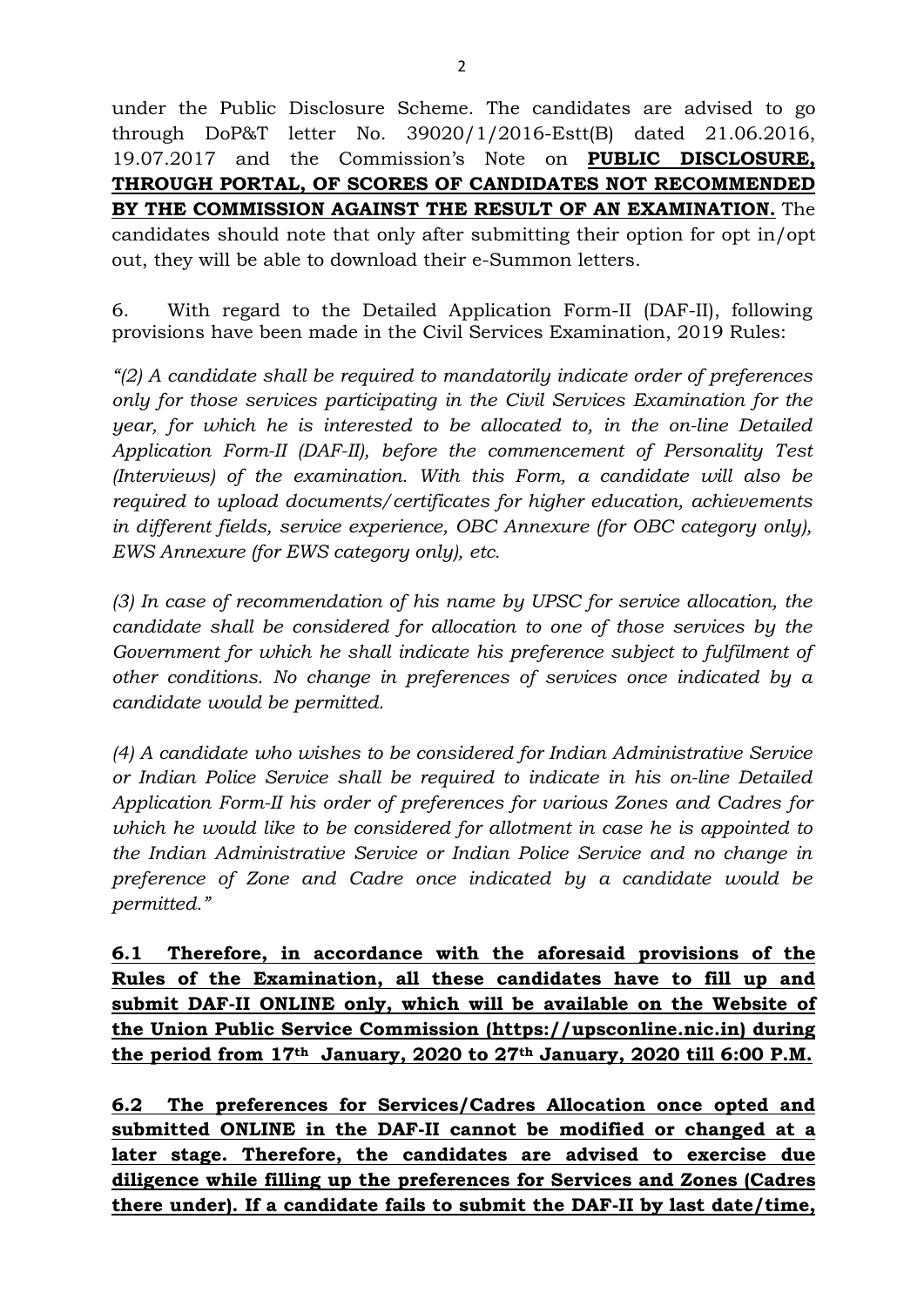it will be considered that the candidate has no preference to make for Services and Zones/Cadres as also he has nothing to furnish/upload viz. documents/certificates for higher education, achievements in different fields, service experience, OBC Annexure (for OBC category only), EWS Annexure (for EWS category only), etc. No request shall be entertained in this regard.

7. No request for any type of change/modification of information given in DAF-I & DAF-II would be entertained by the Commission. However, wherever necessary the candidates are advised to notify changes in their address/contact details only, if any, to the Commission immediately through letter, email ( $csm-upsc@nic.in$ ) or Fax at numbers indicated in Paragraph 3 within 7 days of publishing this Press Note.

8. All the qualified candidates are required to fill up the Attestation Form online and submit the same ONLINE which would be made available on the Website of the Department of Personnel & Training from the **date of** commencement of Personality Tests (Interviews) till the conclusion of Personality Tests (Interviews) on the link https://cseplus.nic.in/Account/Login. Therefore, all candidates qualified for the Personality Tests (Interviews) are advised to fill it up online within the prescribed time limit. For any query / clarification regarding Attestation Form, the candidates should contact Department of Personnel & Training on E-mail ID: doais1@nic.in, usais-dopt@nic.in, Or telephone nos. 011- 23092695/23040335/23093683/ 23040332.

9. The marks sheets of candidates who have not qualified, will be uploaded on the Commission's Website within 15 days from the date of publication of the final result [after conducting Personality Tests (Interview)] and will remain available on the Website for a period of 30 days.

10. The declaration of result of the candidates having following Roll No(s) 0521347, 0811670, 0812591, 0820244, 0826354, 0852785, 5808492 and 6420713 is provisional in compliance of the orders dated 13.01.2020 of the Hon'ble Central Administrative Tribunal, Principal Bench, New Delhi and the same shall be subject to the orders that may be passed by the Hon'ble Higher Courts. Accordingly, they are considered to be qualified provisionally to appear for the Personality Test (Interview), subject to the further orders that may be passed by the Hon'ble Higher Courts on the issue in question.

Roll Numbers: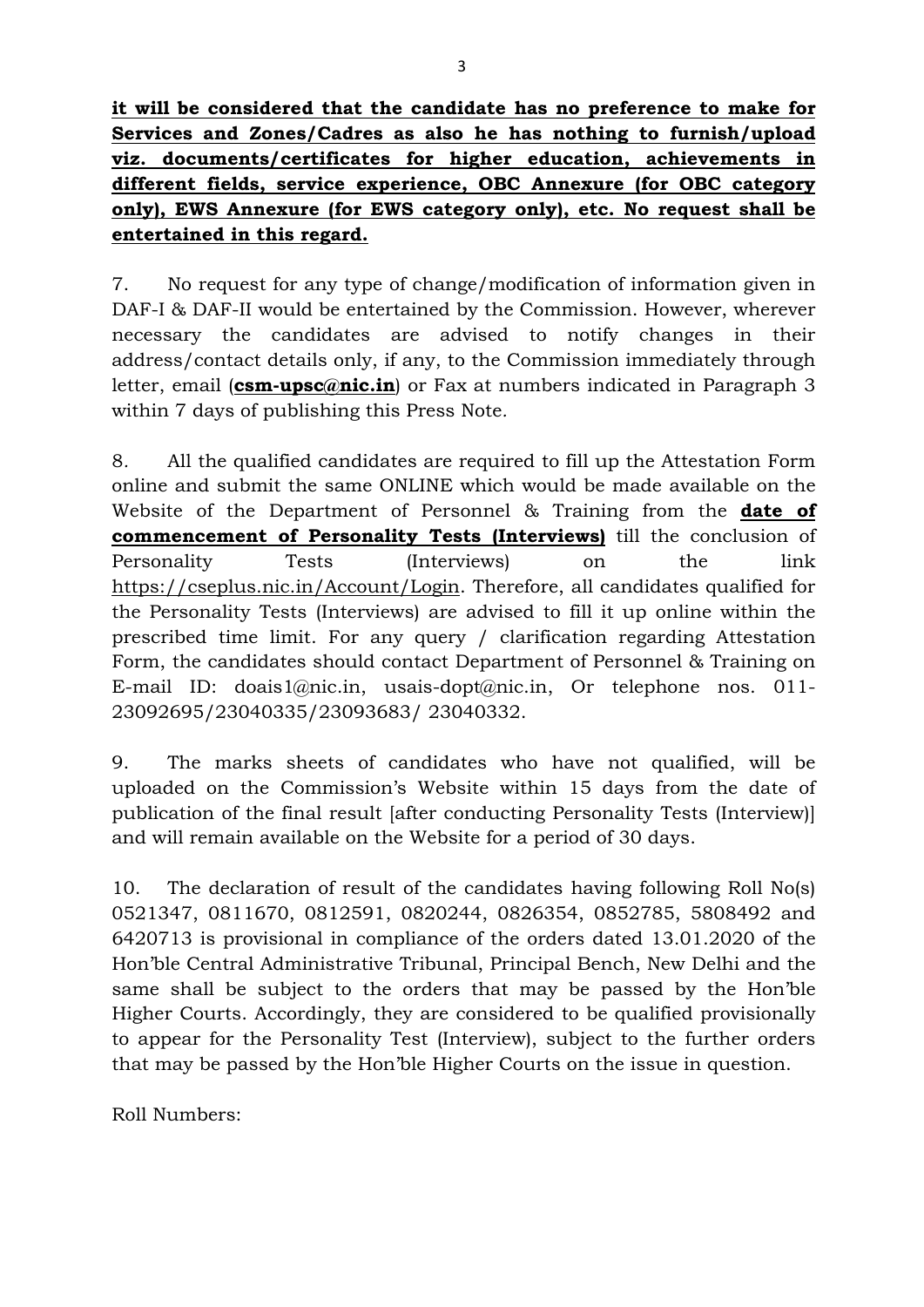| 0100385 | DESAI ANKUR BALDEVBHAI          |
|---------|---------------------------------|
| 0100708 | DANGAR BHARGAV BACHUBHAI        |
| 0100972 | ANTIYA KALPESHKUMAR GANESHBHAI  |
| 0101232 | <b>BAROT HIREN JITENDRABHAI</b> |
| 0101854 | PATANI TEJASKUMAR D             |
| 0102028 | RUPELLA SANDEEP MUKESHKUMAR     |
| 0103750 | PARESHKUMAR T PRAJAPATI         |
| 0103765 | <b>VINITA</b>                   |
| 0104972 | <b>ABHISHEK VISHAL</b>          |
| 0105165 | NITESH KUMAR                    |
| 0106128 | KESHVALA SANJAYKUMAR S          |
| 0109020 | LAKUM HIRENKUMAR MAHESHKUMAR    |
| 0109183 | <b>GAJRAJ BACHHAWAT</b>         |
| 0109290 | <b>SAUREESH SAHAI</b>           |
| 0110512 | RAJ KUMAR SHARMA                |
| 0110948 | PATEL HARSHAL NAVINCHANDRA      |
| 0111017 | AGRAWAL JITENDRA MURARILAL      |
| 0111201 | PANCHAL ALPESH RAMABHAI         |
| 0111230 | <b>ABHISHEK ANAND</b>           |
| 0111348 | PANCHAL CHINTAN RAMESHKUMAR     |
| 0112077 | PARMAR RIDDHI KHEMABHAI         |
| 0112897 | <b>ARVIND KUMAR</b>             |
| 0113543 | YOGESH CHANDRA BHATT            |
| 0115502 | TALE ABHISHEK PRAMOD            |
| 0115845 | <b>HARSHIL R MEENA</b>          |
| 0116370 | AKARSHI JAIN                    |
| 0116568 | JIVANI KARTIK NAGJIBHAI         |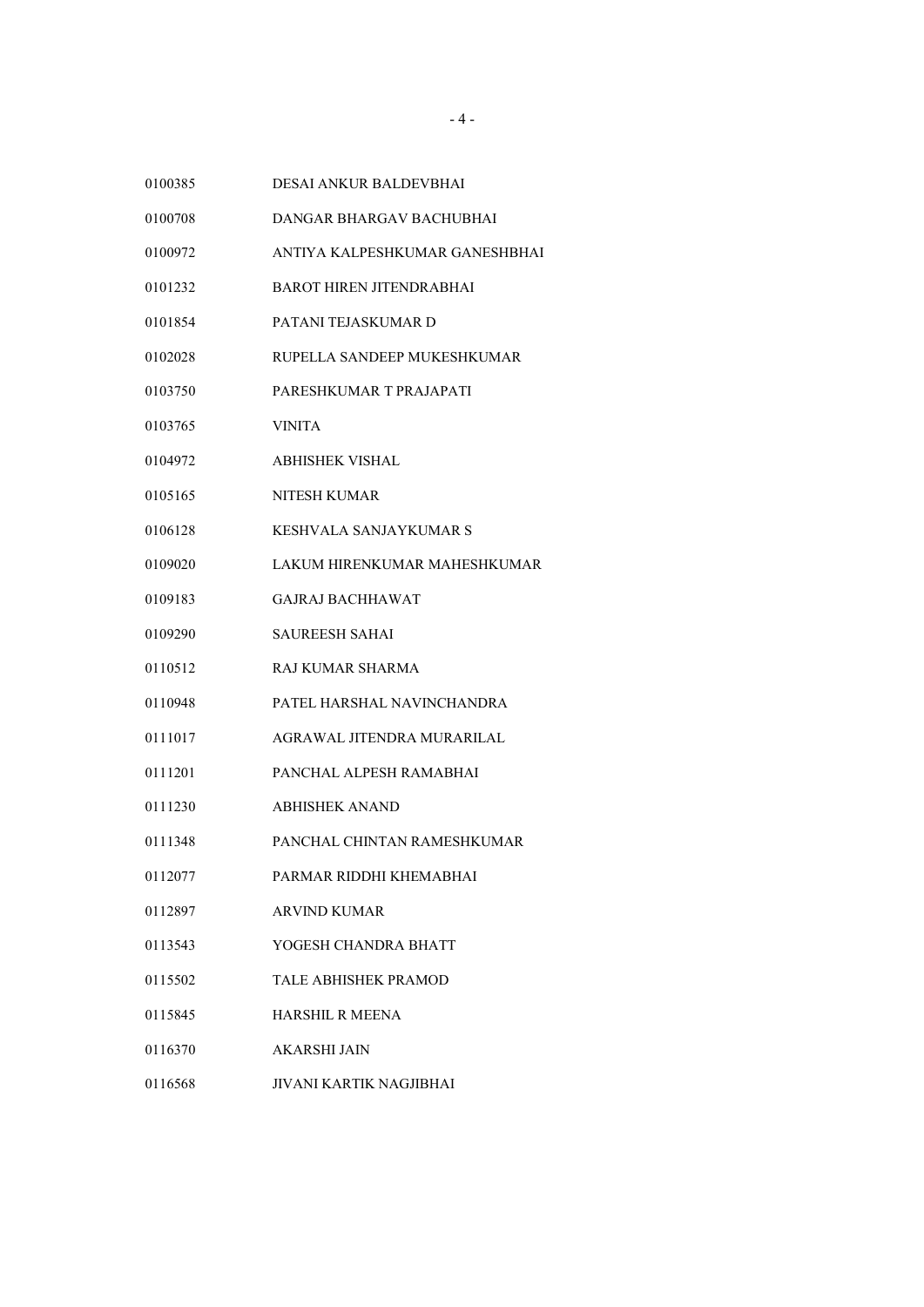PATEL DEEP RAJESHKUMAR

- MANISH KUMAR CHOUDHARY
- NAVIN KUMAR SONI
- VINOD KUMAR MEENA
- BHANWAR SINGH
- AGJA PRANAVKUMAR GOVINDBHAI
- RATHOD SAURABHKUMAR CHIMANLAL
- SHANKHALA CHANDRESH
- PARMAR PINKESHKUMAR LALITKUMAR
- PARMAR PARTH CHANDUBHAI
- DOBARIYA CHINTAN PRABHUBHAI
- PULKIT N SHARMA
- AMIT TRIPATHI
- CHAUDHARI PRAKASHKUMAR D
- GALCHAR PRIYANKKUMAR HAMIRBHAI
- ROJIDWALA SAMEER LAXMANBHAI
- ITALIYA VIJAYKUMAR NARSHIBHAI
- ABHINAV KSHITIJ
- AJAY SOYAL
- SINHA ABHISHEK RANJAN SANTOSH
- AASIM KHWAJA
- ARUSHI MISHRA
- ANUSHREE KESARWANI
- SATYENDRA KUMAR SINGH
- ANSHUL SINGH
- VINAY PRABHAKAR SAHNI
- AJAY JAIN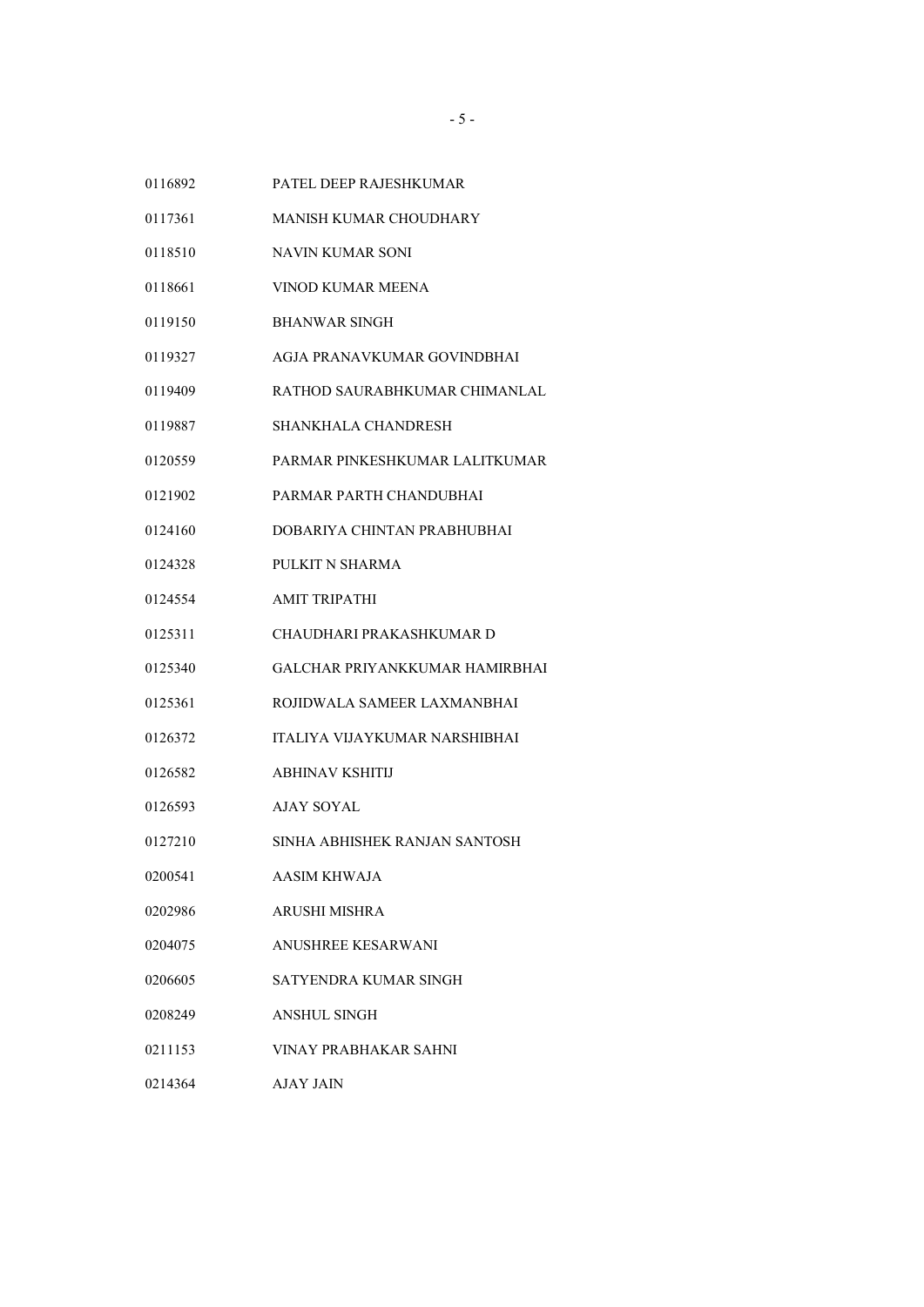| 0219311 | <b>ANUBHAV</b> |
|---------|----------------|
|         |                |

- VINAY KUMAR SINGH
- ABHISHEK BHAL
- VIBHA SINGH
- SIDDHARTH KUMAR
- MOHD ZEESHAN MALIK
- ANKIT SINGH
- SHIVAM ASHUTOSH
- MAAZ AKHTER
- DIVYA K SHETTY
- HEMANTH N
- MITHUN H N
- JELLA MANIKANTA VASU
- KANKANALA ANIL KUMAR
- JAGADEESH ADAHALLI
- GAJANAN BALE
- CHETANKUMAR B
- S NAVEENKUMAR
- SHIVANAND BENNALLI
- WAYAL SACHIN PRALHADRAO
- M V SATYA SAI KARTHIK
- VARUN KUMAR K S
- DHEERAJ KUMAR SINGH
- JAYANTA DEVNATH
- SHINDE OMKAR RAJENDRA
- CHANDAN G S
- RAGHAVENDRA N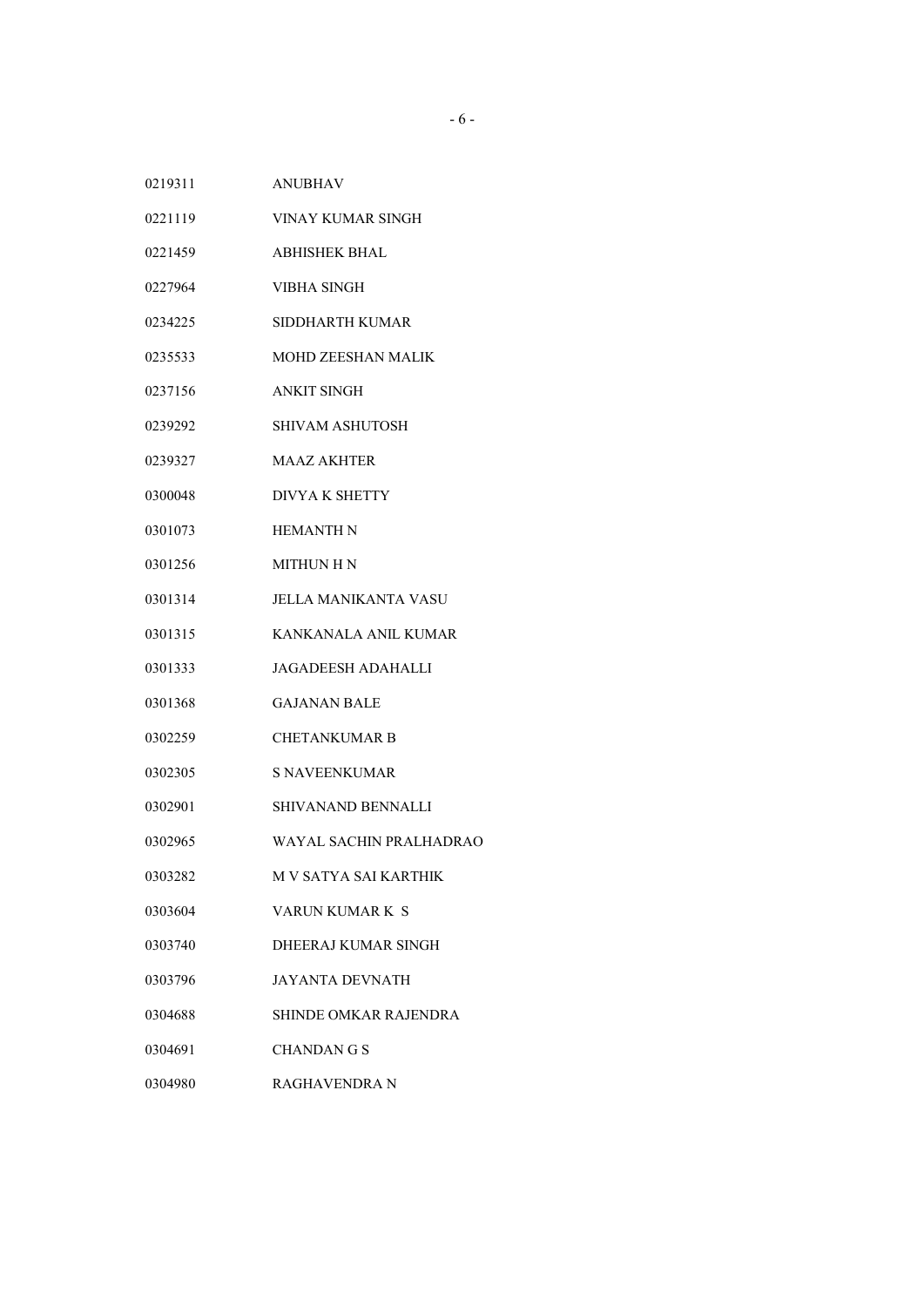- A PRABHANJAN REDDY
- AVINASH RAMAPPA NADUVINAMANI
- HARSHAVARDANA B J
- 0305291 HEMA NAYAK
- YOGEESHA C K
- ANKIT PRADHAN
- SAHITHYA M ALADAKATTI
- SUNIDHI
- NISHANT CHILUAR
- ABHISHEKGOWDA MJ
- C SAMEER RAJA
- MANDADI NARENDRA
- YALAMANCHI DHEERAJ
- **JEYDEV C S**
- AMBEKAR ANIKET ANIL
- NAVEEN KUMAR H A
- MASUTI SANGAMESH SIDDARAM
- AKANKSHA AMARENDRA
- VISHNUSANKAR
- ARAVINDHAN B
- NIDHIN K BIJU
- ADITYA BAJPAI
- YATHISH S D
- ARJUN J
- KOUSHIK H R
- 0311636 SONAL LUCY
- YASHASWINI B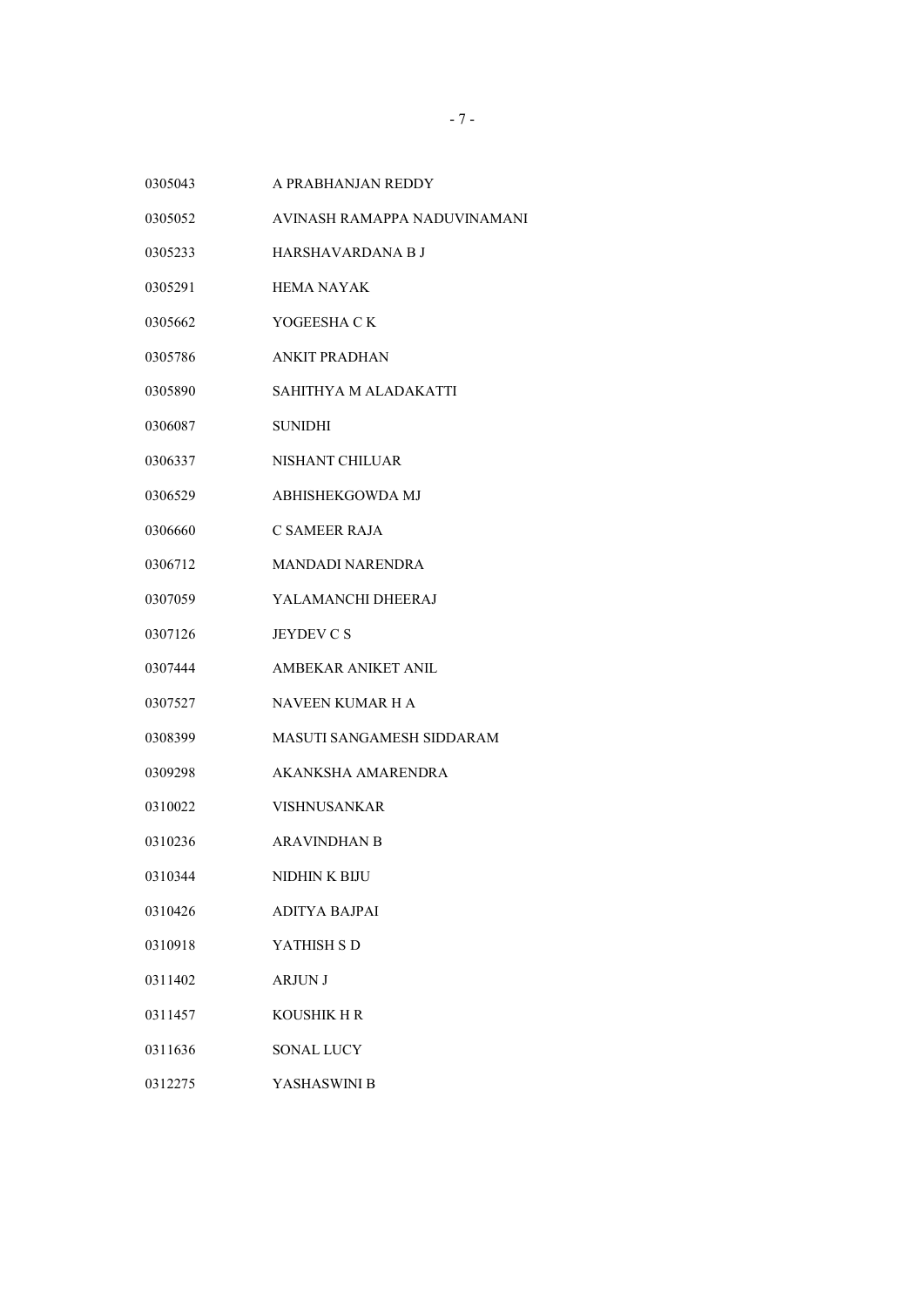- PRAMOD G K
- SHANTHAPPA KURUBARA
- 0313414 B KRUTI
- PINGILI RAMYA
- RAGHAVENDRA JAGALASAR
- JATOTH RAJKUMAR GOUTHAM
- VARUN PANEESH RAO
- YADAV SURYABHAN ACHCHHELAL
- SHAILAJA L
- SRIKANTH RAMPAM
- RAM CHANDRA JAKHAR
- YAMINI KRISHNA RAPETI
- SUDARSHAN BHAT
- H S BHAVANA
- KAVYA Y S
- BHARATH K R
- SYED ZAHED ALI
- SUMIT KUMAR THAKUR
- VINODHPATIL H
- BASAVARAJ M WALIKAR
- SUHAS R
- MANJEET KUMAR YADAV
- NARAM MURALEEKAR REDDY
- HARISHA B C
- RAHUL R
- T VIJAYAKUMAR
- PRUTHVI S HULLATTI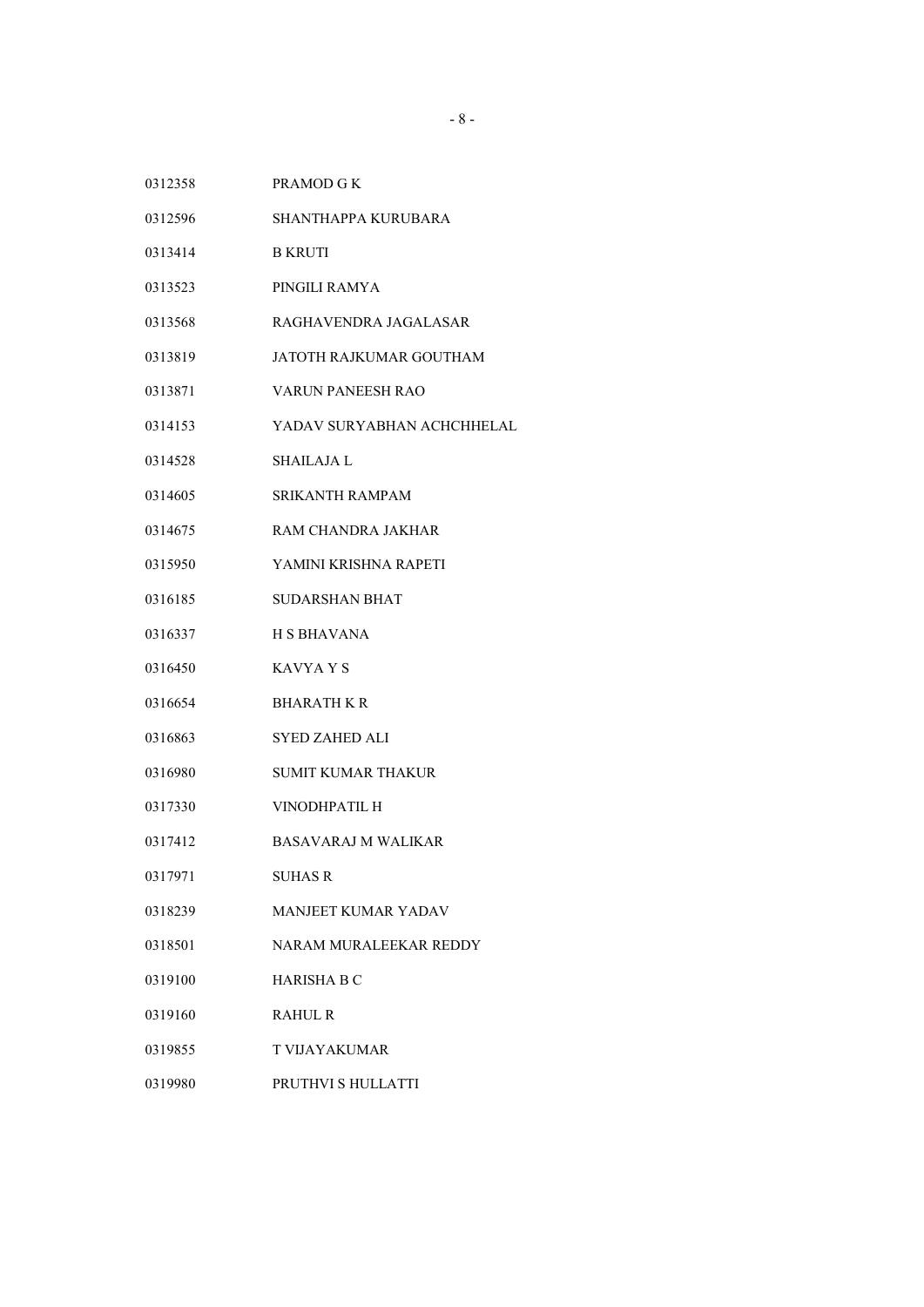- NARENDRA KUMAR R
- MD QAMARUDDIN KHAN
- RAGHU D
- SMILNA SUDHAKAR
- PRAFUL DESAI
- AGRIM SAINI
- BHYRAPPA P V
- MAHESH
- HARSHARAJ B
- RAJENDRA RAJ
- KRISHNA MURTHY R
- SACHIN HANAMAPPA NADAGADDI
- PRUTHVIK SHANKAR
- ABHISHEK KUMAR SINGH
- KUMARI MANISHA
- DARSHANA KUMAR H G
- KUMAR SHIVASHISH
- STEFAN SIMON TOBIAS
- ANOOP N M
- BASIL MUHAMMED EK
- ANAND KALADAGI
- HEMANT KUMAR
- AHER SAGAR GANPATRAO
- POOJA NAGLE
- MANJUNATH R
- ARUN H DESAI
- ASHOK KUMAR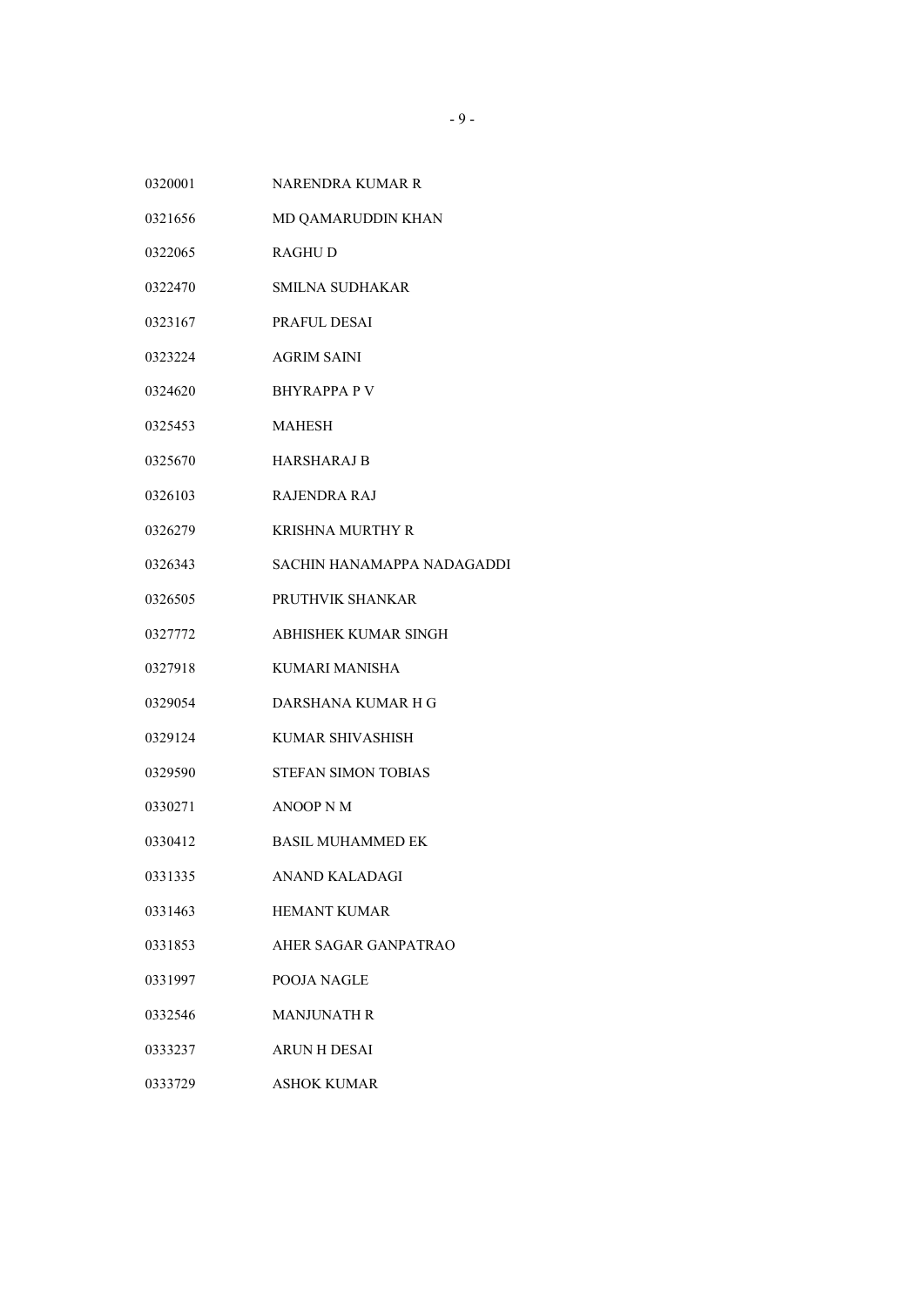- SACHIN HIREMATH S
- SHASHIKUMAR S L
- NETRA METI
- MANJESH KUMAR A P
- KEERTHANA H S
- SHIDDALINGAPPA K PUJAR
- RAJENDRA PRASAD C V
- SAMPREETH SANTHOSH
- MANOJ MADHAV S
- DIVYA P
- VIKAS PRAKASH SINGH
- VENKATAKRISHNA S
- VADITHYA SHASIKANTH NAIK
- SAPNA PRIYA
- PARICHAY KUMAR
- MIRZA QADIR BAIG
- DIGANTH NAYAK
- PARASHAR AVANI ANISH
- SANDIP KUMAR
- VIVEK REDDY N
- VINOD JAKHAR
- YATISH R
- SAGAR A WADI
- VENKATESHNAYAK
- VENKATRAMAN KAVADIKERI
- SHRUTI YARAGATTI S
- VINAY K S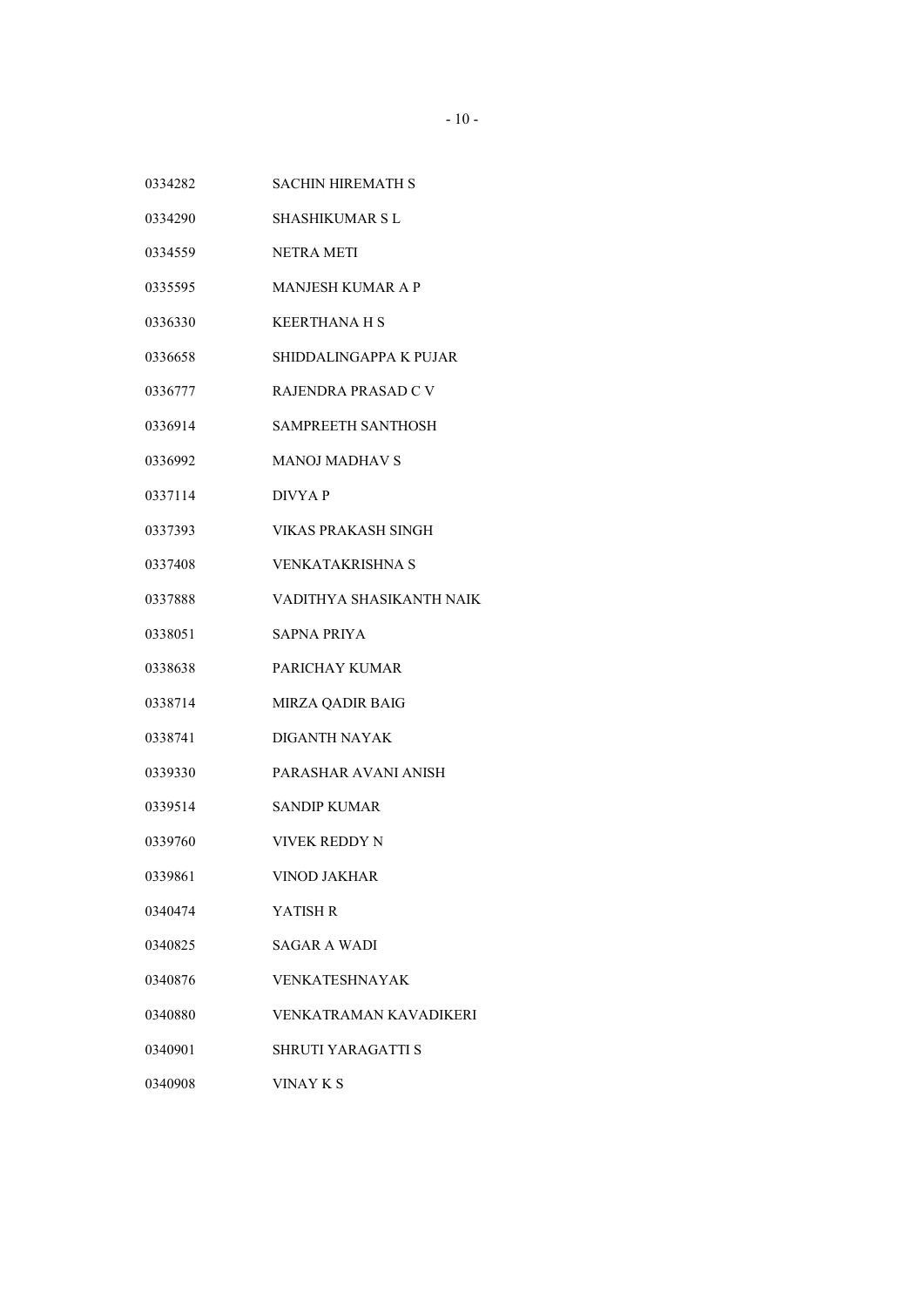- VIBHUTE SHASHIKANT SOMNATH
- AKSHAYKUMAR M P
- JUBIN MOHAPATRA
- SAVITA GOTYAL
- SHIVARAJ SAYBANNA MANAGIRI
- SANJAY SINGH
- MEGHANA K T
- DESAI TUSHAR UTTAM
- AISHWARYA UPADHYAY
- JAISHRI RAI
- SHRUTI MAKWANA
- SHIVAM MISHRA
- SAYYADBASHA A SIKANDAR
- KHANDAGALE PANKAJ
- ANMOL JAIN
- PRAKHAR SINGH
- ASHUTOSH GARG
- T PRATEEK RAO
- AHINSA JAIN
- PALLAVI SAXENA
- SHASHANK SHRIVASTAVA
- VARUN CHATURVEDI
- MUSTAFA ALI SHAH
- ABHISHEK SARAF
- KRISHAN LALCHANDANI
- KARTIK SHROTRIYA
- ANIMESH KUMAR SINHA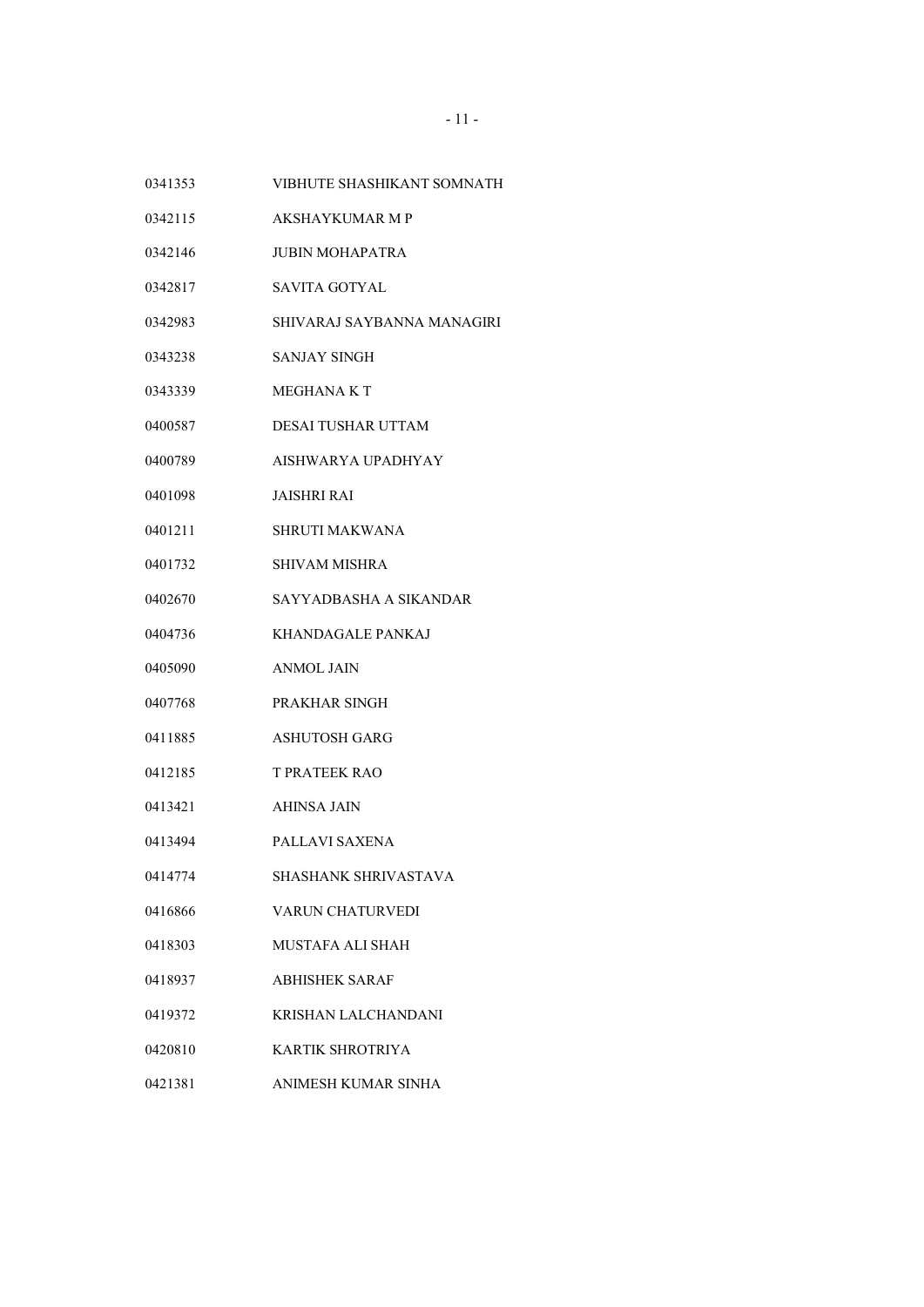| 0422800 | ABDULLAH ISMAIL               |
|---------|-------------------------------|
| 0425555 | ANKIT KUMAR JAIN              |
| 0429789 | KUSHAL CHOUKSEY               |
| 0430055 | TARUN PARTAP MAURYA           |
| 0432364 | <b>ANUBHA JAIN</b>            |
| 0432403 | <b>AKSHAT TIWARI</b>          |
| 0500097 | SHEP POOJA SHRIDHARRAO        |
| 0500351 | MOTE VIKRANT BABAN            |
| 0500854 | ARJUN G S                     |
| 0501149 | TENDOLKAR DAYANAND RAMAKANT   |
| 0501452 | AISHWARYA SHEORAN             |
| 0501477 | K ASHOK CHAKRAVARTHY          |
| 0502557 | RAJAT RAVINDRA UBHAYKAR       |
| 0503812 | DESHMUKH ABHAYSINHA BALASAHEB |
| 0505063 | <b>ARAVINDH M</b>             |
| 0505194 | TELGOTE DEVANAND SURESH       |
| 0505594 | AMIT SANGWAN                  |
| 0506355 | <b>BAVISKAR CHETAN KISHOR</b> |
| 0506697 | AKASH CHOUDHARY               |
| 0506985 | <b>INGALE RAHUL MAHADEO</b>   |
| 0507128 | SHAH JAY MANOJ                |
| 0507352 | <b>MANISH YADAV</b>           |
| 0510368 | SHAIKH MOHD ZAIB ZAKIR        |
| 0511257 | SYED MOHSIN                   |
| 0511398 | NIKAM JITENDRA BABAN          |
| 0512393 | SREEJITH J R                  |
| 0512940 | DESAI NEHA DIWAKAR            |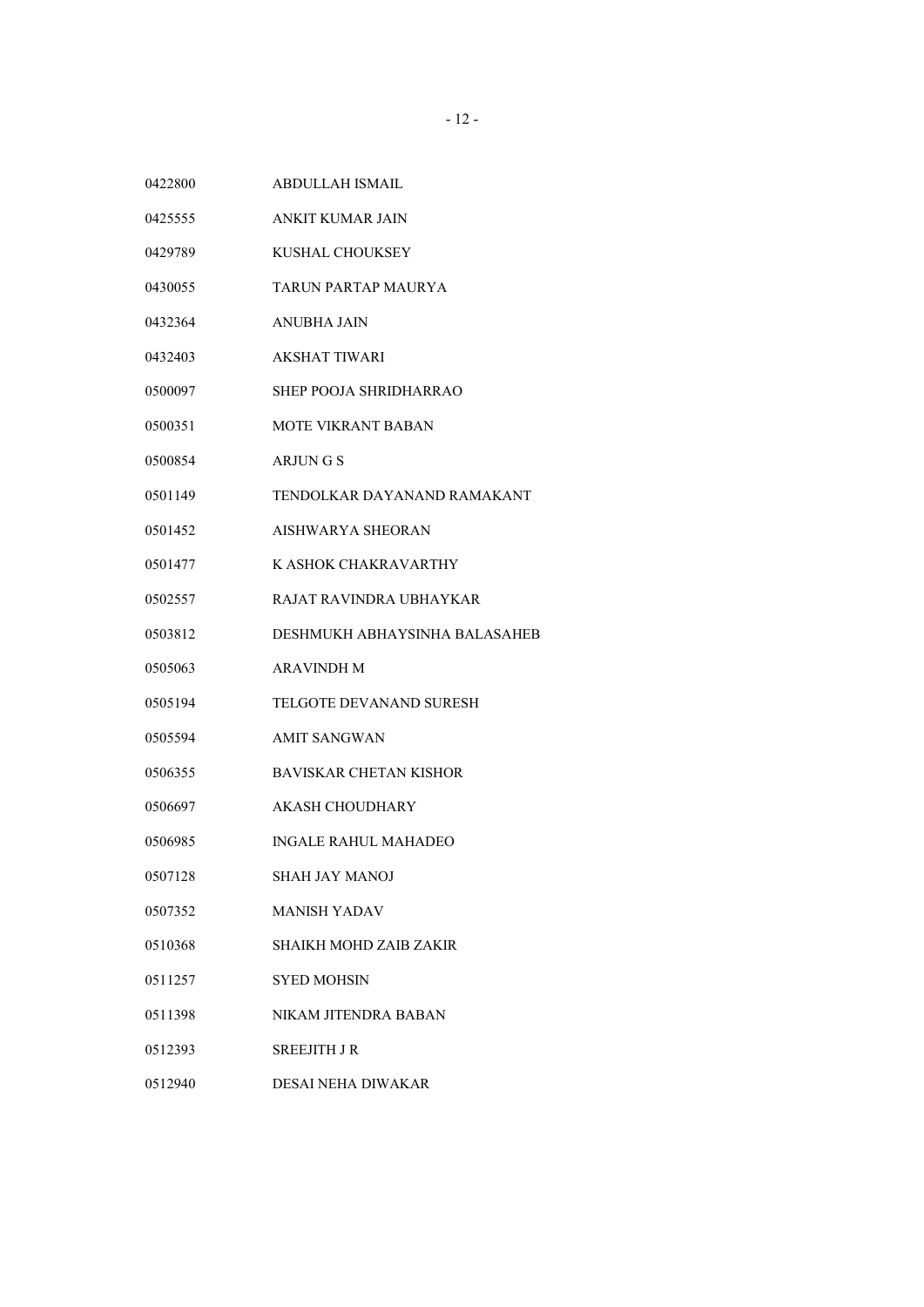- MAYANK GURJAR
- RAHUL SHIVAJI MANE
- RUDRASHISH SINHA
- SHAIK SHOEB
- RAJ KUMAR KOLIPAKA
- ABHINAV KUMAR GUPTA
- MISHAL QUEENI DCOSTA
- SHINDE PRASAD SITARAM
- GARAD KARUN UDDHAVRAO
- SHRIRAJ SARDAR PATIL
- RAUT VINIT RAGHUNATH
- BHOSLE NEHA PRAKASH
- ISHA SINGH
- DARADE PARMANAND PRAVIN
- DEEPAK BABULAL KARWA
- MAHATO AMITKUMAR SIDHIPRASAD
- SUDARSHAN G
- PATIL ANIRUDDHA SHAMRAO
- SURESH KUMAR
- PHADTARE ANIKET ASHOK
- KADAM AJAY NAGSEN
- JAGAT PRATAP SINGH BHADOURIA
- SANKPAL TEJAS MANOHAR
- SHRUTI KUSHWAHA
- YADAV SATYAJEET MADAN
- ABHIMANYU KUMAR
- ASHISH KUMAR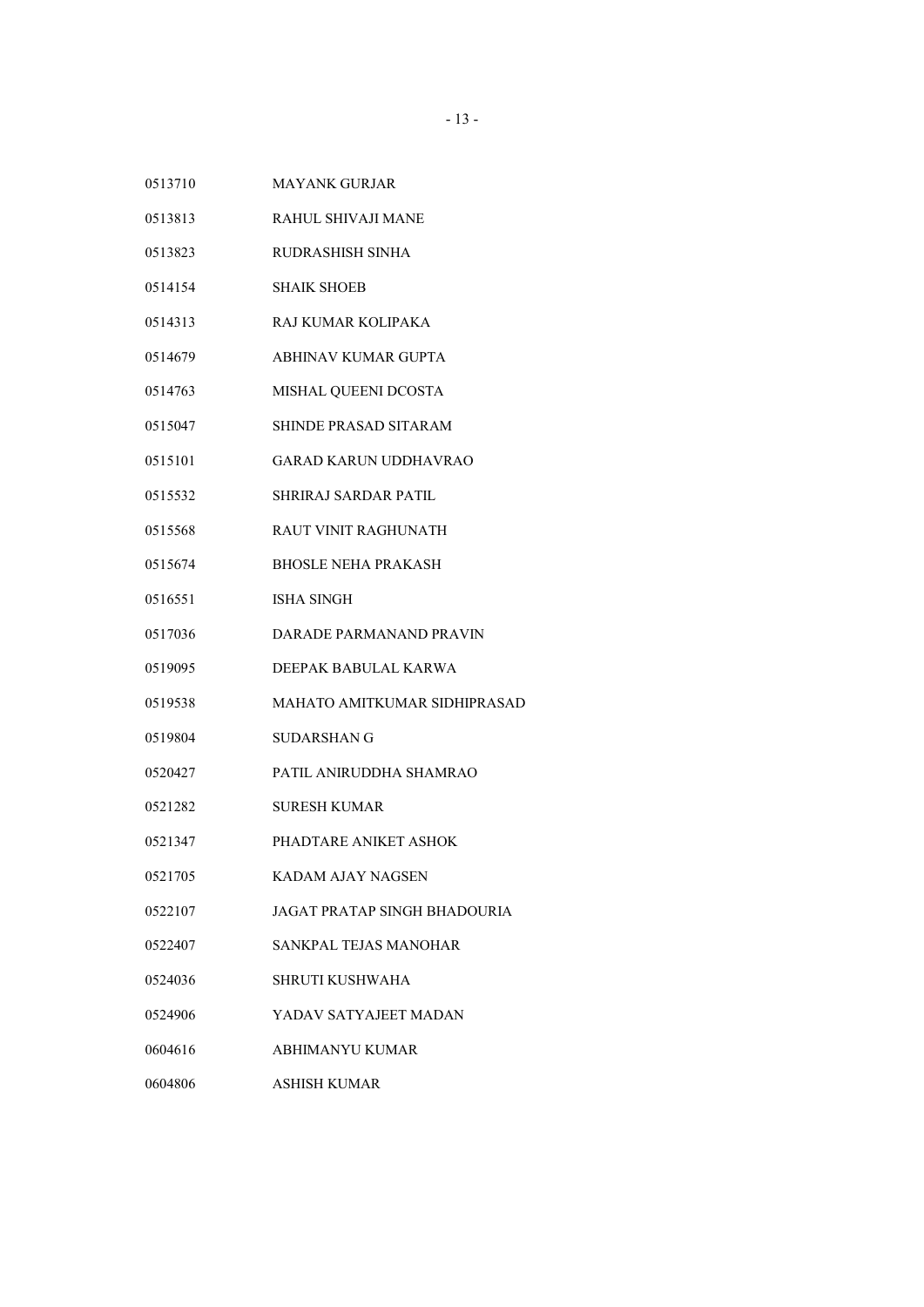KAILASH CHAND MEENA DEBATREYO ROY ASHISH GOYAL MAHESWAR MAJI SHUBHAM ARYA SANDIP GARAI SHATANGSHU NATH CHAKRABORTY RAUNAK AGARWAL SHRISHTI DEEP SHATRUNJAY KUMAR SAMBHAV JAIN AKASH KUMAR PANDA BISWAJIT PANDA KUMAR BISWARANJAN DHIRAJ KUMAR MEHER SARTHAK SOURAV MOHAPATRA SANTOSH KUMAR PATRA SANJITA MOHAPATRA ARGHYA PATNAIK OM PRASAD MOHANTY SATYA PRAKASH MISHRA PARTHA SARATHI TRIPATHY BIBHUTI BHUSAN NAYAK PARIKSHIT KHATANA SARVESH KUMAR SHUKLA MUKUND KR PIYUSH KUMAR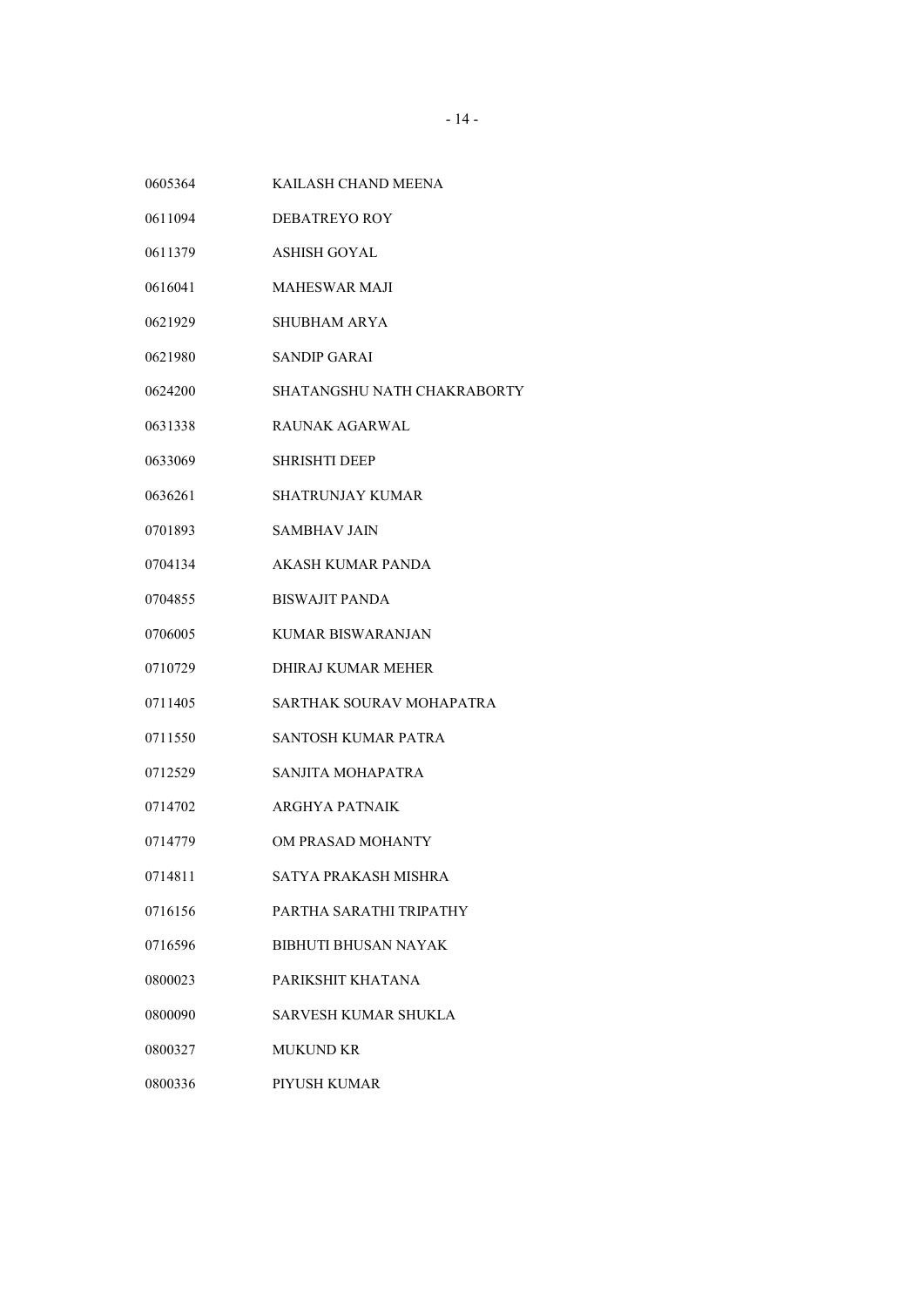ROHIT KUMAR SHAH SAMYA BHUSHAN AMRIT PAL KAUR YASHWANT ANKIT MISHRA ROHIT KUMAR PURNENDU KUMAR SINGH KARISHMA NAIR PRASHANT KASHYAP RAVI GANGWAR RAHUL MEENA JAGDEEP RAHUL RAJ AASHISH AGARWAL MRIDUL SINGH SWATI SINGH ASHWANI DIXIT VIPIN KUMAR DWIVEDI TIKAM SINGH VERMA VISHAL KUMAR ANURAG DWIVEDI ABHISHEK SHUKLA TUSHAR PARMAR MOHIT KASNIYA NITIN YADAV DEEPAK GUPTA UTKARSH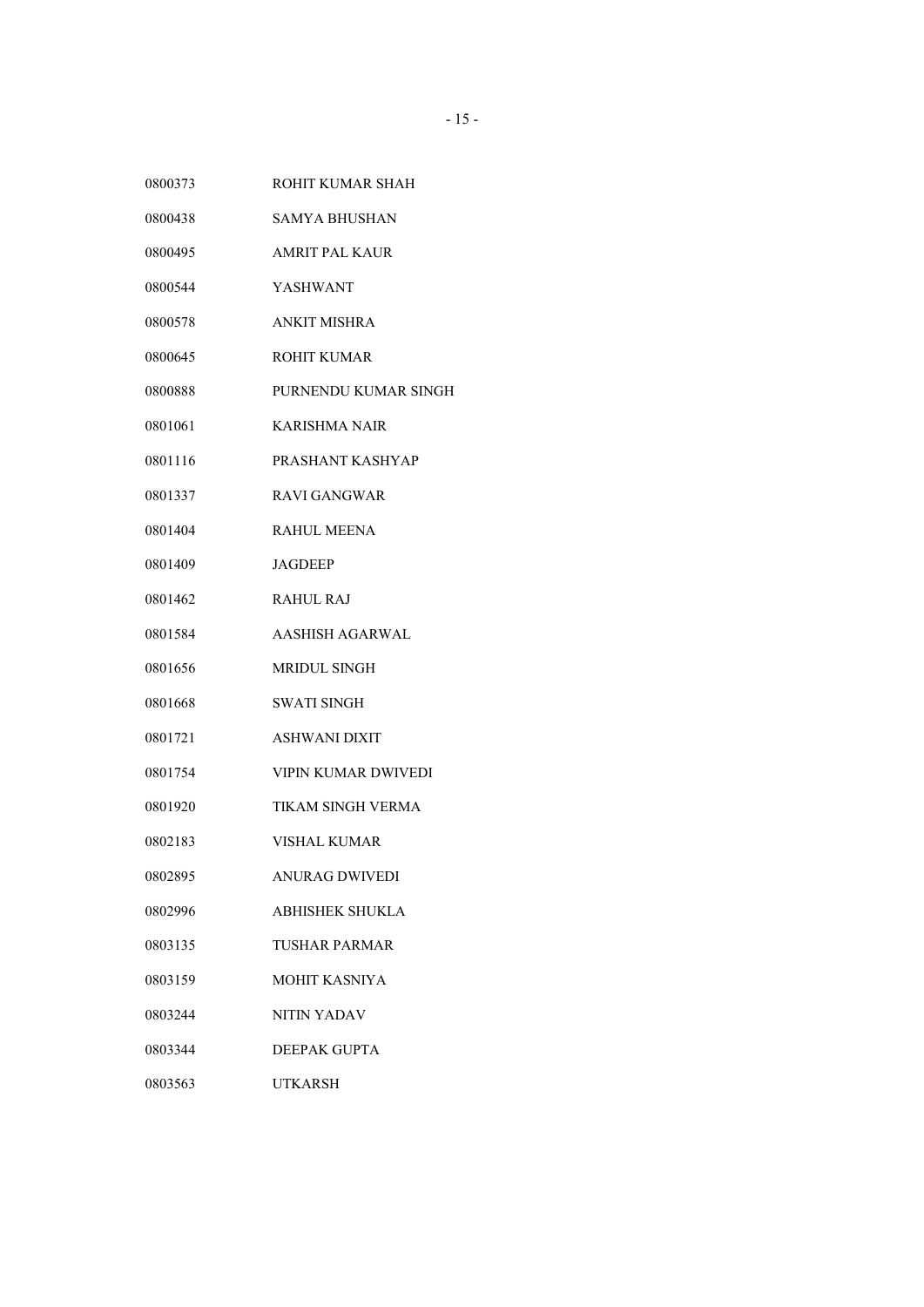- SHWETANSH MISHRA
- PRAVIN NANASAHEB GAVHANE
- PARIKSHIT CHAKRABORTY
- SWETHAJAIN A
- ABHISHEK SISODIA
- GAGAN SINGH MEENA
- PRIYANKA KAMBLE
- RAHUL SIDDHARTH
- MD ARIF WAQUAR
- TENZIN SEMKYI OGEN
- SRIKANTH SINGH R
- KUNAL AGGARWAL
- PRASHANT TIWARI
- SONIKA KUMARI
- VIVEK KUMAR MAURYA
- AVNISH TRIPATHI
- SHUBHANK MISHRA
- PANKAJ PARASHAR
- CHHUTTAN LAL MEENA
- 0806095 KUMKUM SEN
- SANJAY KUMAR PATEL
- SHIVENDRA PRATAP
- ANIL KUMAR VERMA
- YOGENDRA SINGH
- YUVRAJ SEDDHARTH
- AGALE AKASH VINAYAKRAO
- VAIBHAV PANDEY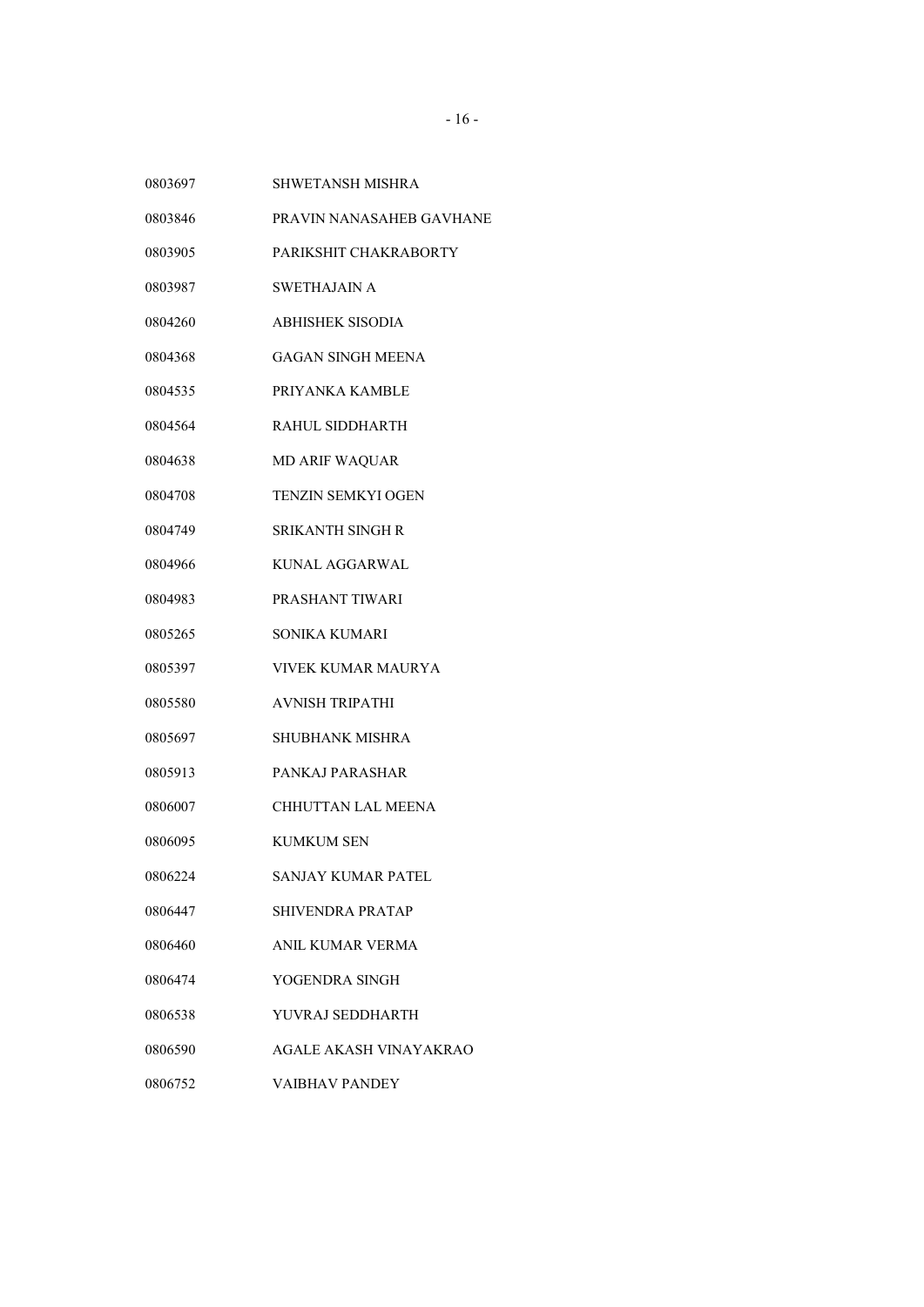| 0806901 | <b>ASHISH DABAS</b>           |
|---------|-------------------------------|
| 0806981 | TARUN PRAKASH                 |
| 0807382 | VIKASH VARMA                  |
| 0807519 | <b>SHAMBHOO YADAV</b>         |
| 0807540 | <b>JIYAUR RAHMAN</b>          |
| 0807679 | <b>AMRITESH KUMAR</b>         |
| 0807724 | <b>SANDEEP KUMAR</b>          |
| 0807744 | ARANYAK SAIKIA                |
| 0807797 | VISHNUBHATLA N V L N G SHARMA |
| 0807949 | SUBHASH CHAND MEENA           |
| 0807978 | <b>MUNISH KUMAR</b>           |
| 0808365 | KAMBALE AKASH RAMESH          |
| 0808378 | <b>RATAN KIRTI</b>            |
| 0808764 | <b>ANKIT KUMAR</b>            |
| 0808792 | NIKHIL PRASANNA JAYAN         |
| 0808981 | PARAS BHAGORIA                |
| 0809134 | <b>VIVEK PATHAK</b>           |
| 0809179 | <b>MAYANK SHEKHAR</b>         |
| 0809220 | <b>NATISHA MATHUR</b>         |
| 0809246 | <b>ASHISH JOON</b>            |
| 0809508 | LODH PRASANNA RAMESHWARSINGH  |
| 0809518 | <b>BANOTH RAKESH NAIK</b>     |
| 0809581 | <b>NAVNEET SEHARA</b>         |
| 0809656 | <b>KESHAV GOEL</b>            |
| 0809673 | AKSHANSH YADAV                |
| 0810078 | <b>MANAV SINGLA</b>           |
| 0810119 | <b>ROBINSON GURIA</b>         |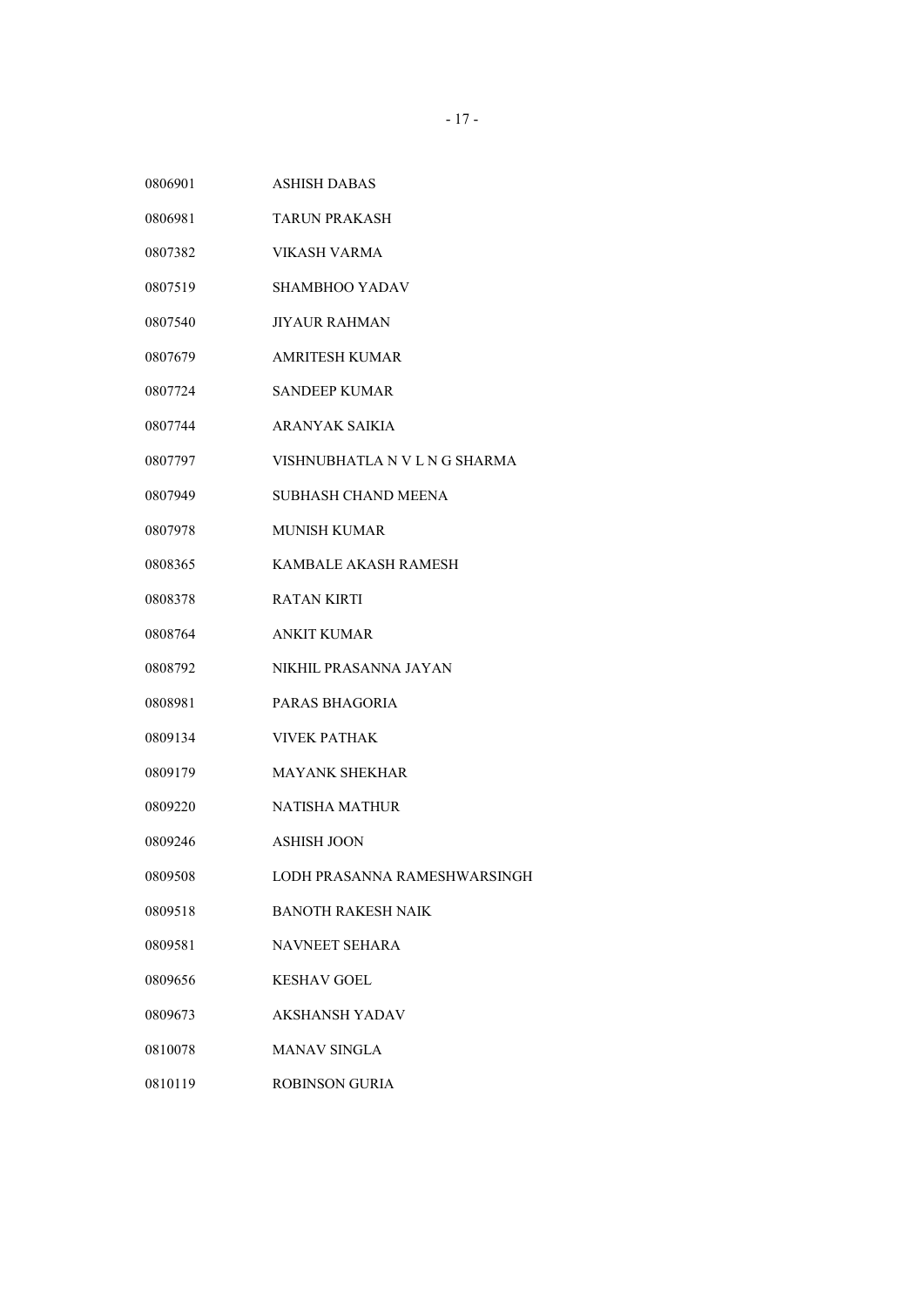| 0810205 | <b>VINAY KUMAR MEENA</b>     |
|---------|------------------------------|
| 0810354 | <b>NAVNEET MITTAL</b>        |
| 0810589 | <b>KUMAR SUBHAM</b>          |
| 0810641 | PRATIBHA SINGH               |
| 0810680 | <b>ABHINAV J JAIN</b>        |
| 0810967 | SHINDE SURESH KAILASRAO      |
| 0811108 | <b>FIRDOUS KHANAM</b>        |
| 0811121 | UTKARSH DWIVEDI              |
| 0811171 | <b>ANIMESH KUMAR</b>         |
| 0811191 | DEEPAK KUMAR MEENA           |
| 0811261 | <b>AGRIM KUMAR</b>           |
| 0811461 | <b>ABHIJIT GUPTA</b>         |
| 0811539 | <b>PUNEET</b>                |
| 0811670 | <b>RAVNEET KAUR</b>          |
| 0811692 | <b>MAMTA YADAV</b>           |
| 0811730 | <b>NEELU SHEORAN</b>         |
| 0811863 | <b>TAPDIYA SHRIKANT R</b>    |
| 0812005 | <b>SACHIN</b>                |
| 0812045 | SIDDHANT SINGH DANGI         |
| 0812132 | <b>ABHISHEK BALAWAN</b>      |
| 0812359 | <b>ROHIT KUMAR</b>           |
| 0812382 | KAKUMANU SARASCHANDRA PRASAD |
| 0812481 | <b>SUNNY KHOKHAR</b>         |
| 0812591 | <b>SHREYA SINGHAL</b>        |
| 0812623 | PALLAV AGARWAL               |
| 0812668 | <b>MOOMAL RAJPUROHIT</b>     |
| 0812961 | RUDRESH CHANDRA SUMAN        |
|         |                              |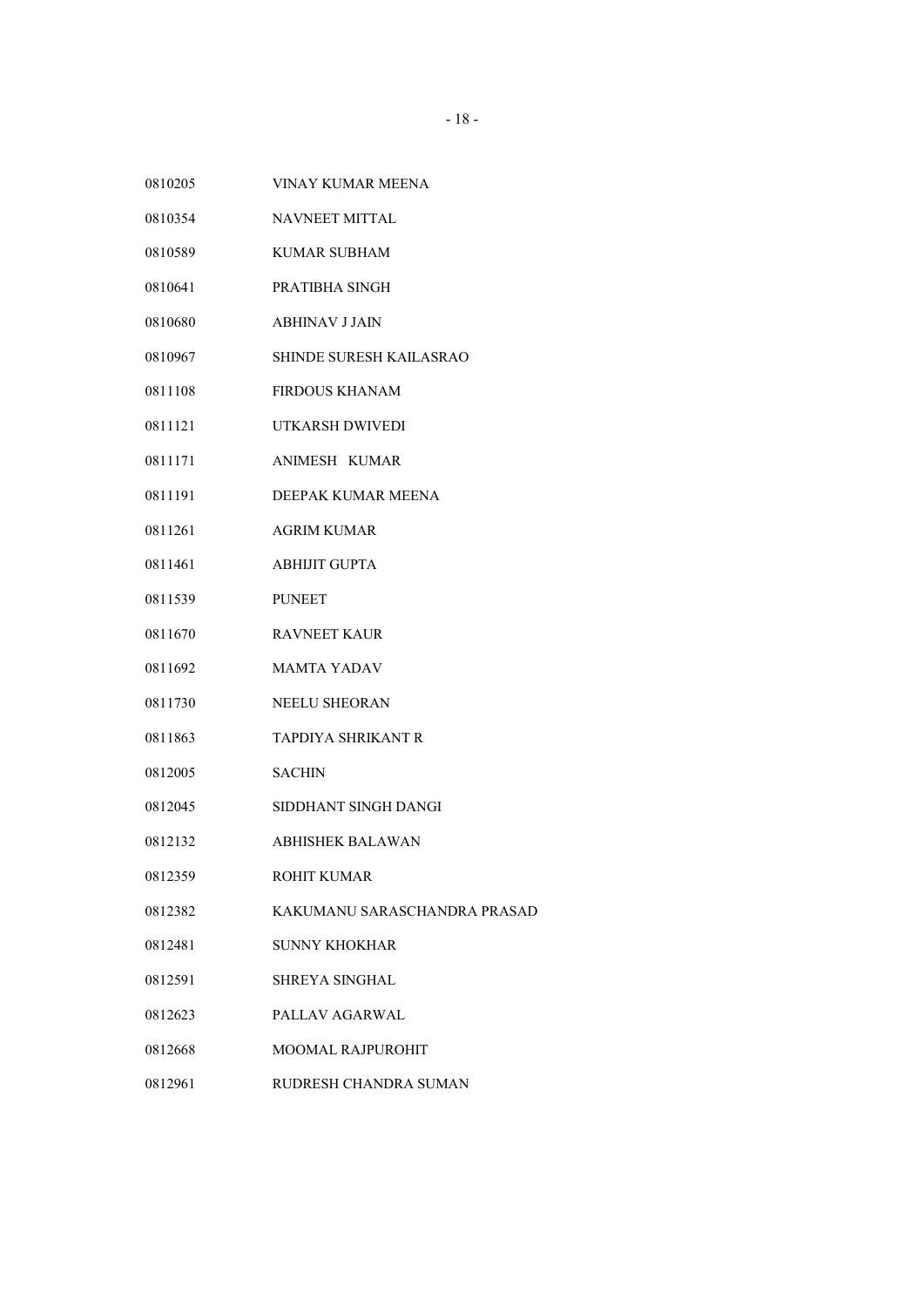| 0813069 | TEJ PAL MANDOTH B             |
|---------|-------------------------------|
| 0813203 | PRACHI PRATEETI               |
| 0813289 | <b>ADITI SINGH</b>            |
| 0813331 | <b>MRINAL CHATTERJEE</b>      |
| 0813408 | SHUBHAM AGRAWAL               |
| 0813559 | <b>RAJAT KUMAR SINGH</b>      |
| 0813748 | KAORE OMKAR DEEPAK            |
| 0813909 | <b>SRIJAN DAS</b>             |
| 0813980 | <b>RINKU</b>                  |
| 0814038 | MOHAMMAD AAQUIB               |
| 0814199 | ANANYA KIRTI                  |
| 0814380 | N SANTOSH KUMAR REDDY         |
| 0814450 | <b>MITHUN BISWAS</b>          |
| 0814530 | <b>BHAWNA</b>                 |
| 0814626 | WANARE RAJABHAU BHOJAPPA      |
| 0814730 | TELGOTE ANIRUDDHA RAGHUNANDAN |
| 0814838 | RAGHAV TANEJA                 |
| 0814860 | <b>MOHAN SINGH MEENA</b>      |
| 0814869 | DUDHAL ABHISHEK DILIP         |
| 0814994 | AMOL SURESHRAO MURKUT         |
| 0815043 | NIRBHAY KUMAR SHAHI           |
| 0815117 | <b>AKANKSHA GUPTA</b>         |
| 0815128 | <b>ASHISH KUMAR</b>           |
| 0815164 | ADITYA KUSHWAHA               |
| 0815364 | <b>RAHUL RATHOD</b>           |
| 0815372 | <b>VINOD PRASAD</b>           |
| 0815380 | CHANDRASHEKHAR MEHRA          |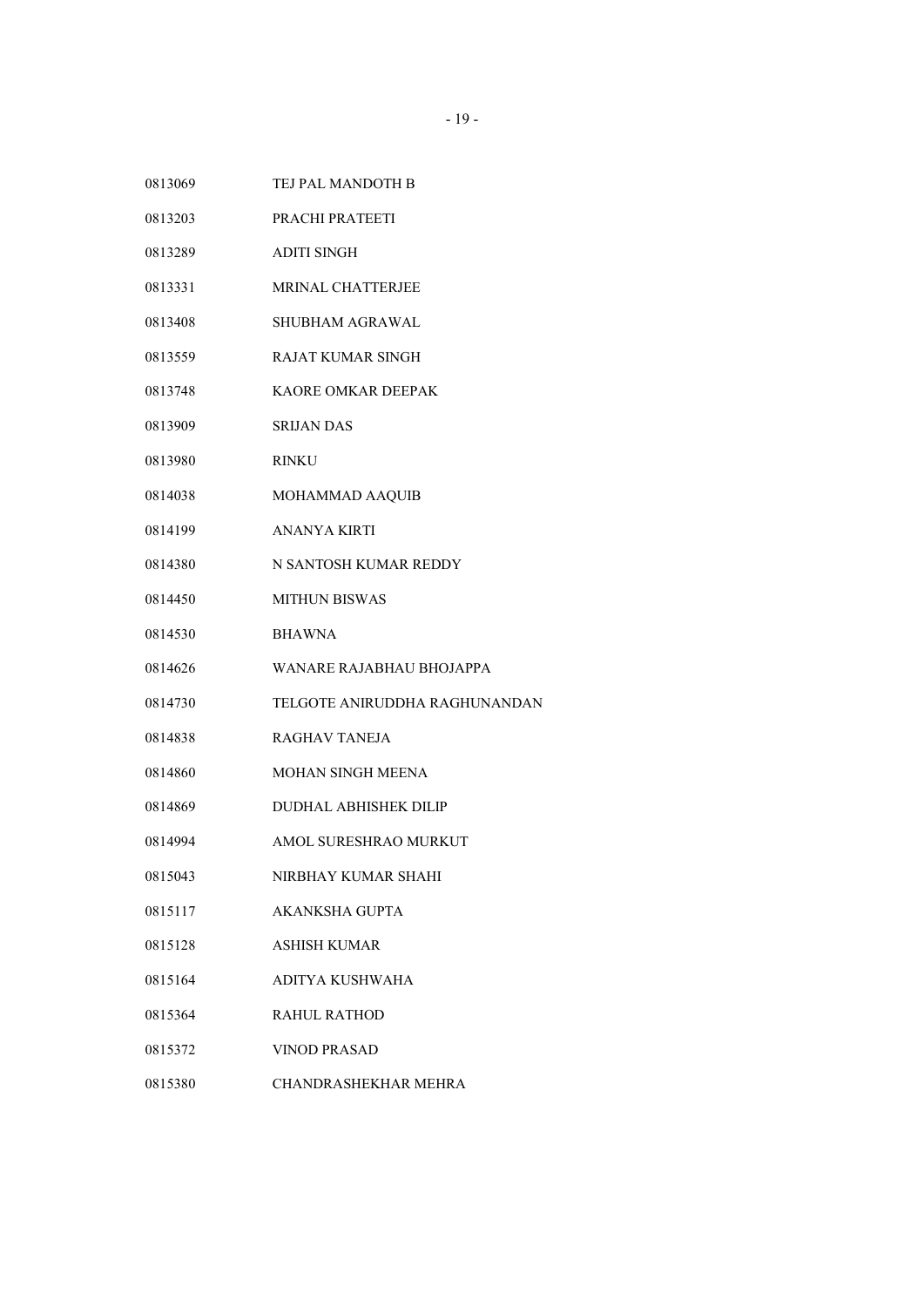- SHIVA SINGH
- SUFIYAN AHMED
- SWATI GANDAS
- AMIT GUPTA
- SUNIL KUMAR DHANWANTA
- GAURAV DONGRE
- ASHISH NIGAM
- ANUBHA GULATI
- SAUMYA BHARATI
- INDRASHIS DATTA
- ANUP DAS
- SHUBHAM KUMAR KHANDELWAL
- ABHISHEK VYAS
- SHISHIR VATS
- AAKASH CHAUDHARY
- SAMPURNA KIRTI
- KRISHNANAND VERMA
- ANAND SHEKHAR
- RAHUL YADAV
- GUNCHA PRAKASH
- AYUSH GUPTA
- BHUPENDRA JOSHI
- PARITOSH PANKAJ
- PARIKSHIT THOUDAM
- ANKIT KUMAR SANKHWAR
- SHRUTI SRIVASTAVA
- SAMEER KISHAN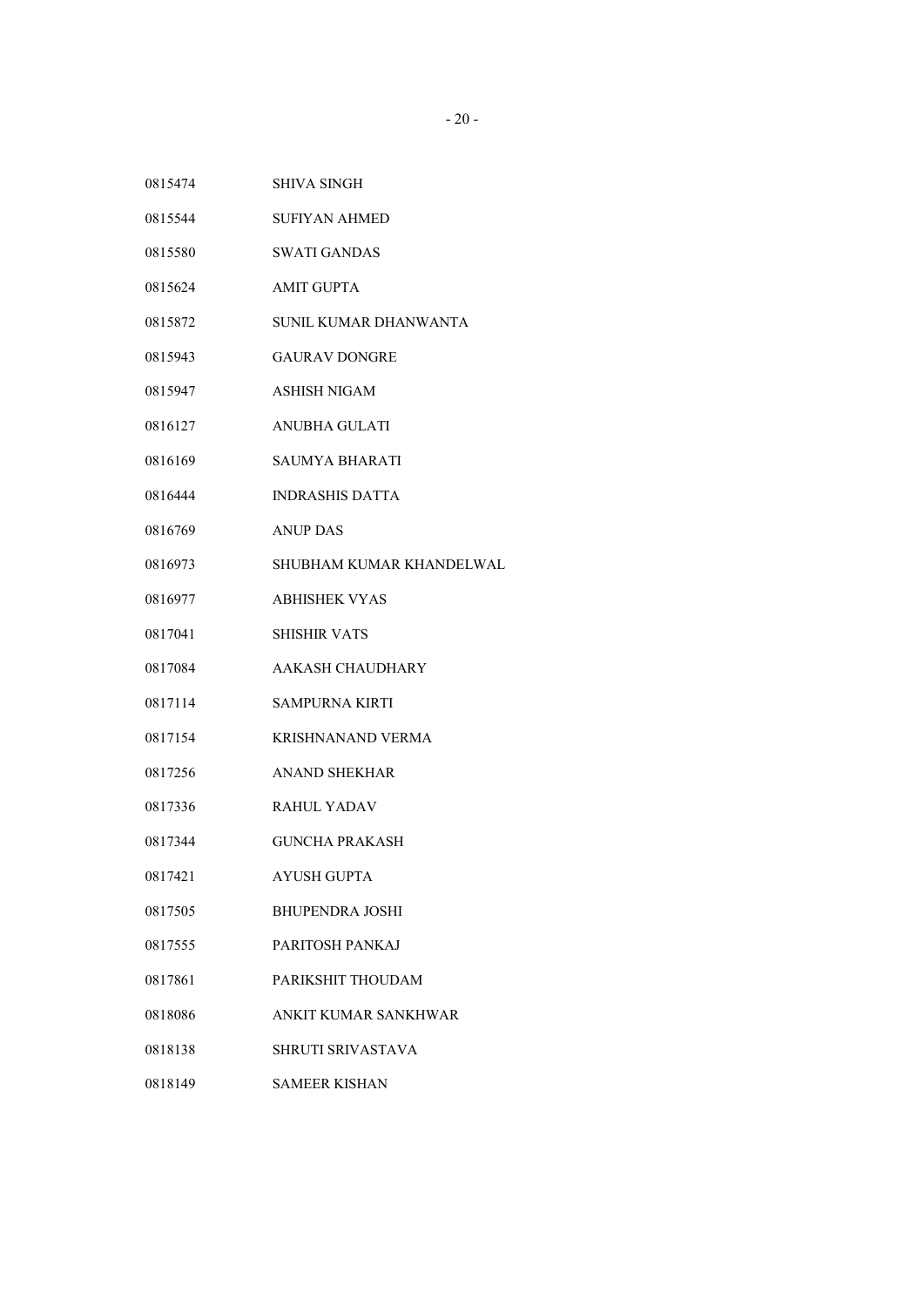PRAMOD ARADHYA H R VINAY KUMAR VAIBHAV TRIVEDI GEETANJALI SHARMA DIPANKAR CHOUDHARY SAMIR AHMAD AYUSH DUBEY VARUN B R MANISH KUMAR KIRANDEEP KAUR SAHOTA REHAN KHATRI SHREYA CHOUDHARY DANISH RAZA BIBHUBHUSAN BEHURA RISHI ANAND SIDDHARTHA GAUTAM ABHIJEET PANDEY KHANSOLE DINESH DIGAMBER RAVI SHANKER BHAISARE SHUBHAM ASHOK 0820244 SHAFOAT AMNA AMIT JAIN PAWAR BANKESH BABARAO PANKAJ KUMAR RASGANIA RICHANSHA RIJU V VENKATAPAVANKUMAR SUBHAM GOYAL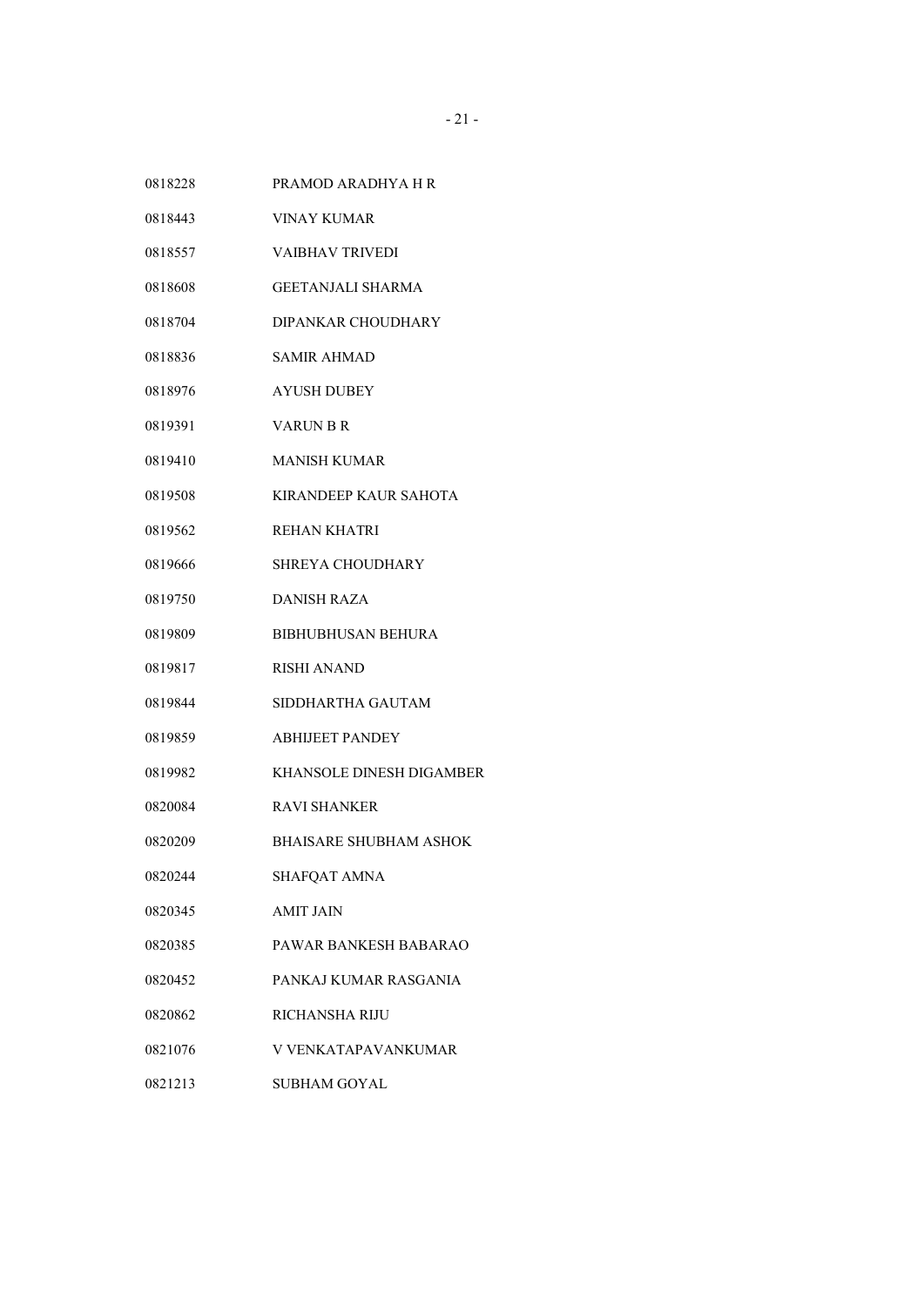- SHUBHANSHU DWIVEDI
- ANJALI AGGARWAL
- RAJEEV MEENA
- NITYANAND JHA
- AMAN YADAV
- DUSHYANT TANWAR
- NEHA BANDHU
- SHASHANK SHEKHAR SINGH
- A V G RAMA SWAMY
- SUMAN SAURABH
- ANKIT BANSAL
- PRAMOD KUMAR SINGH
- GAGAN KUMAR
- SUNAKSHI SHANKAR
- JITENDRA SHARMA
- GITE VIJAYSINGRAO SAHEBRAO
- VIKAS KUMAR
- SHWETA PANDEY
- ABHISHEK YADAV
- REENA HANSDAK
- KALPESH KUMAR SHARMA
- ABHINAV MEENA
- SIDDHARTH KUMAR MEENA
- ANUPAMA SINGH
- UMESH GOYAL
- GAURAVJEET SINGH
- ADITYA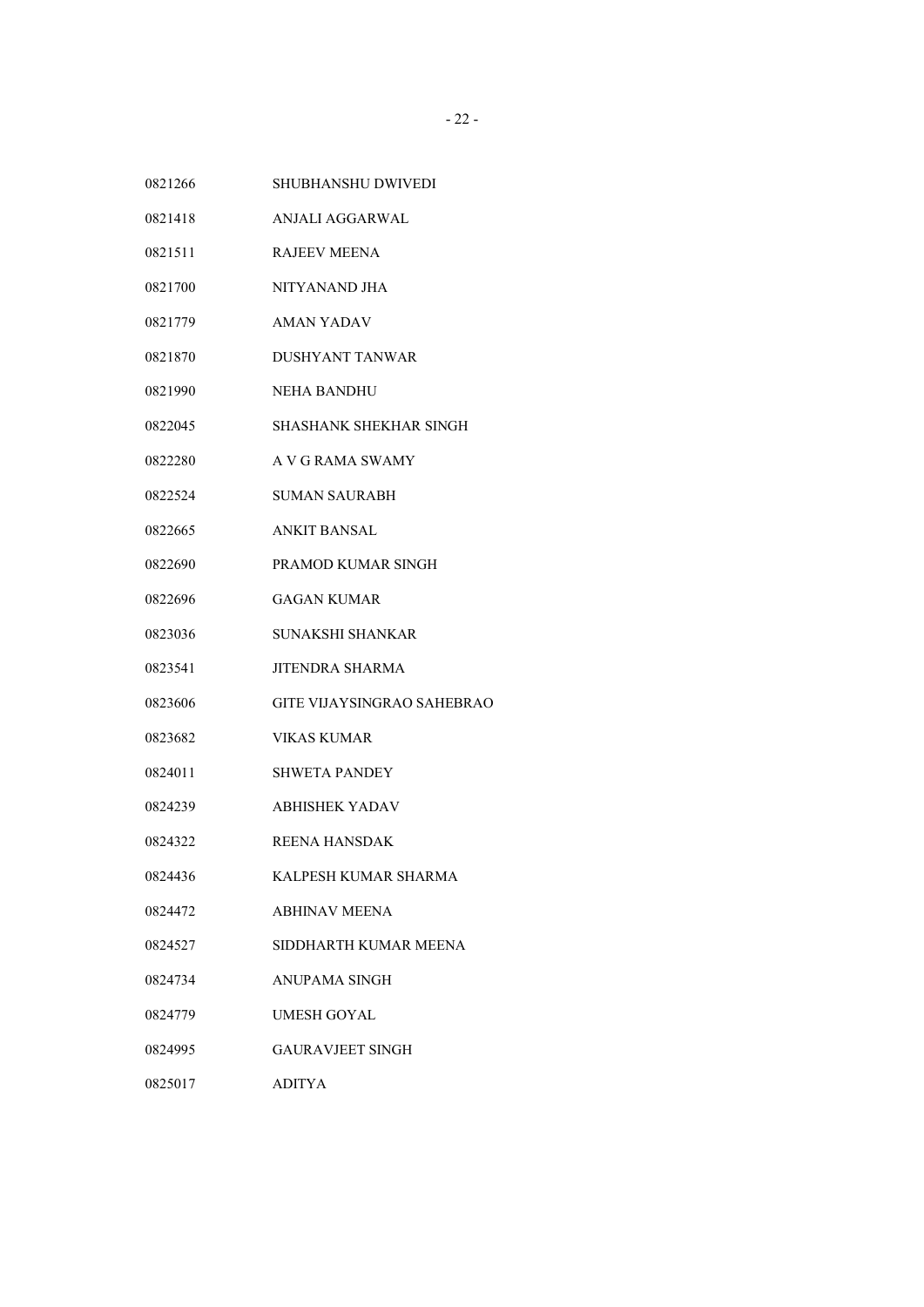- NAVEEN KUMAR GOBBURU
- RAHUL GOEL
- ABHISHEK KUMAR
- SAURABH KUMAR
- ANIRUDDH YADAV
- JAI PARKASH
- RUCHI BINDAL
- SUNIL KUMAR
- AWADHESH SINGH
- RALLAPALLI JAGAT SAI
- SACHIN KUMAR DUBEY
- NISHANT
- ABHINAV RAJ
- KHAJAN CHANDRA TIWARI
- DIVYA SHAKTI
- JADHAWAR AVINASH BHIMRAO
- SAPNA KUMARI
- CHARU SHARMA
- GAUTAM GOEL
- AMAN CHAUDHARY
- ANKIT JAIN
- CHEEMALA SIVA GOPAL REDDY
- PANKAJ KUMAR
- GAURAV SINGH
- BADETI SATHYAPRAKASH
- SWETA SUMAN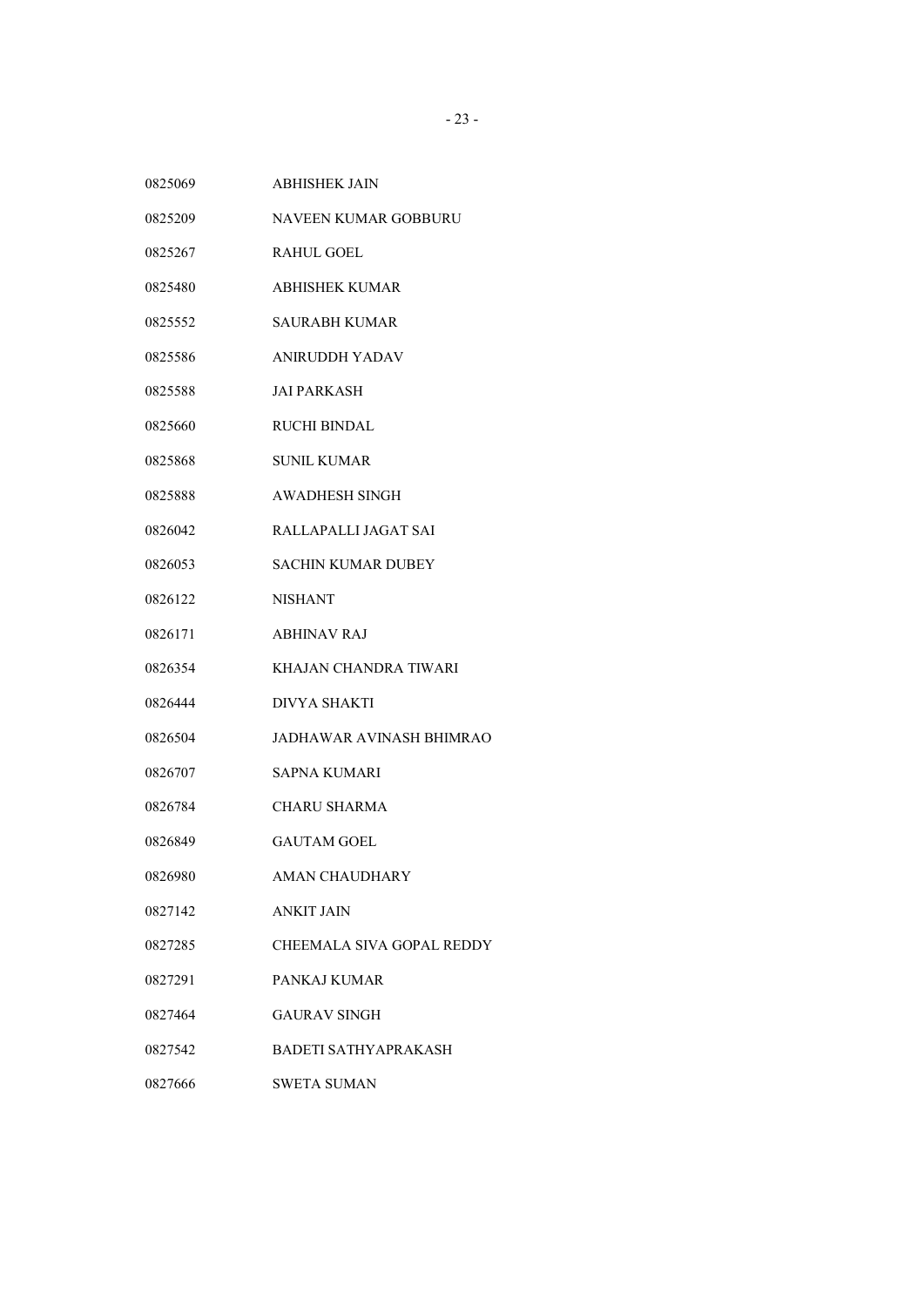- SHAHBAZ KHAN
- APRAJIT
- ASRAR AHMAD KICHLOO
- VIKAS RUHELA
- SAMIR KUMAR JENA
- LANDAGE DATTATRAY NAVNATH
- NARESH
- SHAILENDRA YADAV
- MADHUMITA
- AYUSHI JAIN
- KUMAR GAURAV SINGH
- PUNEET DWIVEDI
- KATTA RAVI TEJA
- SALONI JAIN
- CHANDRIMA ATTRI
- SATINDER KAUR
- AYUSHI JAIN
- PARV MEHTA
- SHRESTHA ANUPAM
- JITENDRA KUMAR YADAV
- AKSHAY KUMAR
- PAWAN KUMAR MEENA
- ADITYA SAURABH
- RANA AMITESH
- SHILPA KUMARI
- SIDDHARTH DHAPOLA
- VASU JAIN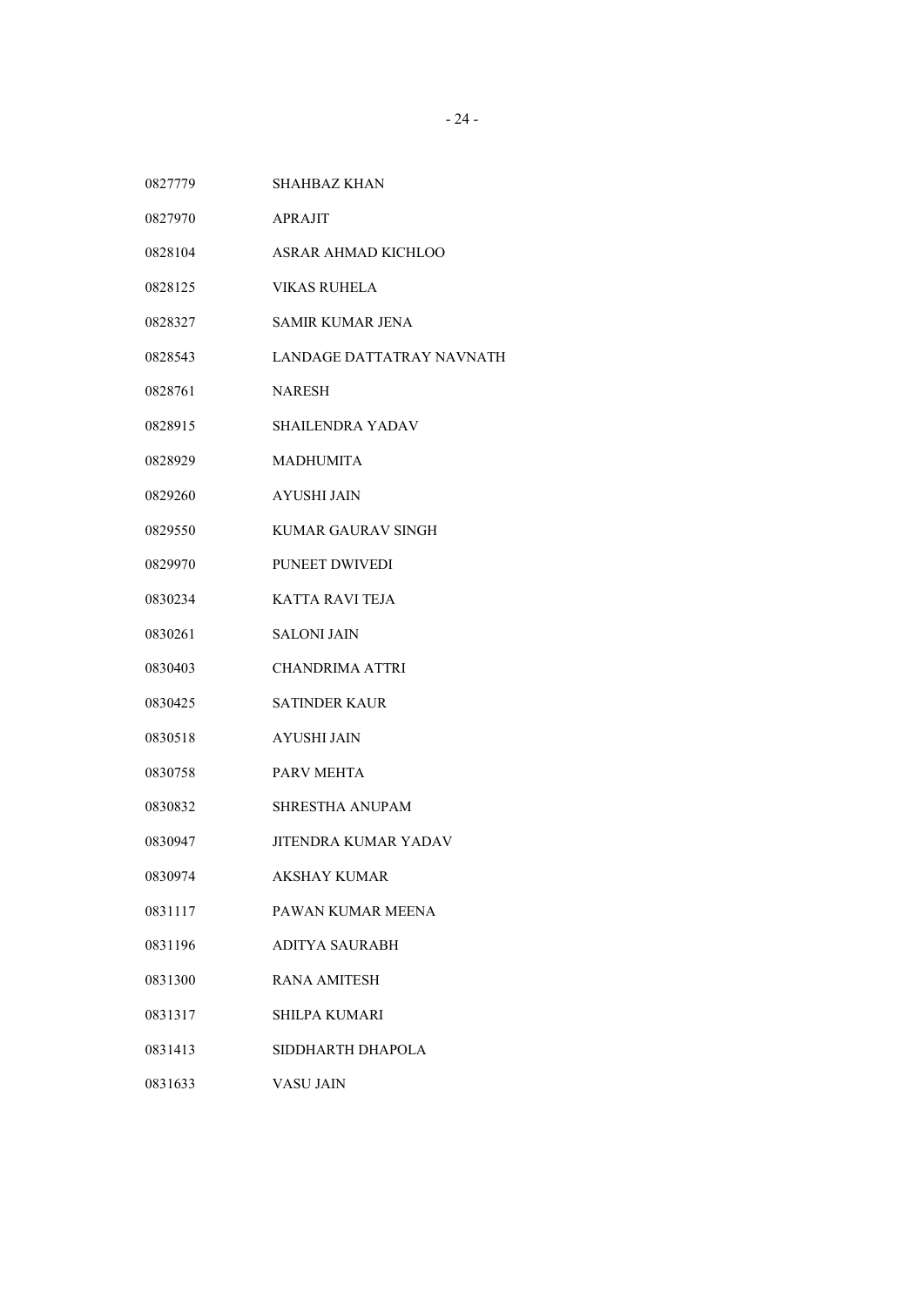- SHRIKESH KUMAR RAI
- VIVEK KUMAR MODI
- ANUJ KUMAR BHARTI
- AKSHAT GANERIWALA
- MUKUND KUMAR
- SANDEEP KUMAR MEENA
- HARSHVARDHAN SINGH
- ANUKRITI SHARMA
- PIYUSH SINHA
- RAJAT GUPTA
- DEVANSHU OJHA
- ANKUR KUMAR JAIN
- MAHIPAL SINGH GURJAR
- SHUBHAM JAISWAL
- FIROJ ALAM
- LAVISH ORDIA
- KAPIL KUMAR
- SURABHI SHARMA
- ANKIT SHANKAR MISHRA
- SHIKHAR MISHRA
- OM PRAKASH GUPTA
- SWATANTRA KUMAR
- YASHWANT KUMAR
- NAVEEN KUMAR
- JATIN KISHORE
- ARVIND KUMAR SHAH
- DEEPAK KUMAR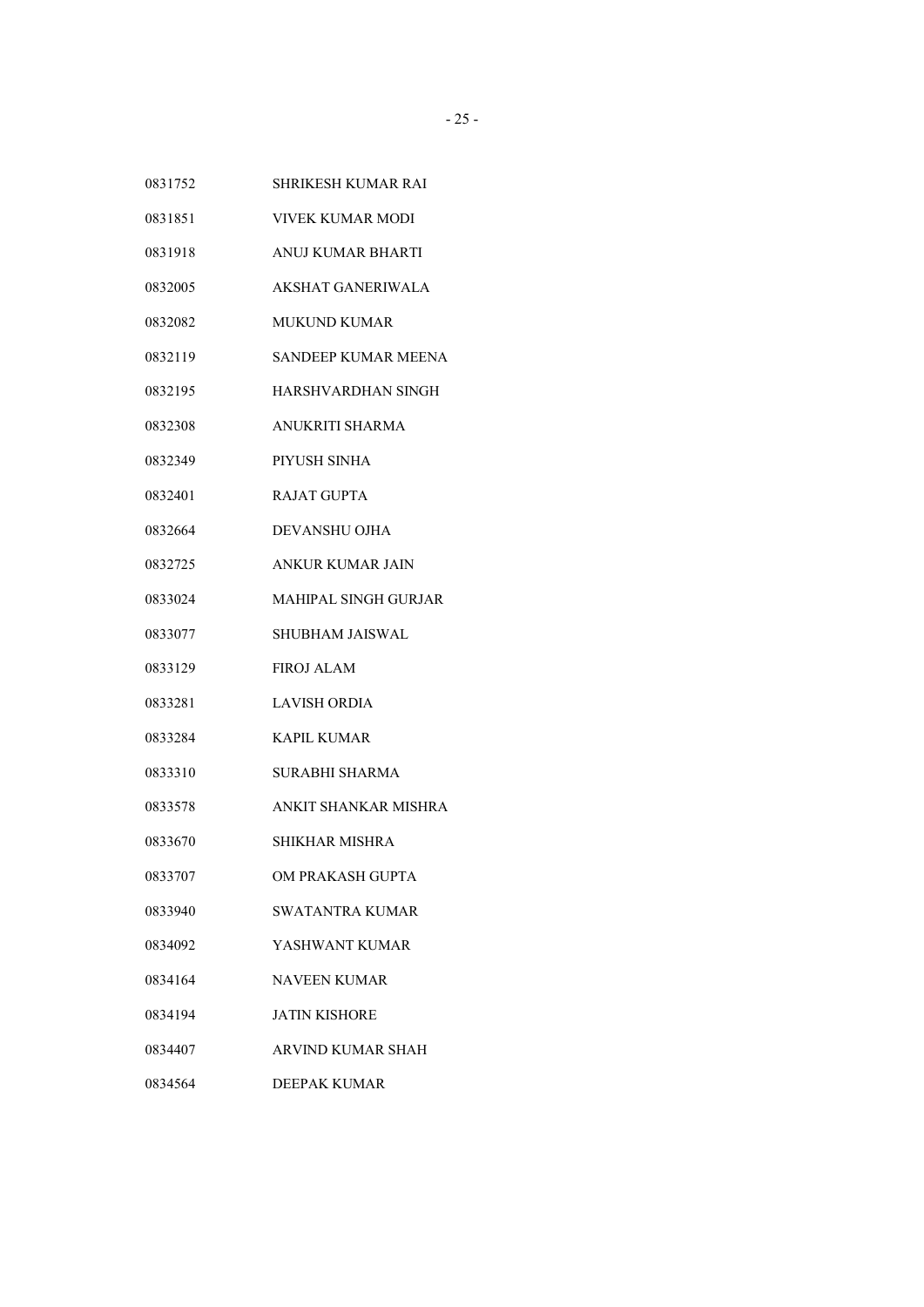| 0834695 | ROHIT SINGH                |
|---------|----------------------------|
| 0834743 | <b>ANANYA SINGH</b>        |
| 0834752 | <b>EKLAVYA</b>             |
| 0834806 | PREETAM KUMAR              |
| 0834834 | <b>NISHANT SAURABH</b>     |
| 0835003 | <b>RIJUL</b>               |
| 0835060 | <b>BHUVAN GUPTA</b>        |
| 0835076 | PRANAV MEHLAWAT            |
| 0835082 | <b>ABHISHEK SINGHAL</b>    |
| 0835215 | <b>INDRAJEET CHAUBEY</b>   |
| 0835224 | <b>KUMAR PRIYAM</b>        |
| 0835241 | SINGH KESHAV NARENDRA      |
| 0835380 | <b>UDIT PANWAR</b>         |
| 0835387 | <b>MUKESH KUMAR</b>        |
| 0835443 | <b>SACHIN</b>              |
| 0835967 | <b>KAPIL SAINI</b>         |
| 0836000 | <b>MAYANK MEGHWAL</b>      |
| 0836062 | TAANYA AMBASTHA            |
| 0836109 | <b>PAWAN KUMAR GOEL</b>    |
| 0836153 | <b>GARIMA NAUTIYAL</b>     |
| 0836357 | <b>SURUCHI SINGH</b>       |
| 0836397 | DIVYANSHU SINGAL           |
| 0836410 | RAHUL KUMAR AGRAWAL        |
| 0836642 | POLUR SREELEKHA            |
| 0836653 | NIDA FATIMA                |
| 0836655 | <b>BHANU SINGH</b>         |
| 0836704 | <b>ASIF YOUSUF TANTRAY</b> |
|         |                            |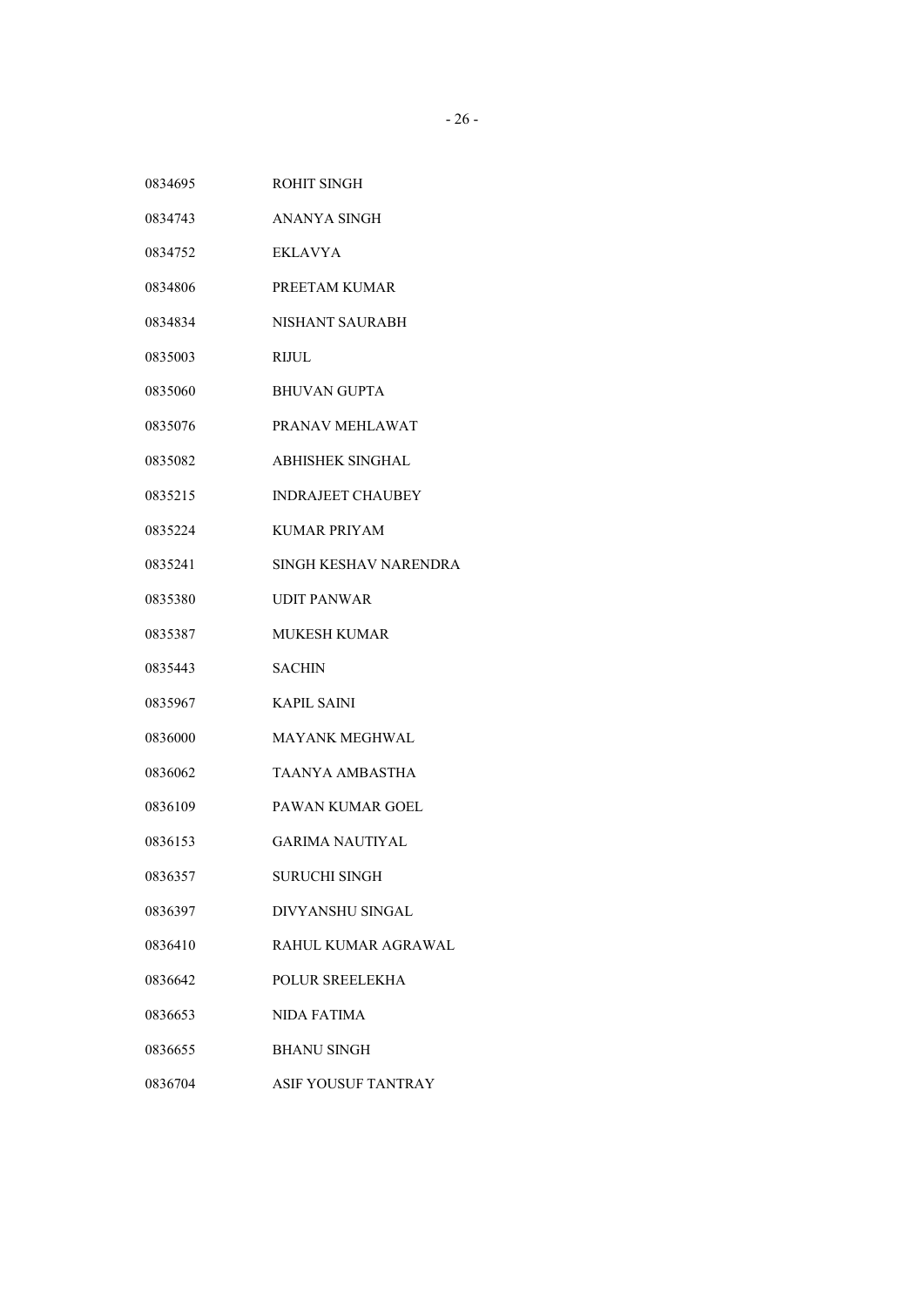| 0836816 | <b>VIKRAMDEEP BATISH</b>   |
|---------|----------------------------|
| 0836895 | <b>SHISHIR KUMAR SINGH</b> |
| 0837363 | PINNANI SANDEEP KUMAR      |
| 0837488 | PIYUSH KUMAR ANKIT         |
| 0837852 | MANISH KUMAR SHANDILYA     |
| 0837870 | TUSHAR KUMAR               |
| 0837986 | <b>SANDEEP</b>             |
| 0838567 | VIKASH KUMAR               |
| 0838843 | PRAVEEN KUMAR              |
| 0838861 | AMAN PRAKASH MEENA         |
| 0838885 | AISHWARYA SINGH            |
| 0839505 | <b>ARCHIT NIGAM</b>        |
| 0839708 | SIDDHARTHA                 |
| 0839710 | <b>MUKUND</b>              |
| 0839738 | <b>LAXMAN TIWARI</b>       |
| 0839757 | <b>AGNIVESH MISHRA</b>     |
| 0839778 | <b>SAHIL T GEORGE</b>      |
| 0839878 | CHAVHAN TRIRATNA SHYAMDEO  |
| 0839897 | ANURAG KUMAR PANDEY        |
| 0839990 | PRINCE MEENA               |
| 0840060 | VIJAY PRAKASH              |
| 0840344 | NAMGYAL ANGMO              |
| 0840820 | AJAY KUMAR GAUTAM          |
| 0840999 | <b>HIMANSHU GUPTA</b>      |
| 0841048 | <b>ABHINAV CHOUDHARY</b>   |
| 0841328 | <b>ANKIT MITTAL</b>        |
| 0841582 | RAJHANS KUMAR SINGH        |
|         |                            |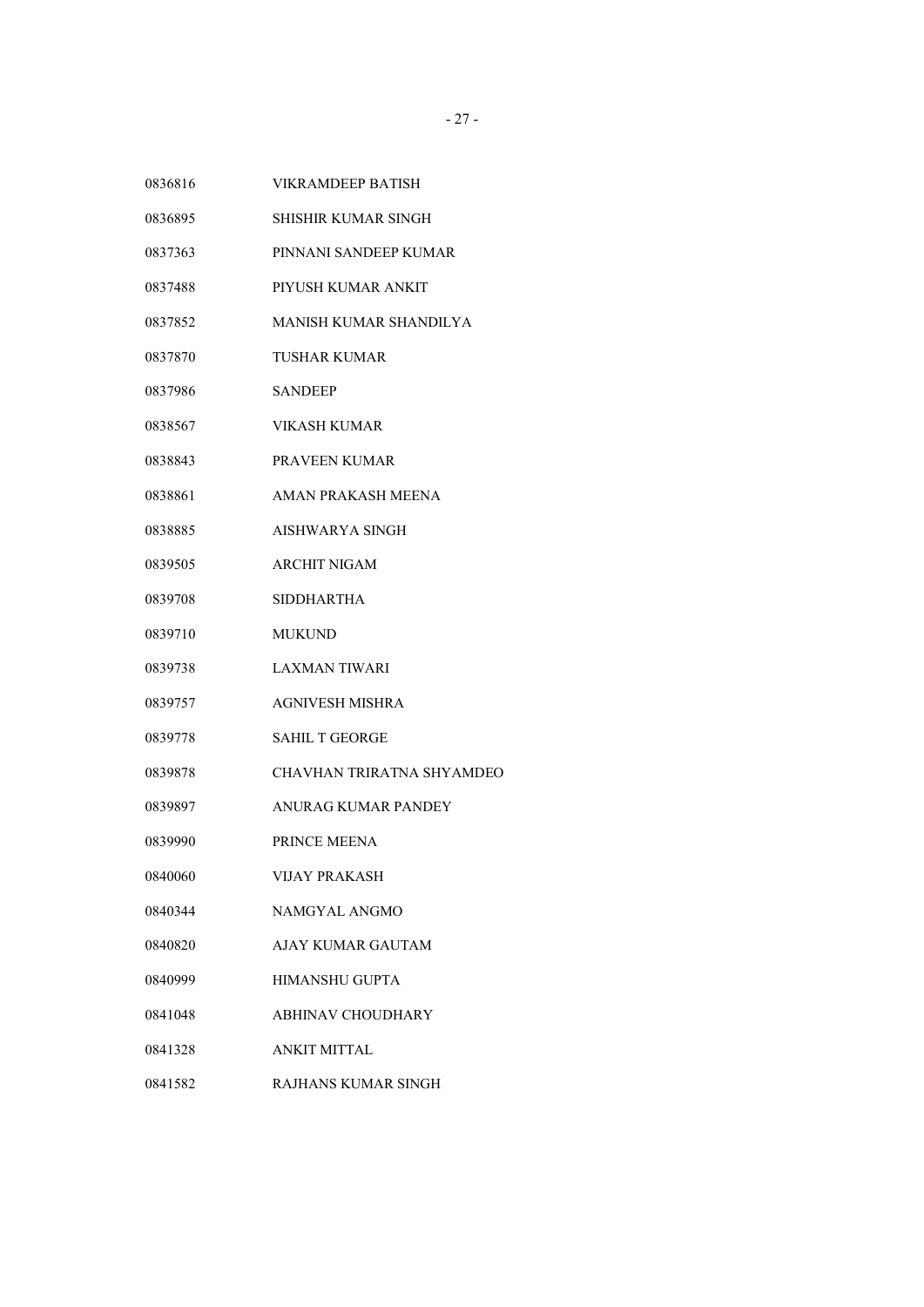| 0841593 | <b>RAHUL KUMAR</b>        |
|---------|---------------------------|
| 0841628 | <b>MAYANK MITTAL</b>      |
| 0841636 | <b>MADHU KUMARI</b>       |
| 0841991 | <b>SHUBHAM KUMAR</b>      |
| 0842079 | TIRUMALARAJU S D VARMA    |
| 0842160 | <b>NAVNEET MANN</b>       |
| 0842260 | <b>VIVEK</b>              |
| 0842378 | KUMAR SAUMYA              |
| 0842544 | <b>GAVIT GOGNA</b>        |
| 0842576 | RANJEET KUMAR UPADHYAY    |
| 0842699 | <b>HEMRAJ MEENA</b>       |
| 0842711 | <b>AMIT KUMAR AMAN</b>    |
| 0843016 | PRATEEK JAIN              |
| 0843794 | <b>SHUBHAM SHUKLA</b>     |
| 0844099 | AKSHAY SHARMA             |
| 0844171 | KATTE ABHISHEK YOGIRAJ    |
| 0844274 | SHAKTI SINGH ARYA         |
| 0844307 | <b>VINAY BABU ROHIT</b>   |
| 0844405 | KOLANUPAKA KUNDAN KRISHNA |
| 0844578 | <b>DHEERAJ THAKUR</b>     |
| 0844948 | SINGH PRABHAT GYANENDRA   |
| 0845152 | AYUSH KRISHNA             |
| 0845206 | <b>SUJIT SHANKAR</b>      |
| 0845265 | <b>SWEETY SAHRAWAT</b>    |
| 0845291 | ANISH RAJ                 |
| 0845362 | <b>B RAHUL</b>            |
| 0845401 | ANKIT AGARWAL             |
|         |                           |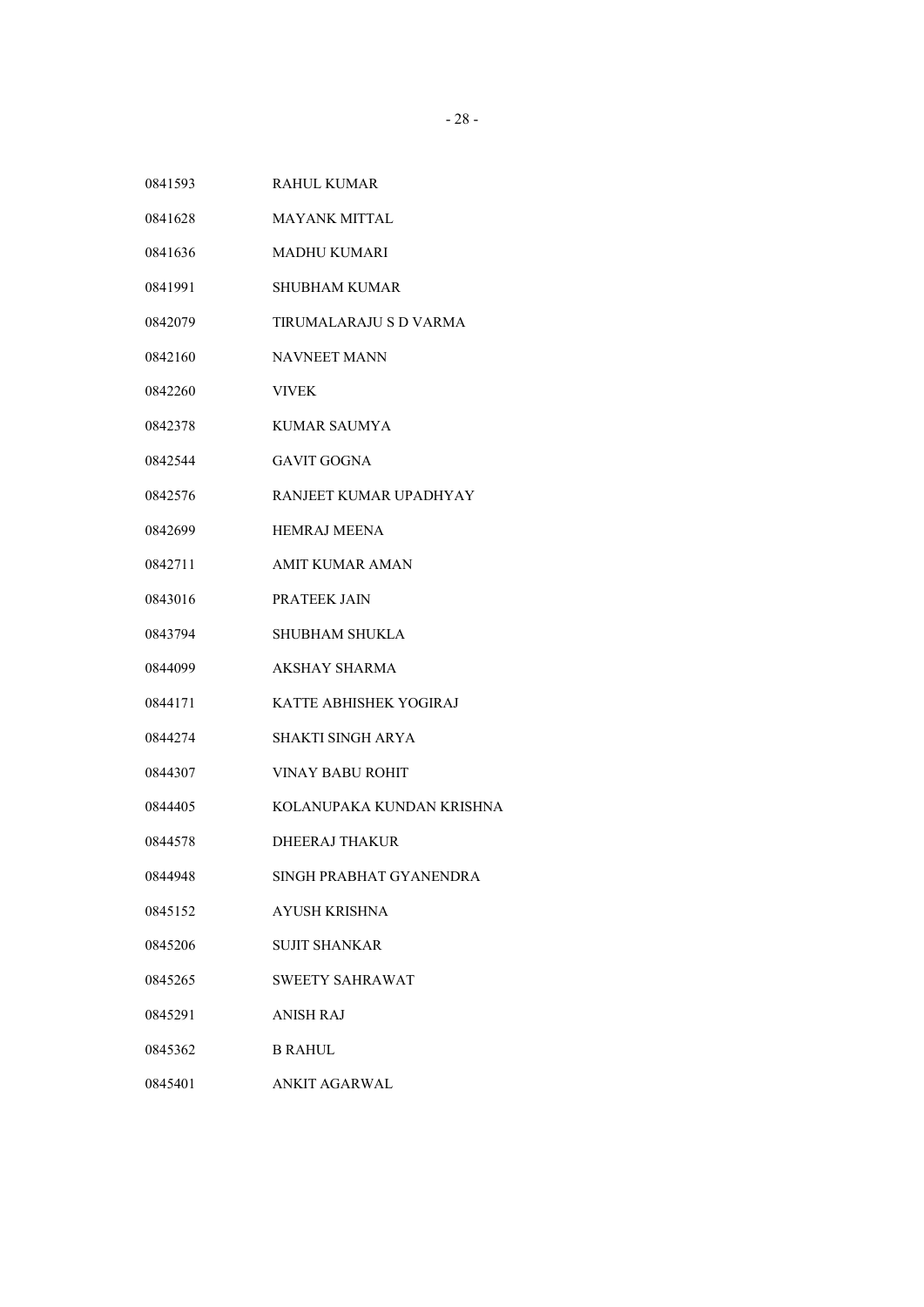- PADMINI NARAYAN
- MANOJ KUMAR KARNAWAT
- SINGHAL YASH CHANDRAPRAKASH
- APURVA KUMAR SINGH
- SHUBHAM BANSAL
- NANDAN KUMAR
- GEORGE ALLEN JOHN
- MOHD SHAYAAN
- SARANSH MAHAJAN
- RUHEENA TUFAIL KHAN
- AYUSH KUMAR KORI
- RAJESH KUMAR SAMOTA
- MAITHREYI NAIDU
- PRATEEK GAHLOT
- PALASH BINDAL
- LOVENEET BANGAR
- MAYANK GUPTA
- PRITHVIYA SUBRAMANIAN
- ABHISHEK KUMAR SINGH YADAV
- RAJ PRASAD
- SHIVIN
- ANKAMWAR SHUBHAM VIJAYKUMAR
- RAHUL DESHMUKH
- RAHUL KUMAR
- SUMIT KUMAR PANDEY
- VIKRAM KUMAR
- LAIJING LEIKHULSHIM MARING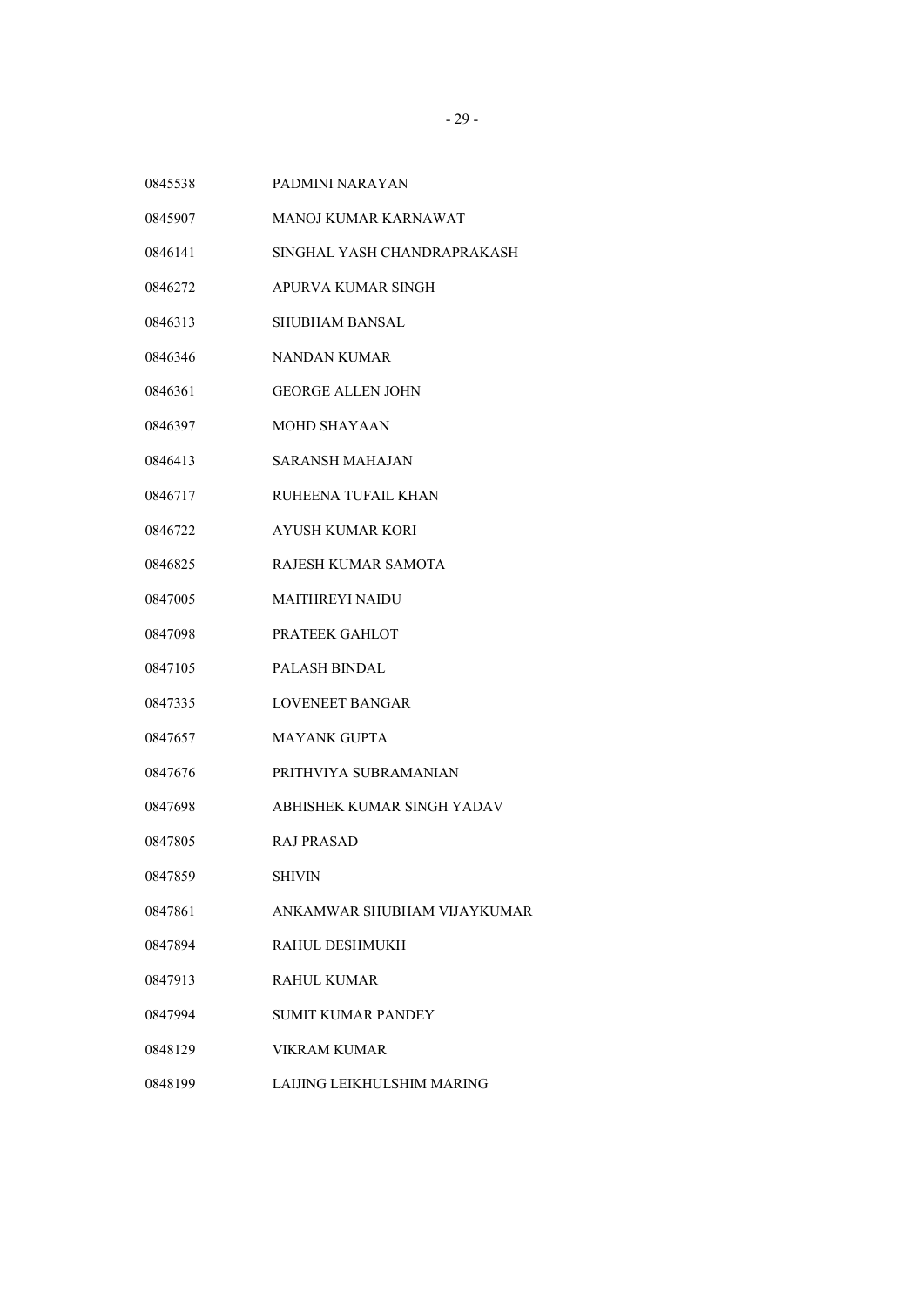- UTKARSH SHUKLA
- HIMANSHU JAIN
- NAVEEN YADAV
- HARVINDER SINGH
- VIKRAM KUMAR
- PRASHANT KUMAR MISHRA
- RAGHVENDRA MEENA
- ASHUTOSH SHARMA
- JATIN KUMAR
- ANCHAL CHAUHAN
- ANSHUL JAIN
- ANNAPURNA SINGH
- PRATIBHA SINGH
- NIKHIL RAI
- VIKASH YADAV
- MANDEEP KUMAR
- NIKHIL AGARWAL
- PATIL ABHIJEET RAJENDRA
- SARVESH PANWAR
- BABOO ALI
- ADITYA BANSAL
- MANOJ K G
- RAJESH KUMAR YOGI
- NISHANKI SINGHAI
- DHARMENDRA SINGH YADAV
- HEMANT VERMA
- SHAILAJA DAS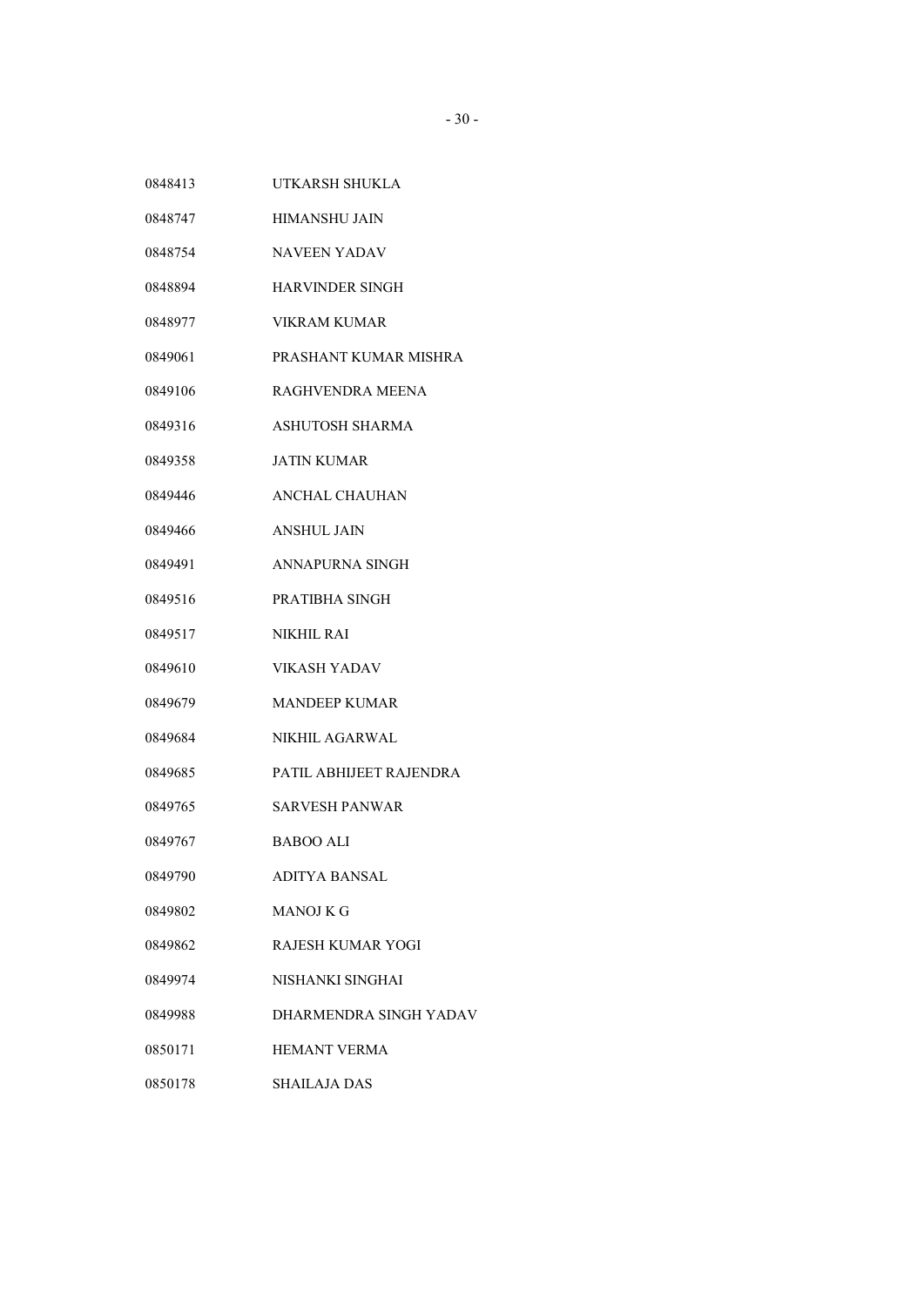- DEEPAK AGGARWAL
- ANKITA AGARWAL
- MOHIT KUMAR
- ARPIT GALAV
- NITISH GARG
- VIJAY SINGH GURJAR
- SHUBHAM AGGARWAL
- KADAM AJINKYA ARUN
- VIVEK KUMAR
- SONAKSHI SAXENA
- GAURAV GOSWAMI
- FARMAN AHMAD KHAN
- WAKEKAR ANKITA ARVIND
- PRATISH SINGH
- SAURAV PANDEY
- NIDHI
- ANJALI BIRLA
- VIBHU MISHRA
- ANIRUDHA KUMAR
- AJAY KUMAR MEENA
- VINEET KUMAR
- DESHPANDE MANDAR KISHOR
- SHASHI SHEKHAR
- NAVNEET KAUR
- AJAY YADAV
- AMRITPAL KAUR
- SHIVAM KUMAR RAI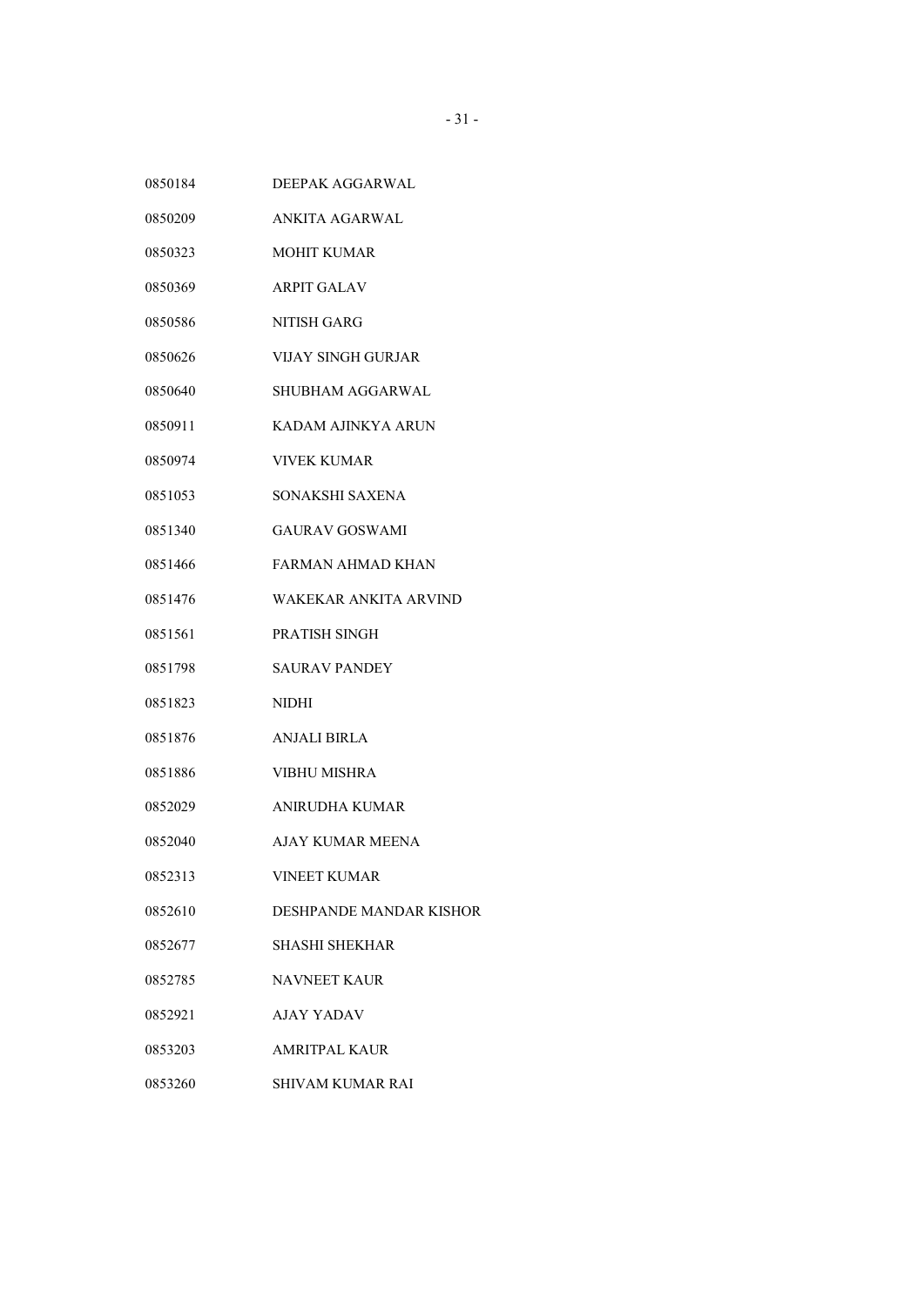VAIBHAV SINGH KUMAR ASHISH SHWETA SUMAN PRANAV JAIN KSHITIZ SAINI ANSHUMAN RANVEER SINGH WALAVALKAR ANNAPURNA RAJENDRA VARUN SINGHAL MD SHAHRUKH HUSSAIN AYUSH JAKHAR SUSHMA SAGAR SHIVANI VIVEK CHANDRA YADAV VIVEK GOYAL RAMLAKHAN GURJAR RENUKUNTLA SHEETAL KUMAR KRISHNA KANT KANWARIA GHOGARE HARSHAL BHAGWAN SAKSHI KUMARI PRAKHAR JAIN ARJIT MAHAJAN GIRDHARI LAL MEENA ABHILASH GAIROLA SONALI MISHRA ASHISH KUMAR VERMA

RAHUL DEV BOORA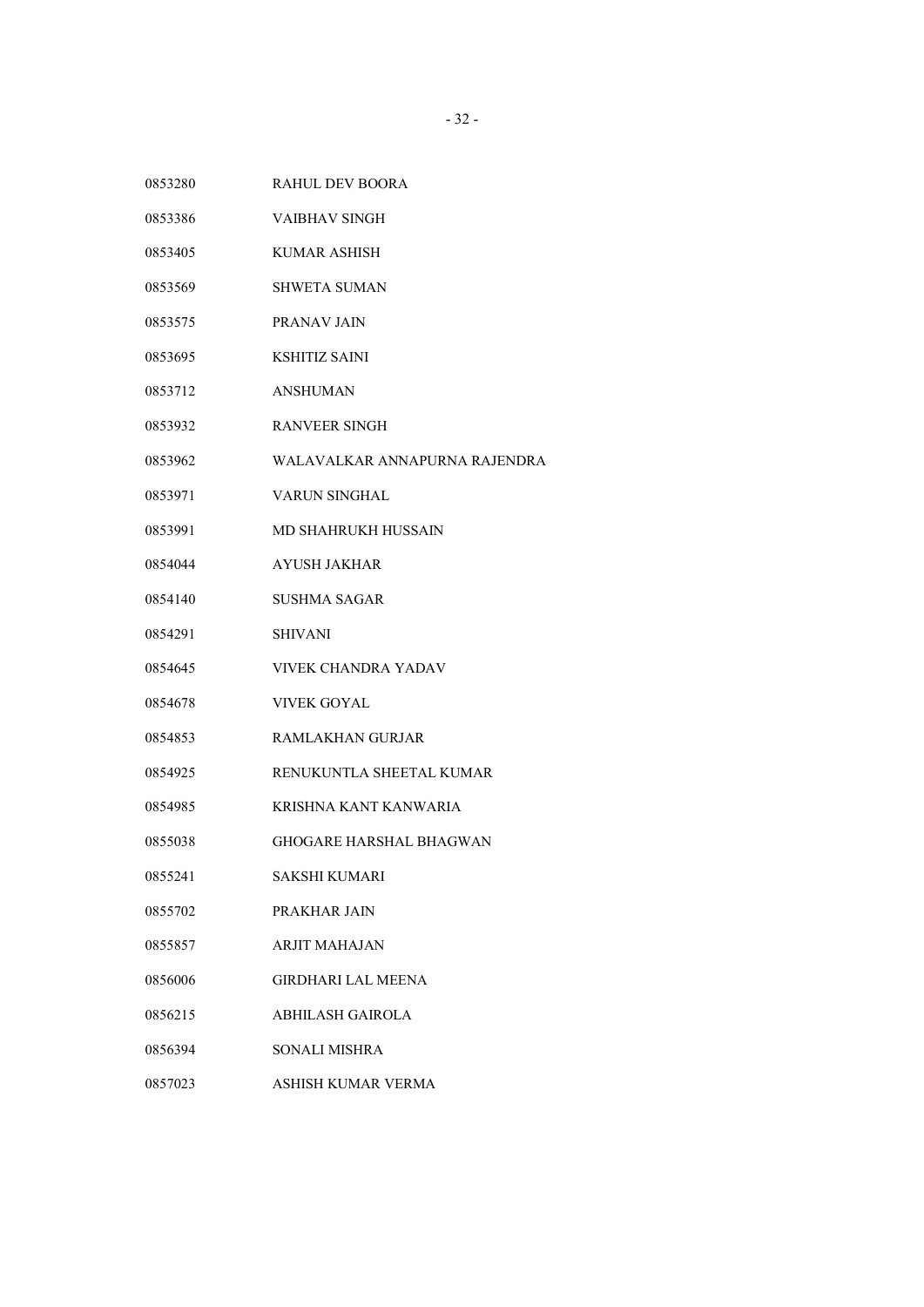| 0857345 | SRI SAI VEMPATI              |
|---------|------------------------------|
| 0857387 | <b>RAJESH MEENA</b>          |
| 0857402 | RISHI RAJ RAI                |
| 0857467 | MD MANZAR HUSSAIN ANJUM      |
| 0857912 | BHARATHI VAMSHI KRISHNA      |
| 0858248 | <b>SUDHIR KUMAR</b>          |
| 0858343 | UTKARSH KUMAR                |
| 0858403 | <b>SUMIT TRIPATHI</b>        |
| 0858538 | SAKSHI SHARMA                |
| 0858641 | <b>BHISE RAMDAS VAMAN</b>    |
| 0858848 | SAKSHI UPADHYAYA             |
| 0859003 | <b>BHUKYA NARSHIMA SWAMY</b> |
| 0859065 | NEERAJ KUMAR YADAV           |
| 0859088 | SANDEEP RAJORIYA             |
| 0859102 | SUJATA AGRAWAL               |
| 0859117 | ADINATH PADMANNA TAMADADDI   |
| 0859214 | BHAVIRI SANTOSH KUMAR        |
| 0859336 | <b>ANURAG MISHRA</b>         |
| 0859400 | <b>NAVEEN THADURI</b>        |
| 0859405 | SACHIN GOYAL                 |
| 0859561 | <b>UTKARSH SINGH</b>         |
| 0859581 | DIKSHIKA MEENA               |
| 0859586 | SUSHIL KUMAR                 |
| 0859639 | SHUBHAM KUMAR                |
| 0859814 | RAHUL BALHARA                |
| 0859934 | PANKAJ KUMAWAT               |
| 0860164 | RATAN JANA                   |
|         |                              |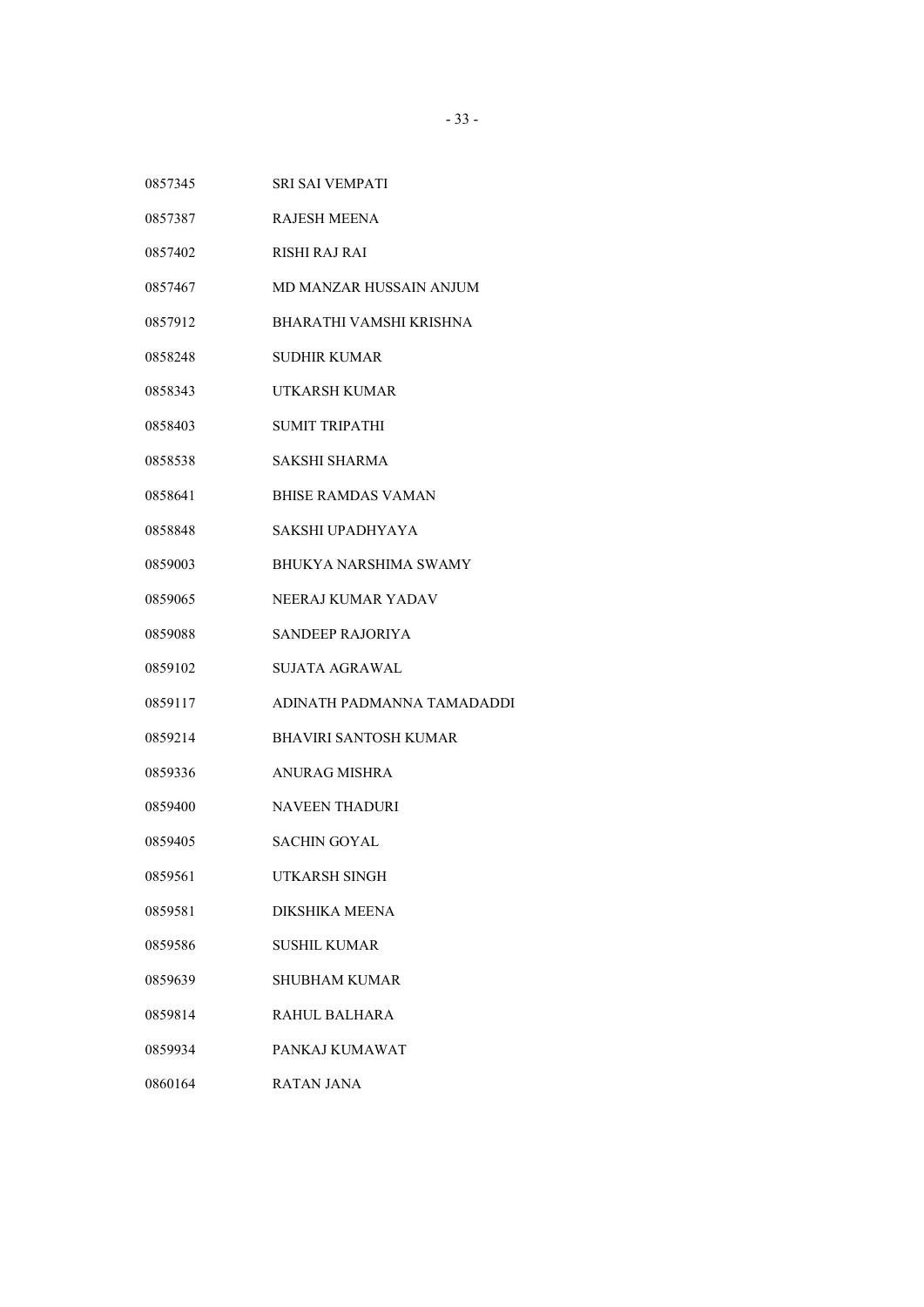- SHUBHAM AGARWAL
- ASHISH ANAND
- VIBHOR KAUSHIK
- KARISHMA PANT
- PRAVEEN CHANDAN
- VANSHAJ KULSHRESHTHA
- SHASHWAT TRIPURARI
- RAJAT NAGORAO KUNDGIR
- CHANDRA KUMAR AGRAWAL
- HIMANSHU N SINGH
- PRATIBH VIJAY SIROWA
- NEHA MITTAL
- SHIREEN PRAKASH
- SHARMA SHRUTI JAGATRAM
- VIPIN GUPTA
- RAHUL MEENA
- VISHAL DHAKAD
- AMAN KUMAR JAIN
- VINOD KUMAR
- AMAN DUTTA
- LALITESH KUMAR MEENA
- MONIKA
- ANIL KUMAR
- CHUKKA RAVI
- SUMAN SOREN
- GAUTAM TANWAR
- VAIBHAV CHOUDHARY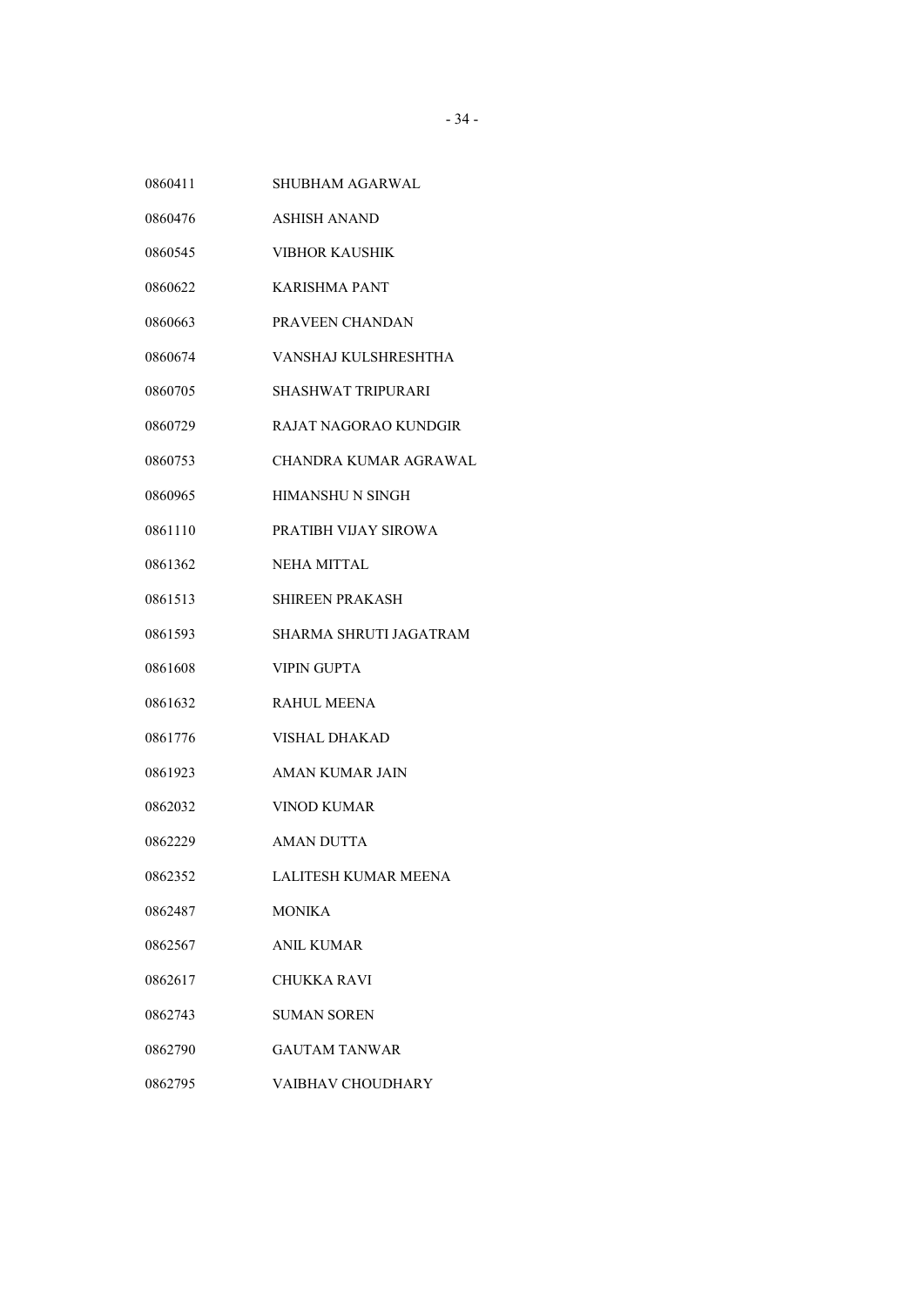- VISHNU KUMAR
- ROSHNI DILIP MORALE
- ARUN KUMAR SINGH
- HITESH SINGLA
- BAGDE PRASHIL GULABRAO
- SHIVAM PRAJAPATI
- TUSHAR CHAUDHARY
- AMIT KUMAR
- MANISH KUMAR
- PAWAN KUMAR VISHWAKARMA
- SUVIGYA S CHANDRA
- PRATEEK SINGOTIYA
- GOGULA RAJASEKHAR
- AMIT KUMAWAT
- KULDEEP PRASAD
- RASHI AGARWAL
- HIMANSHU SISODIYA
- OM KANT THAKUR
- SHREYANSH YADAV
- AVINASH SINGH
- NEEL SHARMA
- ABHISHEK SHIVHARE
- CHANDAN KUMAR
- UMESH KUMAR MEENA
- VINAYAK CHAMADIA
- ABHISHEK KUMAR
- AAYUSH SINGH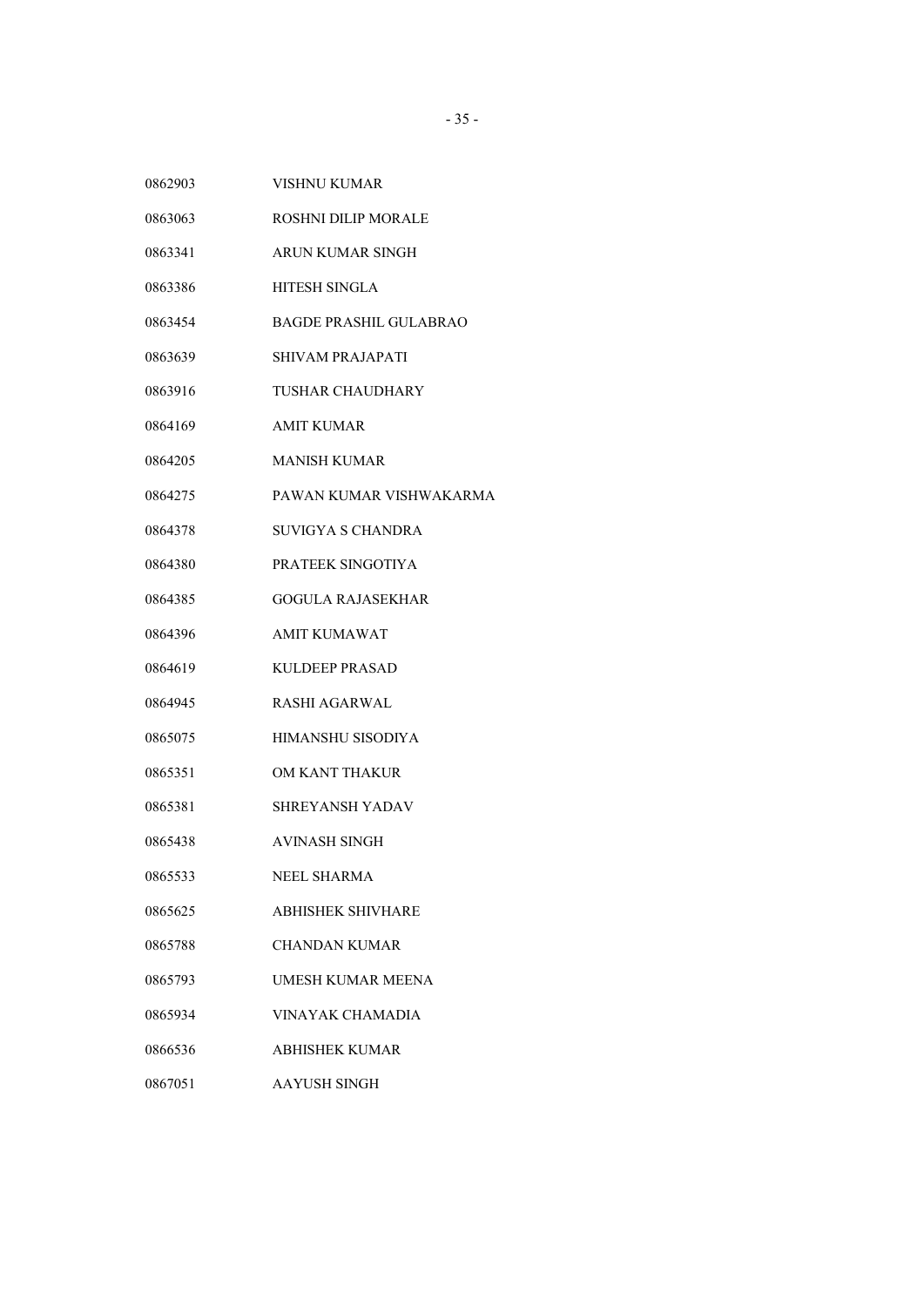- VARUNA AGRAWAL
- KAILASH CHAND MEENA
- ANGAD MEHTA
- ANSHUMAN
- CHANDRAJYOTI SINGH
- AVINASH SAHU
- 0867471 HIMANSHU GUPTA
- ANISHA TOMAR
- MUKUL JAIN
- MUKUL JAMLOKI
- SHIVANGI SHARMA
- HARDIK AGARWAL
- SANDEEP KUMAR PATEL
- ANKUR
- AMIT KUMAR JHURAWAT
- LORDISH SINGH
- KAMBHAM SAMUEL PRAVEEN GOWTHAM
- MEET KUMAR
- CHARUMITA VASUDEV
- SRIJAN CHAUBEY
- SIDDHARTH
- SUGANDHA JINDAL
- BISHAKHA JAIN
- DEVESH YADAV
- SANJAY KUMAR MEENA
- SHUBHAM MOHANKA
- ANJALI SHARMA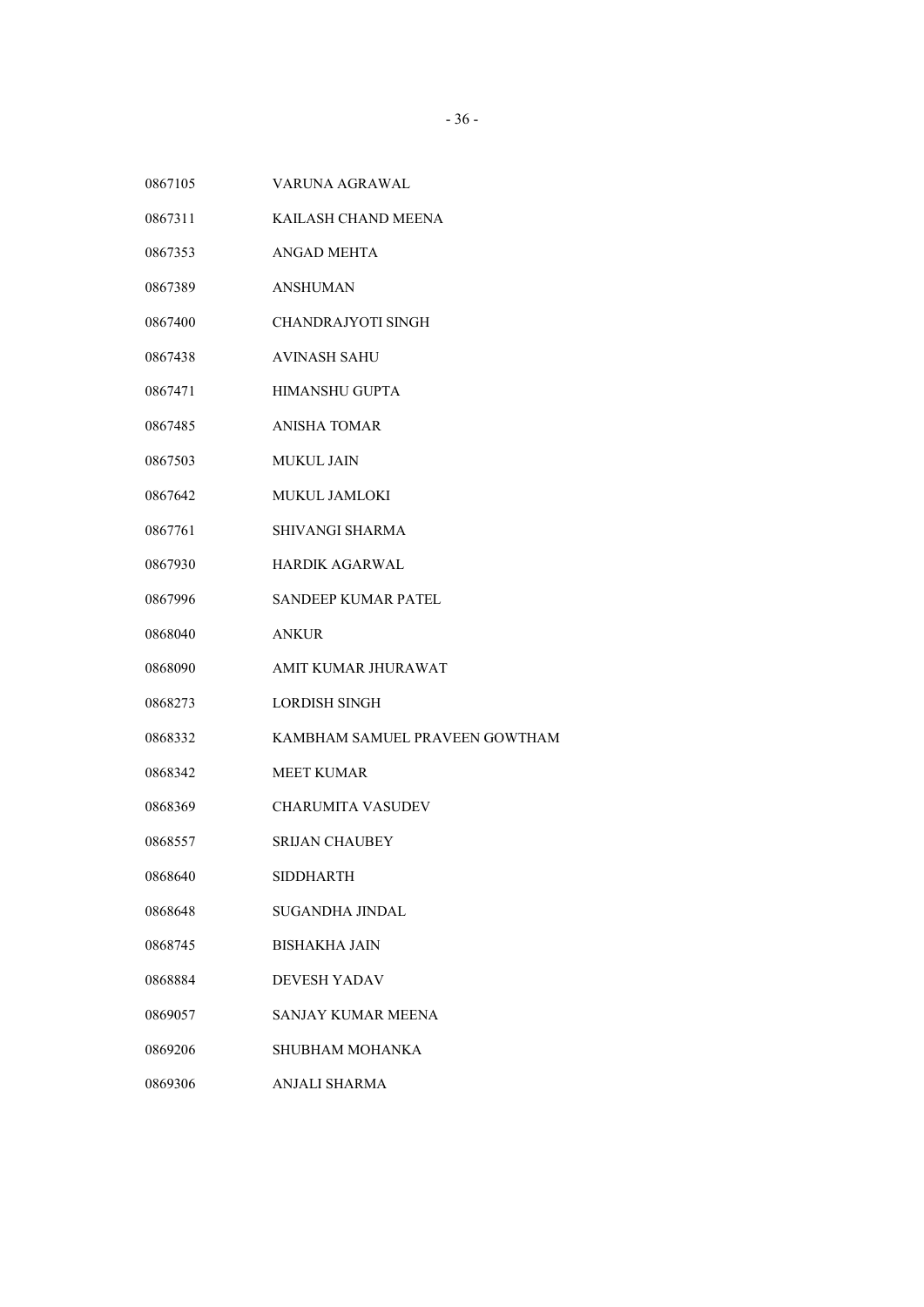- JYOTI
- RAHUL KUMAR MEENA
- DEEPAK KUMAR
- B RITESH
- ABHIMANYU
- SACHIN KUMAR YADAV
- ROHIT KUMAR
- PUNEET
- PRATYUSH PANDEY
- PANKAJ
- ANIL BASAK
- RAHUL BHARDWAJ
- ANITA MEENA
- SATEESH KUMAR MEENA
- KUMAR SAURABH
- AMIT PRAKASH
- SUSHANT PADHA
- ATUL ANAND
- SIDDHARTH SRIVASTAVA
- SHUBHAM SINGH
- SHASHANK KATARIA
- DEEPAK KUMAR SINGH
- ASHISH KUMAR
- SANAGLE ROHIT NARESH
- PRASHANT BADAL NEGI
- DEEPAK MEENA
- GAURAV VERMA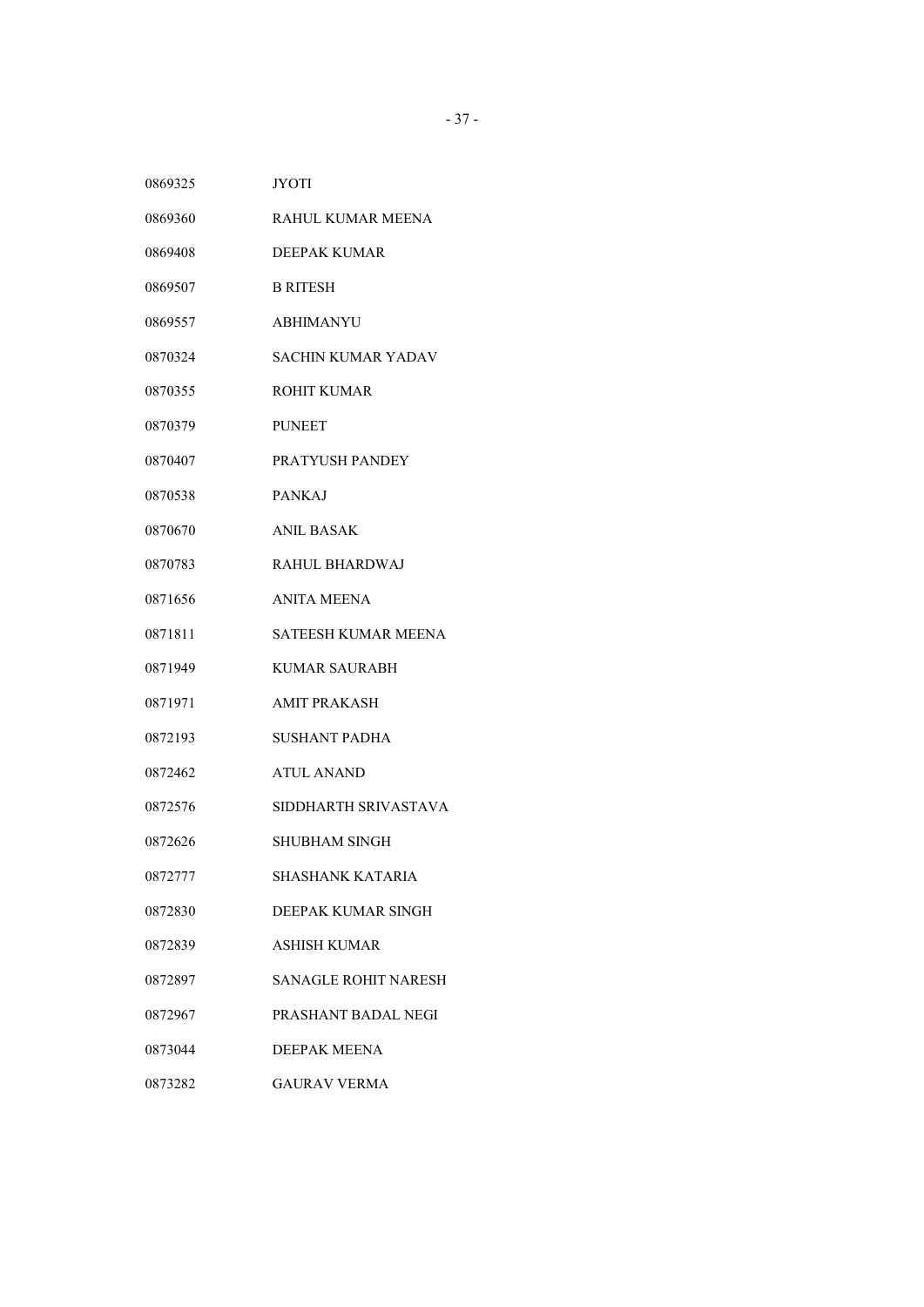- BHAWALE MONISH BHAURAO
- SHREYA TYAGI
- NITESH PREMCHANDANI
- SHUBHAM YADAV
- SAIFULLAH
- NEETU
- ASHISH SINGH
- ABHAY KUMAR SONKER
- VIDYASAGAR
- JASWANT SINGH MEENA
- RAMDAN CHARAN
- SHREYA KASHYAP
- JAGDEEP SINGH
- VILAS WAHI
- ANIKET KUMAR
- RAWALE KRUSHIKESH PRADEEP
- NIKHIL RATHEE
- NILESH KUMAR
- MANISH SHOKEEN
- RAKESH RANJAN
- KUMBHAR AJAY GANPATI
- GARIMA
- SWATI SHARMA
- ANURAG KUMAR SINGH
- SHUDHANSHU SHEKHAR
- VIVESH
- BHULE PRASHANT EKNATHRAO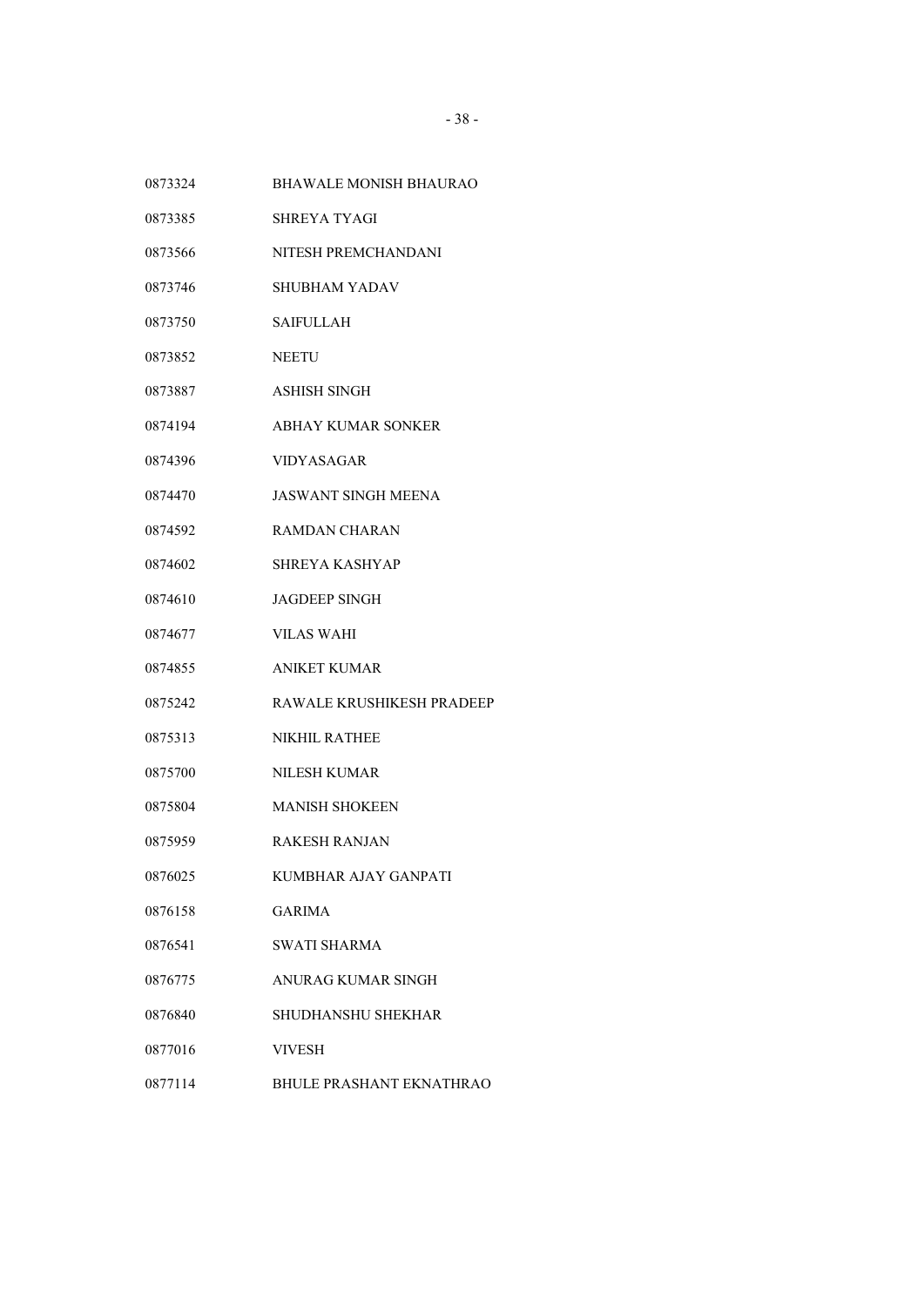- ALTAP MAHAMMAD SHAIKH
- ASHUTOSH MOHLE
- GITTE MADHAV VITTHALRAO
- AKSHAY RANJUMESH
- NISHA
- JAYANT NAHATA
- SHUBHANGI SRIVASTAVA
- MAYANK KHANDELWAL
- KARTIKEYA
- ABHISHEK RANJAN
- VINAY KUMAR
- RUMA SHIVANGI
- PARAS GARG
- Y MEGHA SWAROOP
- ADITYA POKRA
- SUSAN BLESSY BAKKI
- ANKIT TAXAK
- GAURAV PATEL
- KUNAL
- ROHIT KUMAR CHAUDHARY
- JYOTI KHARAB
- KHURANGALE AJITKUMAR GULABRAO
- DHARMENDRA JAKHAR
- SHIVAM SIDDHARTH
- AMIT KUMAR CHATURVEDI
- SANTHOSH V
- ABHISHEK GUPTA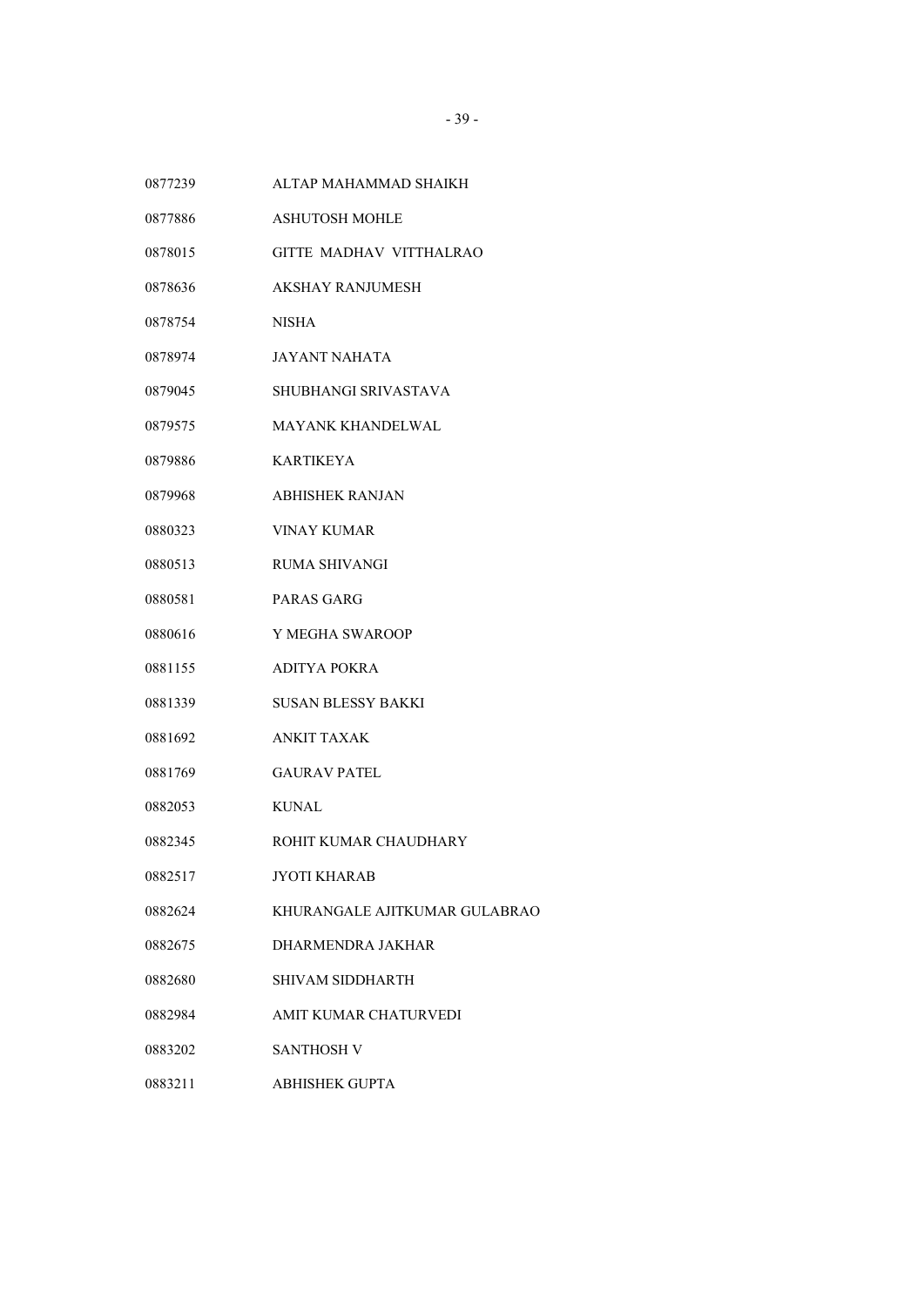- SHIVAM UPADHYAYA
- POOJA SINGH
- PATIL YOGESH ASHOKRAO
- MAHESH YADAV
- PRANJAL VERMA
- DIVYA JAIN
- BINEET SUKHIJA
- PAKHALE PRITESH MANOHARRAO
- NIKITA YADAV
- SHAIVYA SONKAR
- PRABAL GARG
- NEHA GOYAL
- YUTIKA SINGH
- RAHUL MEENA
- HARSHITA
- PRANSHU SHARMA
- ANKUR RAVI GUPTA
- RISHABH BHATIA
- HIMANI SINGHAL
- PANKHURI
- KARANBIR SINGH CHOHAN
- DIVYANSHU KR SAH
- ANKIT KUMAR
- AASMA GARG
- THEJASELHOU YHOME
- KISHORE SUTRADHAR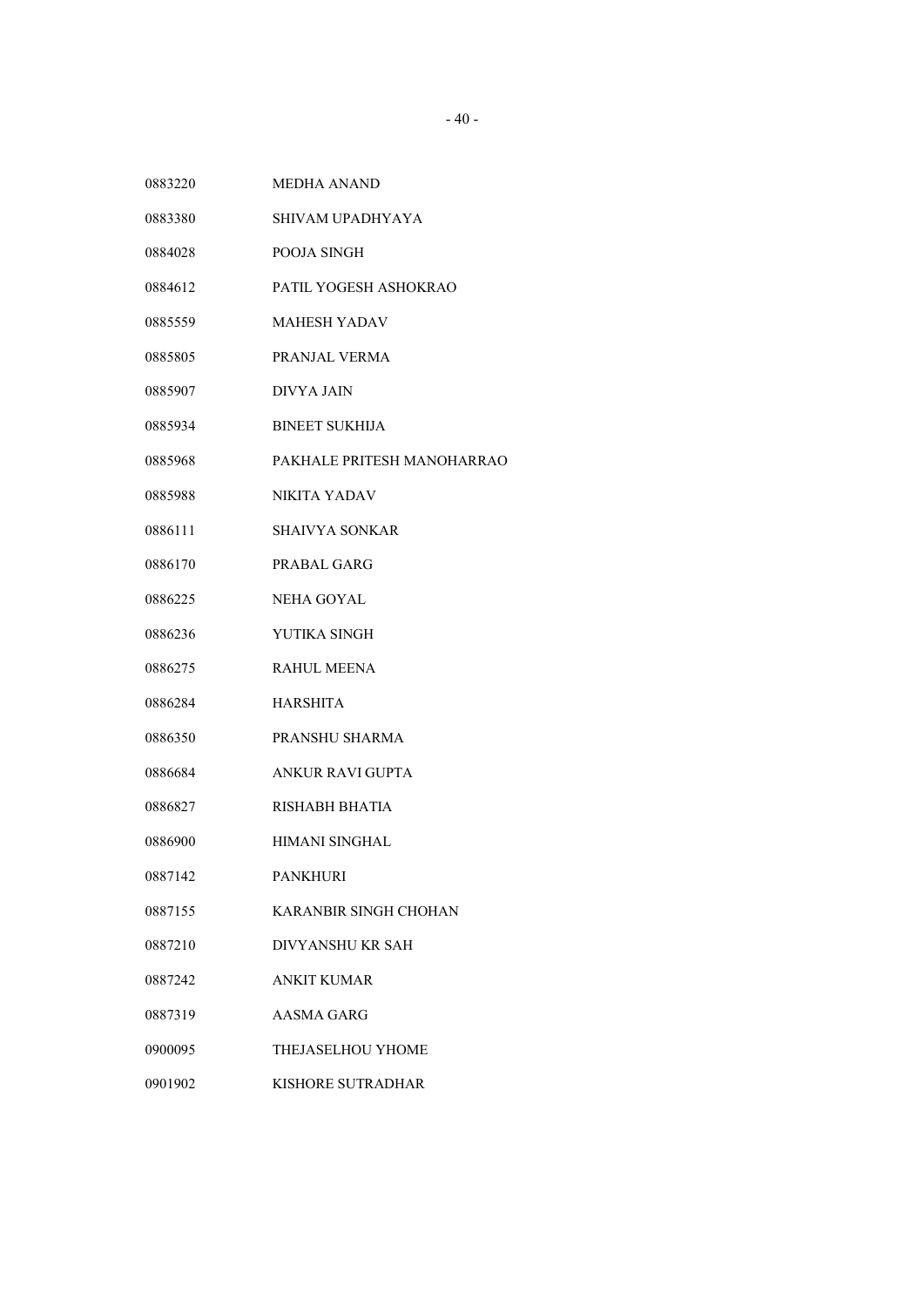| TAPAN DEKA                   |
|------------------------------|
| NIDHI YADAV                  |
| PURURAV BHARADWAJ SWARNA     |
| DARAVATH RAVINDER NAIK       |
| <b>KESARAPU PREM SAGAR</b>   |
| MULAGANI UDAYA KRISHNA REDDY |
| SOUMITH RAJU KANCHANAPALLI   |
| TATIMAKULA RAHUL KUMAR REDDY |
| APOORVA MANDA                |
| MOURYAKRISHNA CHANDRASEKAR   |
| MOHAMMED DANISH K            |
| PONNA VENKATESH              |
| PUNUKOLLU DEVI VISHNU PRIYA  |
| ALAPATI GOPINADH             |
| REKULWAR SHUBAM              |
| KORUPOLU SATYA DHARMA PRATAP |
| CHEJARLA ASWANI KUMAR        |
| SINGA REDDY RUSHIKESH REDDY  |
| MOHD SAQUIB YAZDAN           |
| <b>SEETAIAH KILARU</b>       |
| RAMESH NARAYANAPURAM         |
| MALLAVARAPU SURYATEJA        |
| YALAGANDULA SUMANTH          |
| <b>BANOTH MRUGENDER LAL</b>  |
| <b>NARWADE VISHAL TEJRAO</b> |
| <b>PALVAI RAKESH REDDY</b>   |
| PANGA MOUNIKA                |
|                              |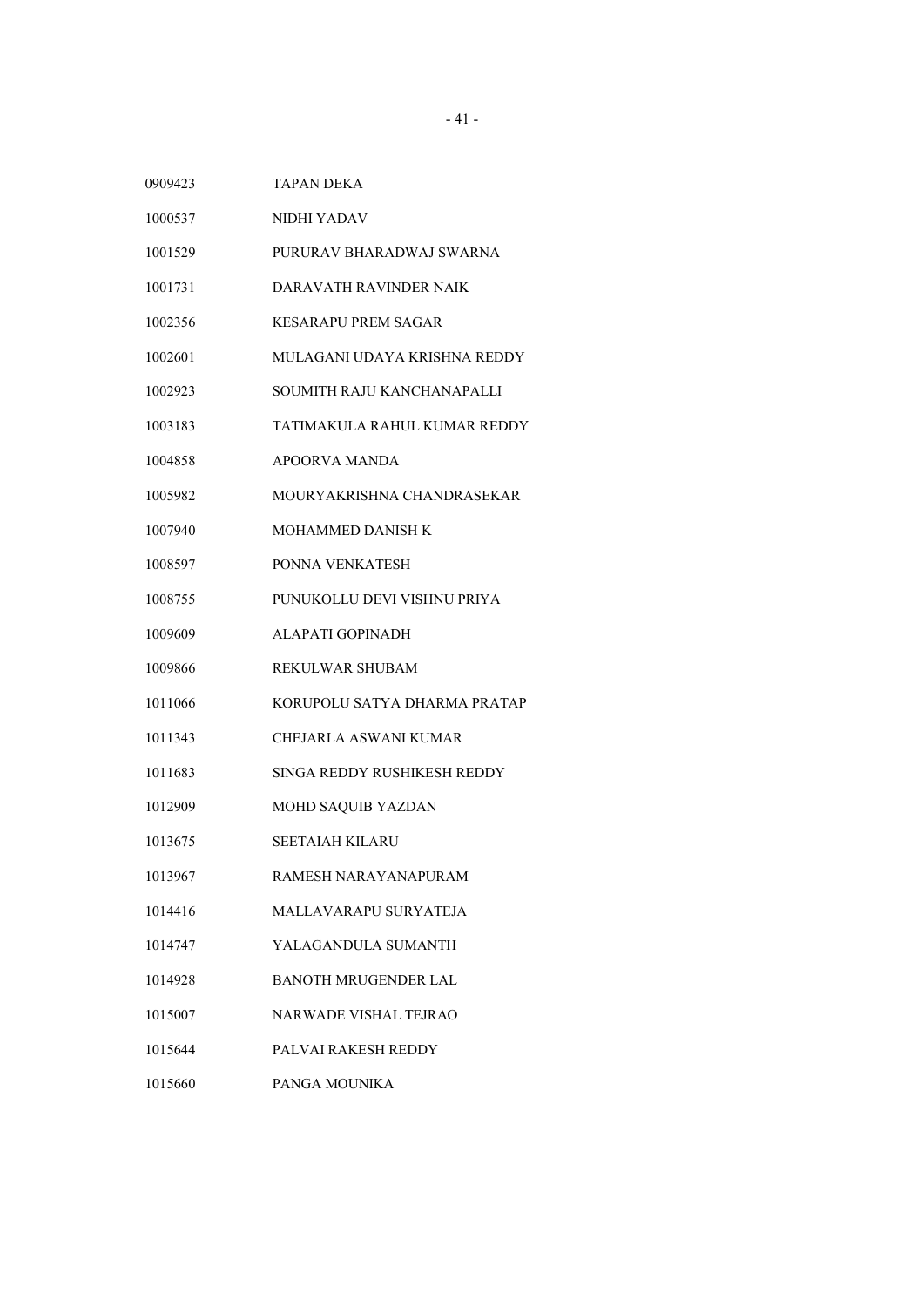- KALPANA SHUKLA
- ANKUR MOHAN
- V TEJA DEEPAK
- TATI KRISHNA CHAITANYA
- KASHINATH PARSHETTY
- NEELA V D PRAVEEN
- BATCHU DHEERAJ KUMAR
- RAMSWROOP HARITWAL
- MONIC ABHISHEK KAKU
- JANGAM KULADEEP
- KADULURI RAJITH
- PRATHYUSH SARASA
- VEERLAPATI ADITYA RAMAN
- Y MEENA
- UTKARSH KUMAR
- CHINTALA CHINNIALOK REDDY
- ANUPAM YADAV
- PEDDITI DHATRI REDDY
- P SHRAVAN KUMAR
- SHAIKH FARID
- THIRUPATHIRAO GHANTA
- BHUKYA CHARAN NAIK
- MEENAKSHI DAS
- RAMINENI SRAVAN KUMAR
- POLUMATI SHARANYA
- G CHANDEESH
- MOHAMMED MUSTAFA AEJAZ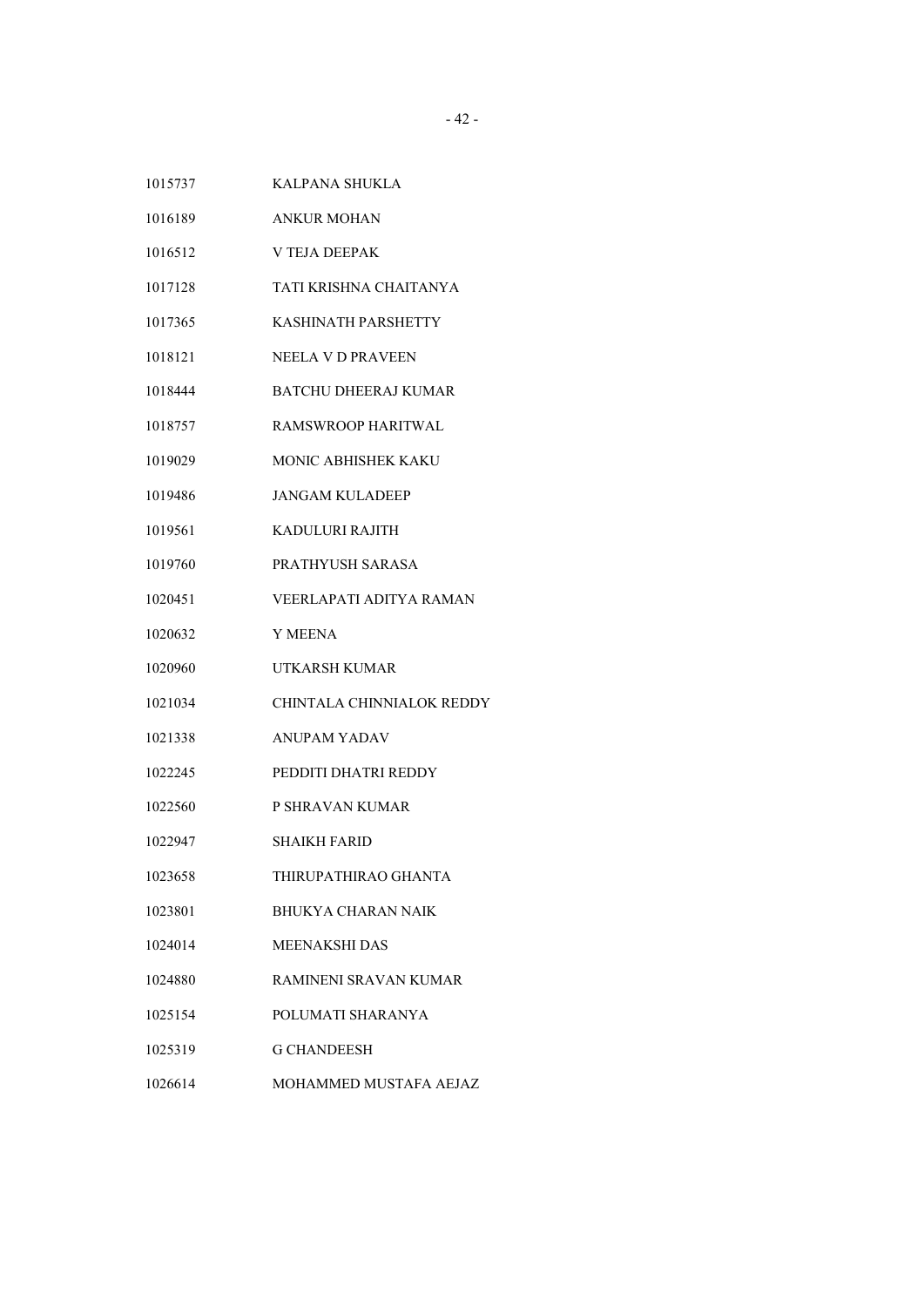| 1026940 | SIRISETTI SANKEERTH           |
|---------|-------------------------------|
| 1028044 | KIRANMAYI KOPPISETTI          |
| 1028065 | C CHAITANYA KUMAR REDDY       |
| 1028237 | THUMMETI RAMYA KRISHNA        |
| 1028434 | <b>DARIPELLI RAMESH</b>       |
| 1028678 | <b>MOHAMMED ISHRATH</b>       |
| 1028946 | V A M KARTHIK                 |
| 1030088 | K PRATHIMA                    |
| 1031022 | <b>SHASHANK SHEKHAR</b>       |
| 1031414 | P VENKATESH                   |
| 1033145 | A ARAVIND                     |
| 1033523 | <b>SANDEEP Y</b>              |
| 1033633 | THERATIPALLY THARUN KUMAR     |
| 1034012 | SAI KRISHNA DAMMALAPATI       |
| 1035399 | CHALAVADI SRAVANA SOUMYA      |
| 1035749 | <b>AKUNURI NARESH</b>         |
| 1036197 | <b>G AKSHAY DEEPAK</b>        |
| 1038292 | <b>MITHUN RAJA YADAV BERI</b> |
| 1039342 | MUKKERA LAXMI PAVANA GAYATHRI |
| 1039490 | V SANJANA SIMHA               |
| 1039516 | THUMMALUR PAUL SAMUEL WESLY   |
| 1039965 | KANKANALA RAHUL REDDY         |
| 1040403 | R SHANKARAN                   |
| 1040681 | PRATHYUSHA MADHARAPU          |
| 1040923 | <b>TIRUPATI MITHUN</b>        |
| 1041004 | SHAILENDRA KUMAR VERMA        |
| 1041531 | <b>B ADITHYA</b>              |
|         |                               |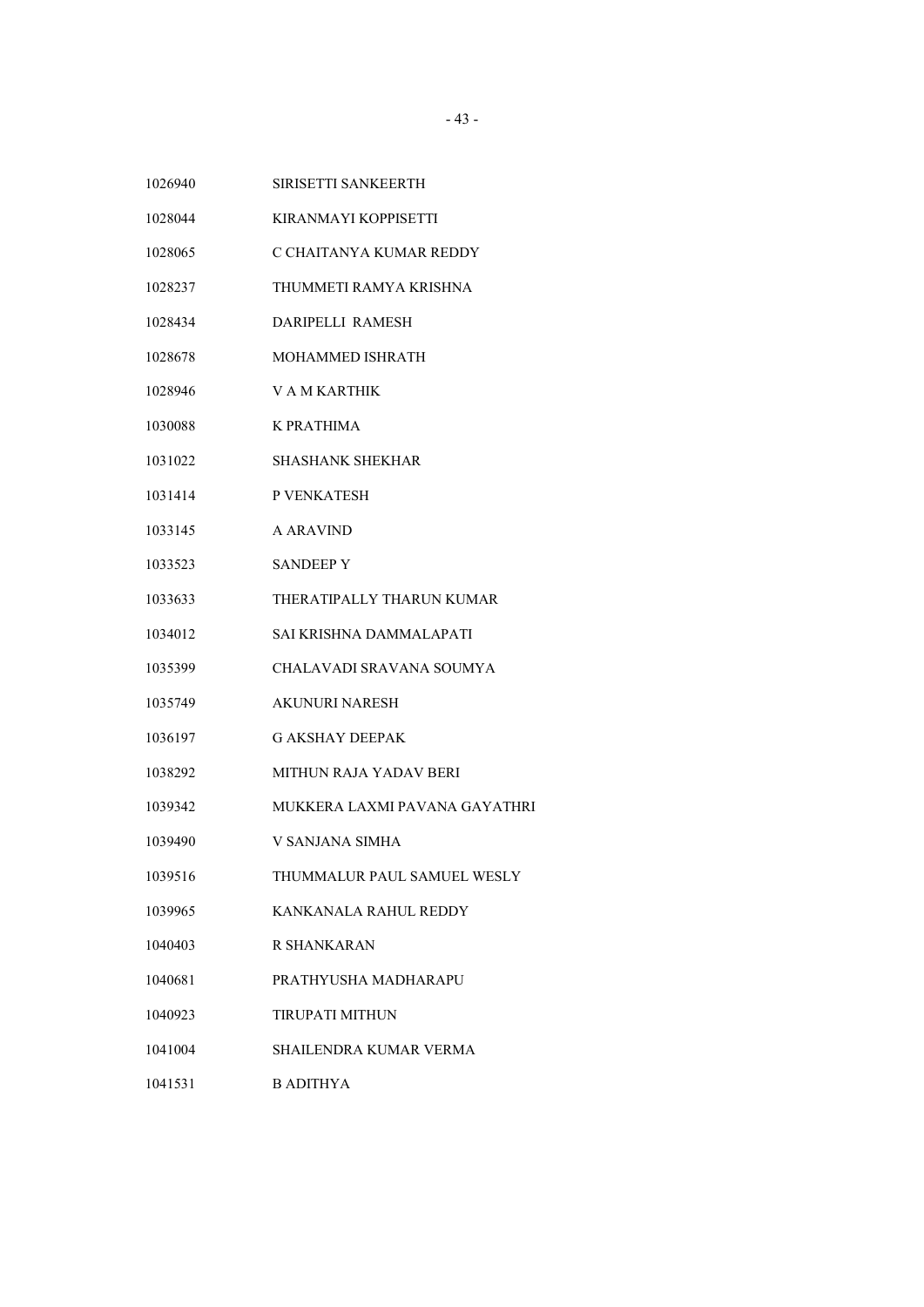- KRISHNA KUMAR JOSHI
- A VENKATESHWAR REDDY
- ALEKHYA BALLA
- RASHEED SHAIK
- BHARANI VLSVSS
- MOHAMMAD NADEEMUDDIN
- SHAMALA SATHISH KUMAR
- MUDAM ANIRUDH
- PAPENA SINDHU SRI
- KESAM REDDY YESWANTH REDDY
- Y V R SASHI SEKHAR
- GORIJALA MOHANA KRISHNA
- YOGESH MANDHAIYA
- SUNITA MEENA
- DIVYANSH SINGH
- SHAILESH MEENA
- AKSHANSH VERMA
- PIYUSH GATHALA
- UMESH MEENA
- RAVI KUMAR
- PANKAJ KUMAR MEENA
- ANIL KUMAR MEENA
- ANITA
- SHISHIR GUPTA
- NITIN KUMAR AGARWAL
- YOGESH KUMAR YADAV
- AMBIKA RATNOO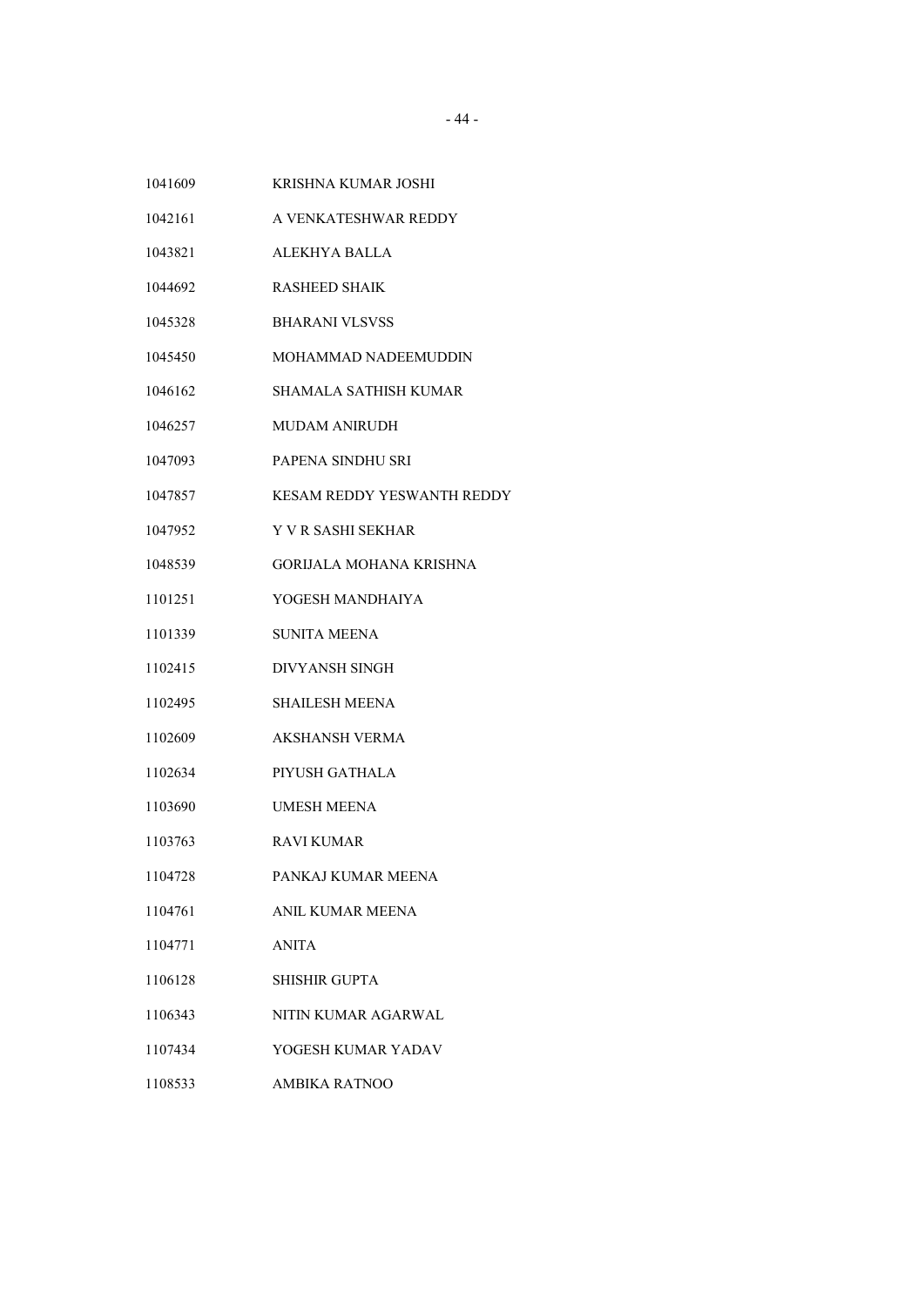- DINESH KUMAR
- KULDEEP MEENA
- RAVI KUMAR SIHAG
- SUPRIYA SINGHAL
- MANOJ KUMAR
- SAHDEV MEENA
- PRIYANKA JAIN
- MAHIMA PACHAR
- ASHISH KUMAR MISHRA
- PRINCE BARWAL
- ABHIJEET MEENA
- ABHISHEK KUREEL
- SHREYA JAIN
- CHANDRA KANT MEENA
- SHREYANSH JAIN
- RAJENDRA SINGH
- RAJESH KUMAR MEENA
- PRAKHAR KOTHARI
- RAVI KUMAR
- SUMEET MEHARDA
- DINESH SOHU
- VIKAS CHOUDHARY
- ROSHAN MEENA
- AMIT GEMAWAT
- MANISH CHOUDHARY
- ANUJ KUMAR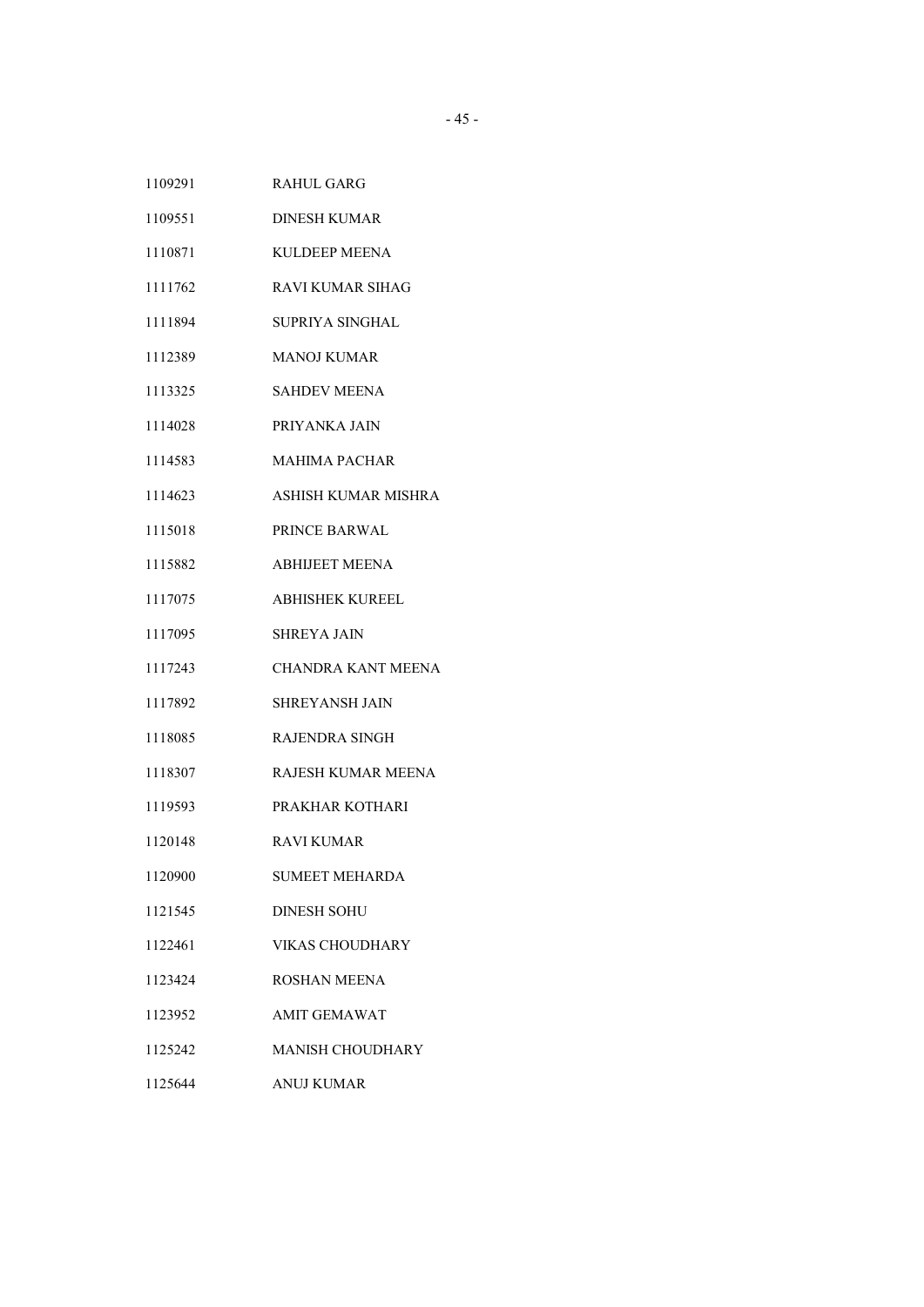- RAVI KUMAR MEENA
- RAVI MEENA
- RAMMOHAN MEENA
- AMRIT JAIN
- MANJEET SINGH SANKHLA
- DIVYANSHU CHOUDHARY
- VIKAS KUMAR
- RAUNAK AGRAWAL
- SHUBHAM MEENA
- YASHWANT MEENA
- RAHUL CHOUDHARY
- URVASHI YADAV
- DEEPAK KUMAR
- RASHMI SHAKRAWAL
- DEVENDRA PRAKASH MEENA
- UTTAM KUMAR MEENA
- BHUPENDRA KUMAR
- TAPENDRA MEENA
- MANISH
- SIDDHANT JAIN
- DIKSHA
- HEMANT SINGH
- MAHIMA KHICHAR
- VIPUL KHANNA
- YUVRAJ MARMAT
- SANJEEV MANDIA
- ANURAG MEENA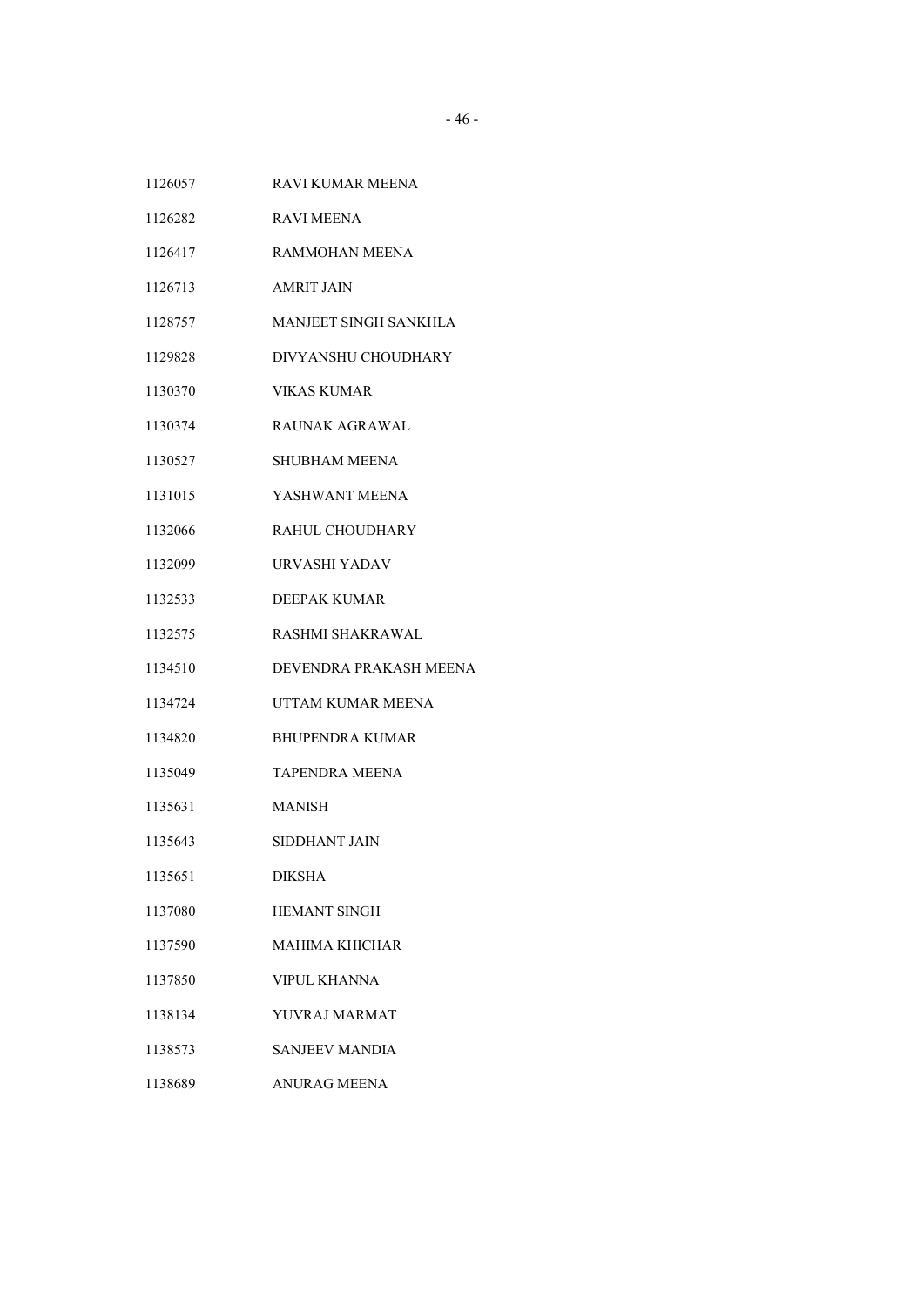- ABHISHEK GARHWAL
- NIDHISH KUMAR
- PRAKHAR BHARADWAJ
- SUSHMA SINGH
- SOURABH JAIN
- UPENDRA DHAKA
- HEMANT SINGH
- UTKARSH KHANDAL
- MANNAT RANA
- GOVIND SINGH YADAV
- AAKASH BUTOLIA
- ABHINAV KHANDELWAL
- ISHWARYA R
- ARUN KABILAN A K
- VARADHARAJ S
- KARTHIK B
- VIJAYAKUMAR P
- SRUTANJAY NARAYANAN
- SHUBHAM BAJAJ
- KRISHNA KUMAR S
- MOHAN VASANTHAKUMAR K
- VIVEKKANNAN L D
- SANTHA MEENA M
- ASWINI S
- T BHUVANESH RAM
- INDIRAJITH A
- RANJANI R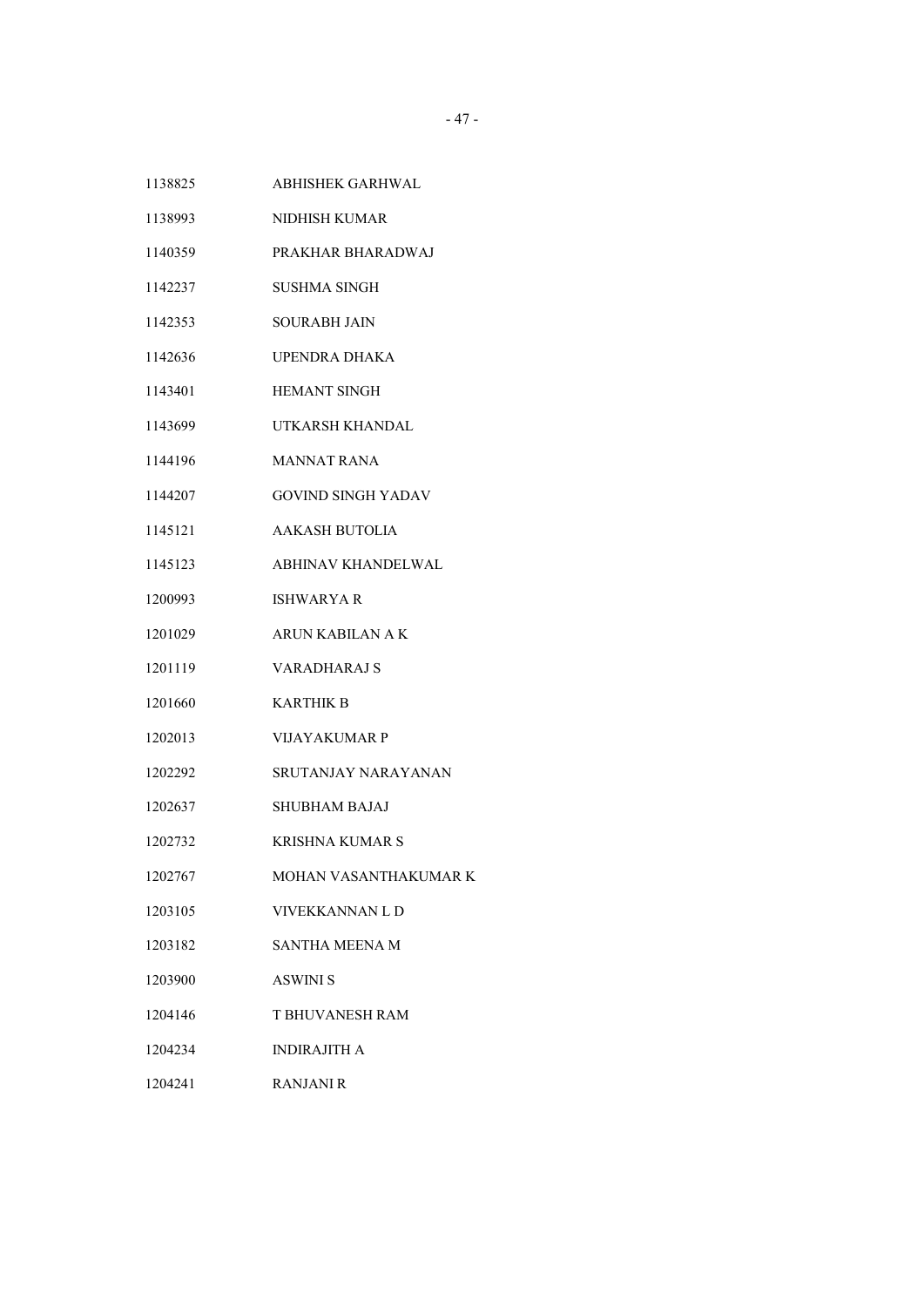- S MOHAMMED YAKUB
- ARJUN C
- ASWATHY JIJI
- SURYA U
- SUDHANRAJ M
- VIGNESH GA
- P ABINANDHAN
- ASHOK G
- STALIN R
- SANGEETHA S
- HEMANTH KUMAR V
- SWETHAA S
- VIJAYADURGA P
- KUMAR K
- SWAATHI RATNA S
- KISHAN KUMAR S
- SUBBURAJ G
- ABHISEK OSWAL
- RAGUPATHI B
- ARAVINDKUMAR R
- YASHNI NAGARAJAN
- BALASUBASH B
- NIVETHA S
- ISAIVANAN D
- R AISHWARYA
- BHARATHY R D
- VIGNESH M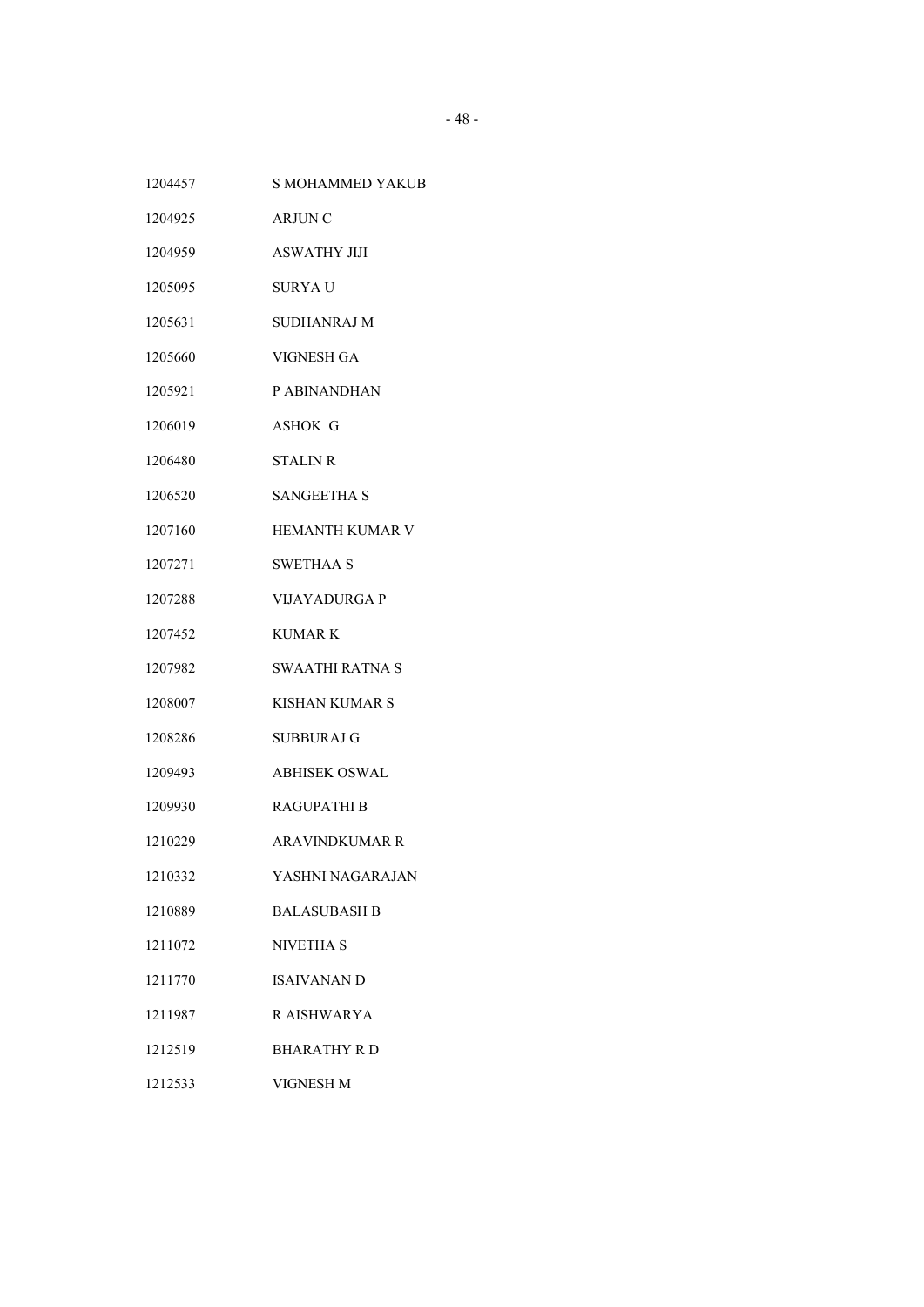- KRISHNA PRIYA S
- REVANTH K
- AMMU J
- KAUSALYA S
- MALKARAJ P
- PONKAALIVISHNU A
- PALANI MURUGAN M
- SIVARAJARAJANDERAN
- MURUGANANTHAM M
- ANUGRAHA V
- VIVEK S
- KARIKALPARISHANKAR S
- SRINAYA
- NITHYAPRIYA S
- S ASHWATH BALAJE
- SANTHOSH N
- PRITHIKA RANI M
- SHRIRAM SUNDAR
- B PRIYADHARSINI
- MALLIGA S
- ARUNKUMAR A
- SAKTHIVEL T
- ABISHEK S
- ARUNKUMAR S
- MANIKANDAN S
- KIRANKUMAR G GIRIYAPPANAVAR
- R VIDYADHAR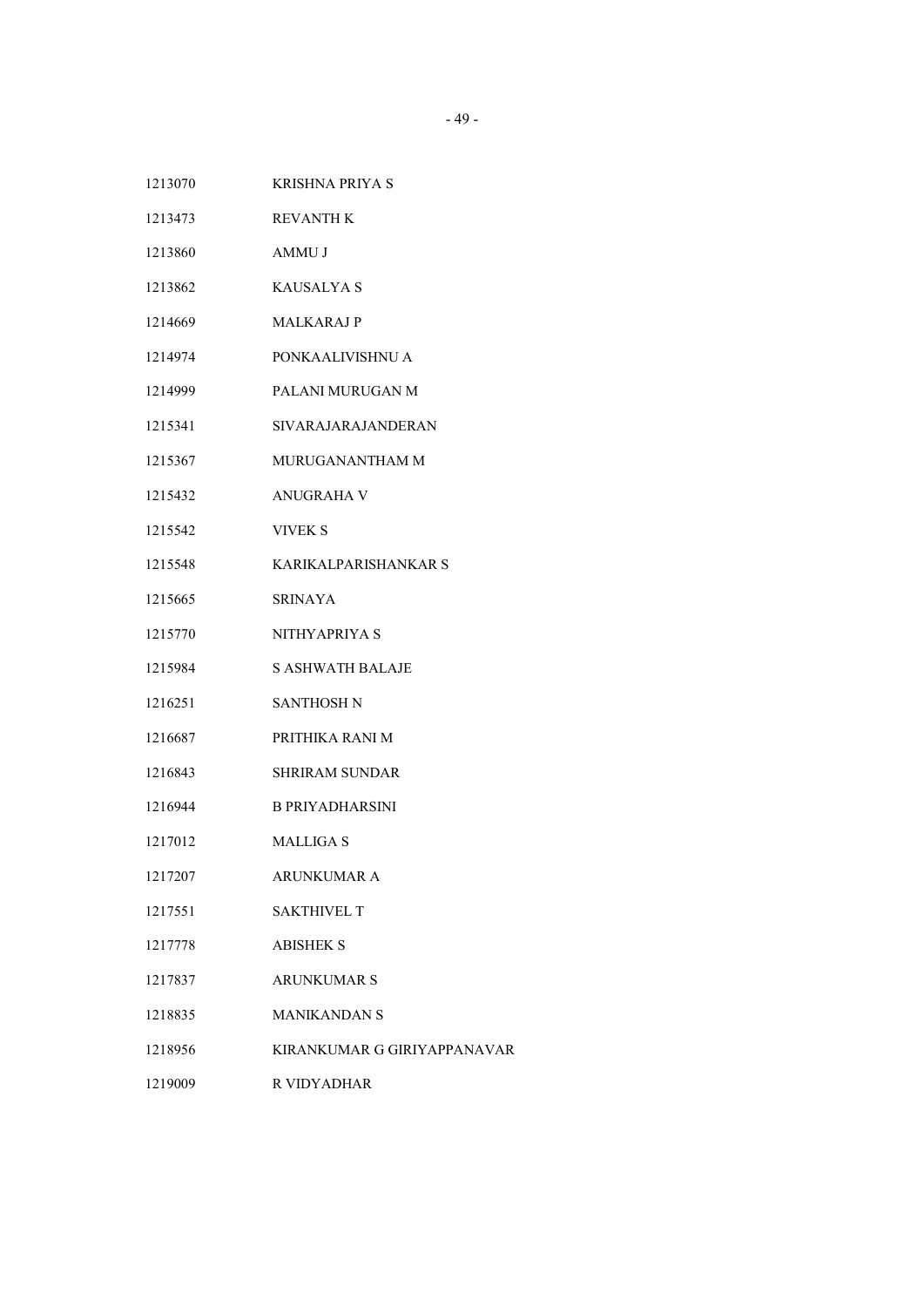| 1219051<br>YUVANESH E |  |
|-----------------------|--|
|-----------------------|--|

- R ANAMIKA
- R ANJALI
- CHAITANYA KISHEN S
- SARAVANAN N S
- DINESH R
- RAJENDRA CHAUDHARY
- SINDHU N RAGHAVAN
- B SARAVANAN
- PUSHPA ARTHI D
- C JAYASHARADHA
- VASANTH MESHACH J
- CHILUMULA RAJANIKANT
- ARAVINTHKUMARAN T
- UTPAL KUMAR MISHRA
- THANEEGIVELMURUGAN M C
- ANAND A
- KIRUBANANTHAN R T
- RAMAKRISHNASAMY R
- MADHIVANAN S
- K SRINIVASA SRICHARAN
- SURIYA P
- MITHUNA A V
- GANESAN P
- RAAGHUL V
- SUBRAMANIVELAN J
- SEDHU MADHAVAN S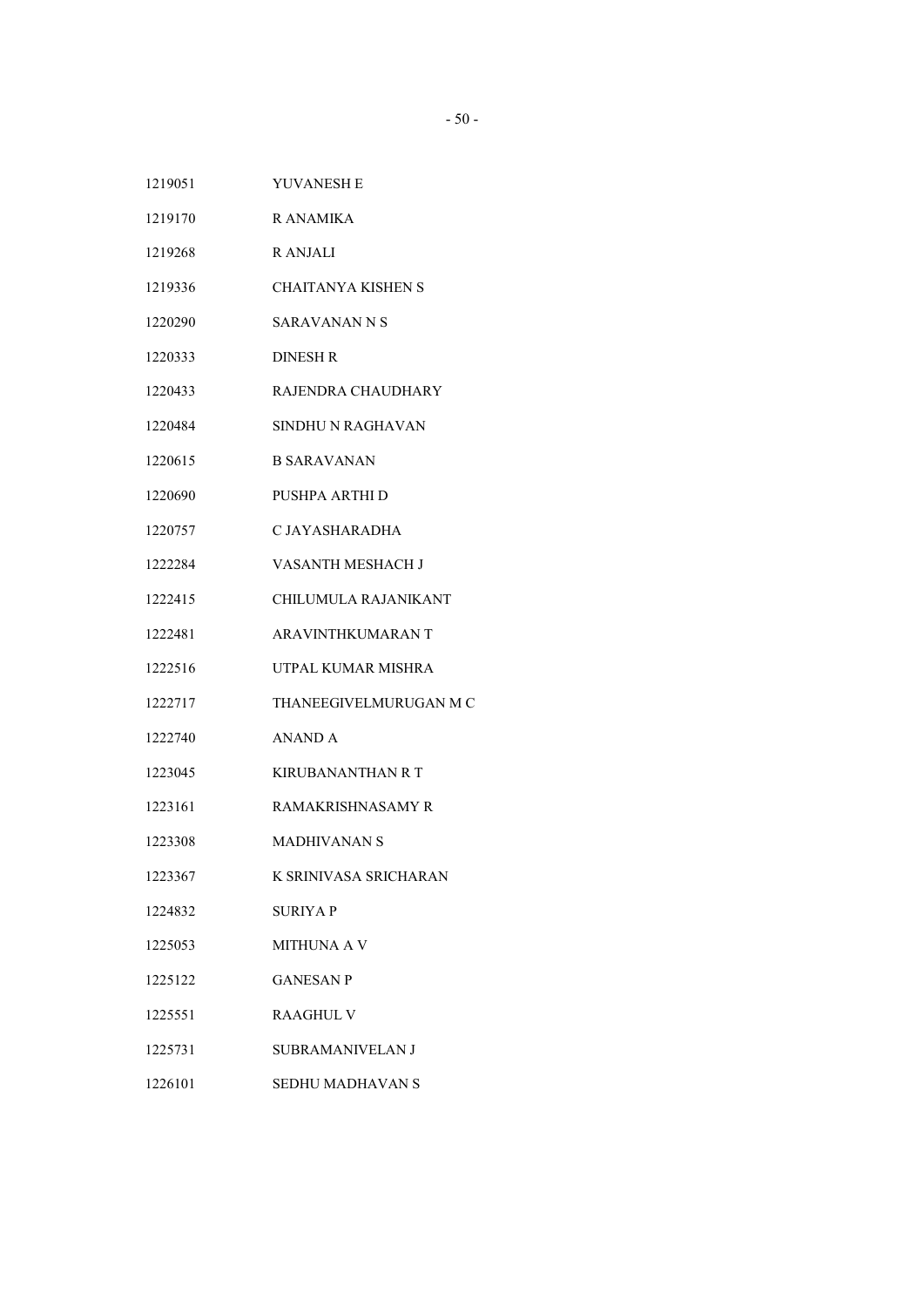- MURUGESHWARI V
- ABINAYA S
- MAYANK SINGH
- ALOK KUMAR
- T M YAMINI
- VIMALA M
- UTHAYAKUMAR
- KRISHNA PRASAD R
- NIVETHA C
- JAYA CHITRA K
- HARIKRISHNAN K
- ASHOK D
- A C M ABINESH KUMAR
- RAMKUMAR G
- MADHIVADHANI R
- INDUMATHI K
- GIRI SANKAR R
- P KADHIRAVAN
- NANDHINI B
- MADHAN VARMA P
- RAMYA R
- JAGHADEESHWARAN R
- ANAND V
- DHIYA R
- SANDHIYA D
- ARUNKUMAR D
- RAGHURAM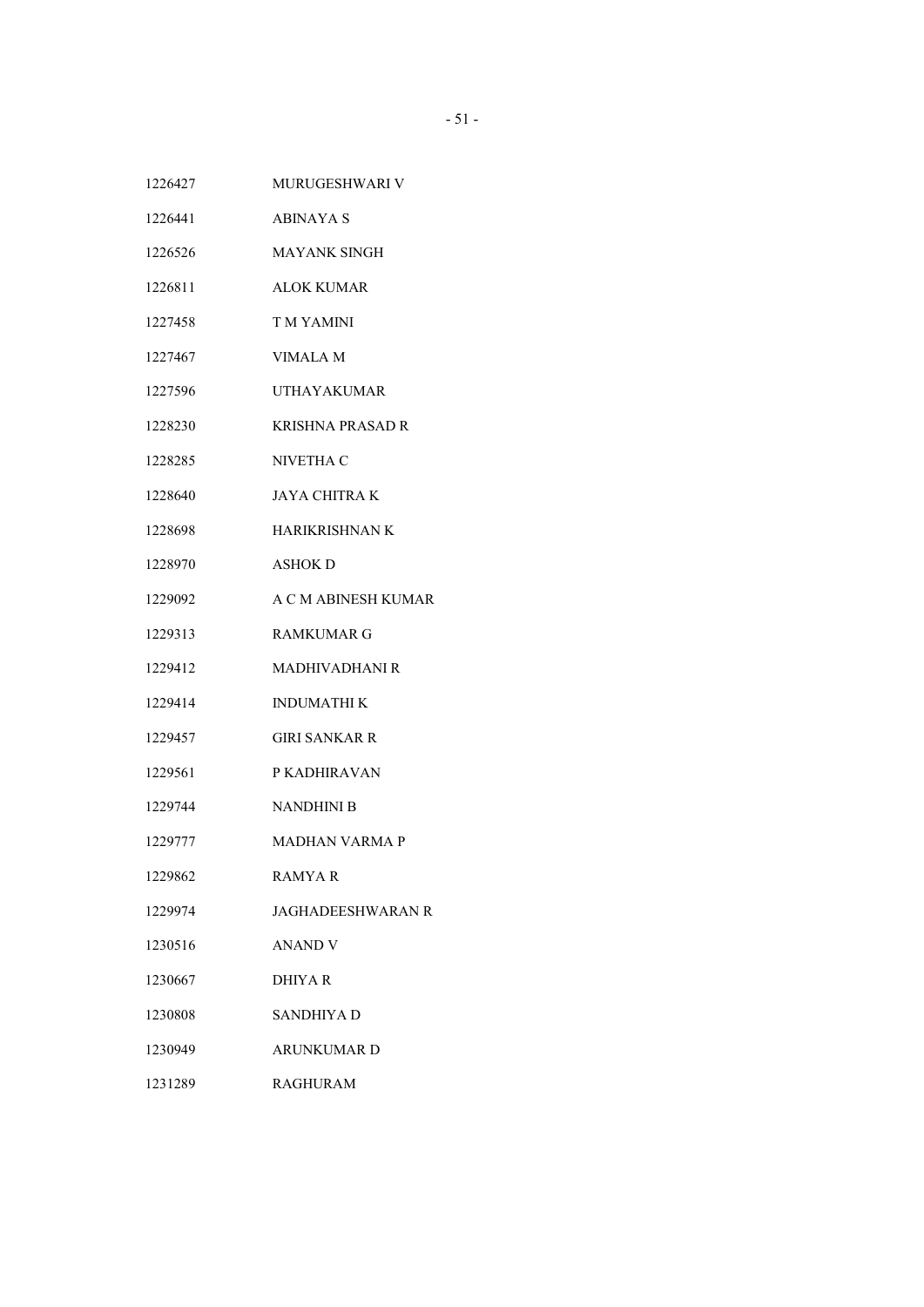- BHARATH KUMAR V
- SHOBIKA S S
- VENGATESH PRABHU N
- PURANASUNTHARI M
- BALANAGENDRAN D
- UNDIRWADE AMIT CHANDRABHAN
- AZHARUDDIN ZAHIRUDDIN QUAZI
- GAURAV VATS
- PANKAJ ATULKAR
- ADITYA CHANDRABHAN JIWANE
- CHANNAWAR PRATIK DIWAKAR
- NAGRALE SHUBHAM PRAKASH
- KHODE SAMEER PRAKASH
- MESHRAM RAJIV RAMESH
- AMIT KUMAR
- SONARKAR ABHAY ANIL
- NIKHIL DUBEY
- MD SARFARAZ ALAM
- PRIYAMVAD
- NANDANWAR HEMANT RAMESH
- DEEPAK SINGH
- KESHAV KISHORE SINGH
- ANKIT THAPLIYAL
- AMIT RANJAN
- SAUMYA SINGH
- ASHUTOSH SINGH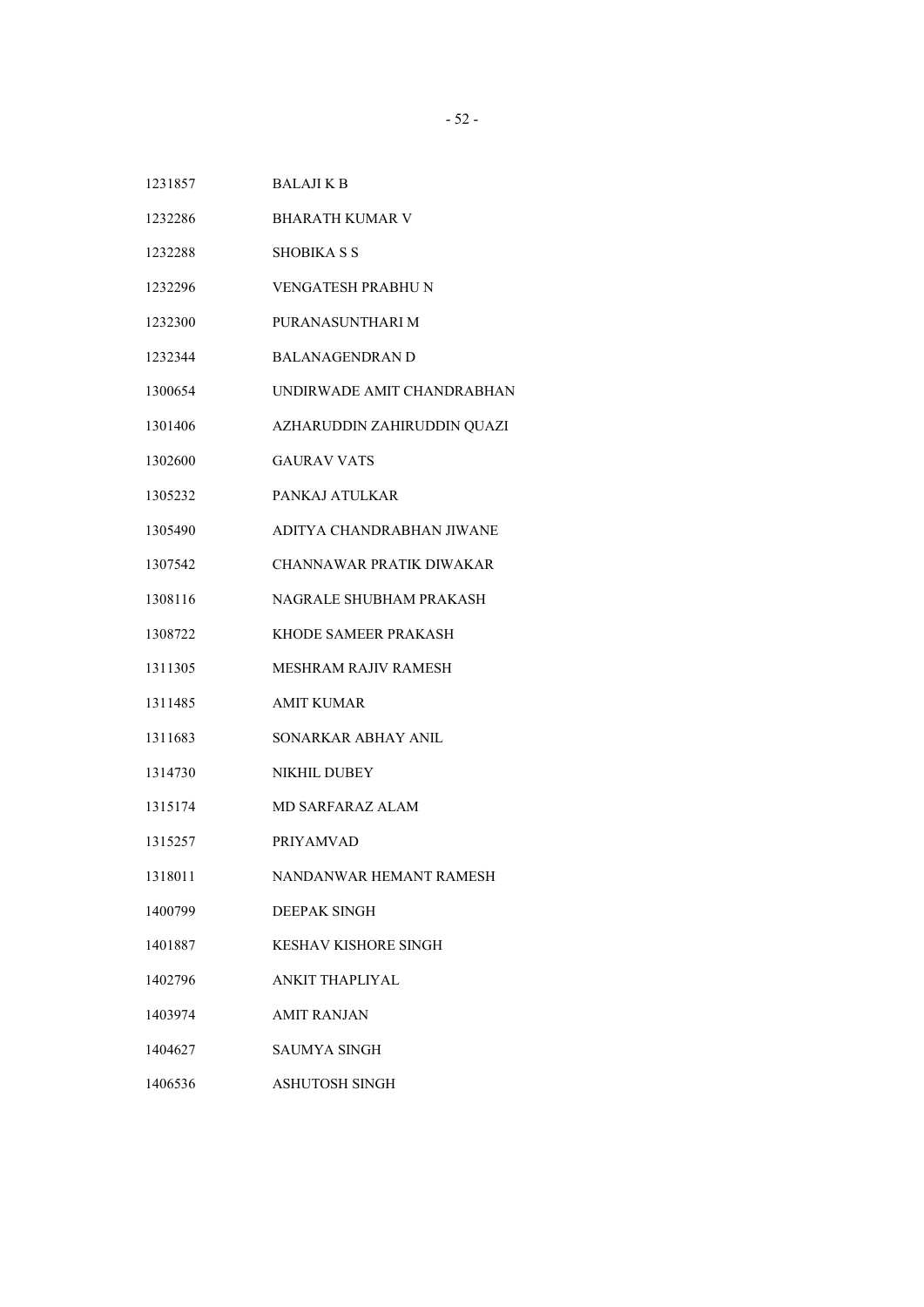| 1406681 | KUMUD BARTWAL |
|---------|---------------|
|         |               |

- CHIRAG JAIN
- NEEHARIKA TOMAR
- DHRUV YADAV
- MOHIT JOSHI
- KRITI KANDPAL
- HEMANT KUMAR
- VISHAKHA DABRAL
- AMIT DUTT
- NEERAJ SEMWAL
- ADITYA BHATT
- KARTIK KANSAL
- DEEPAK KUMAR
- ANIMESH KUMAR OJHA
- NITIN GUPTA
- AYUSH MISHRA
- RANJEET KUMAR
- ADIL AZEEM
- KUNAL GAURAV
- AMITANSHU VISHAL
- URVI VERMA
- RAHUL MISHRA
- MOHAMMAD FURQUAN ALAM
- UTTAM SUMAN
- SIDDHANT KUMAR
- NIDHI THAKUR
- RAVI KUMAR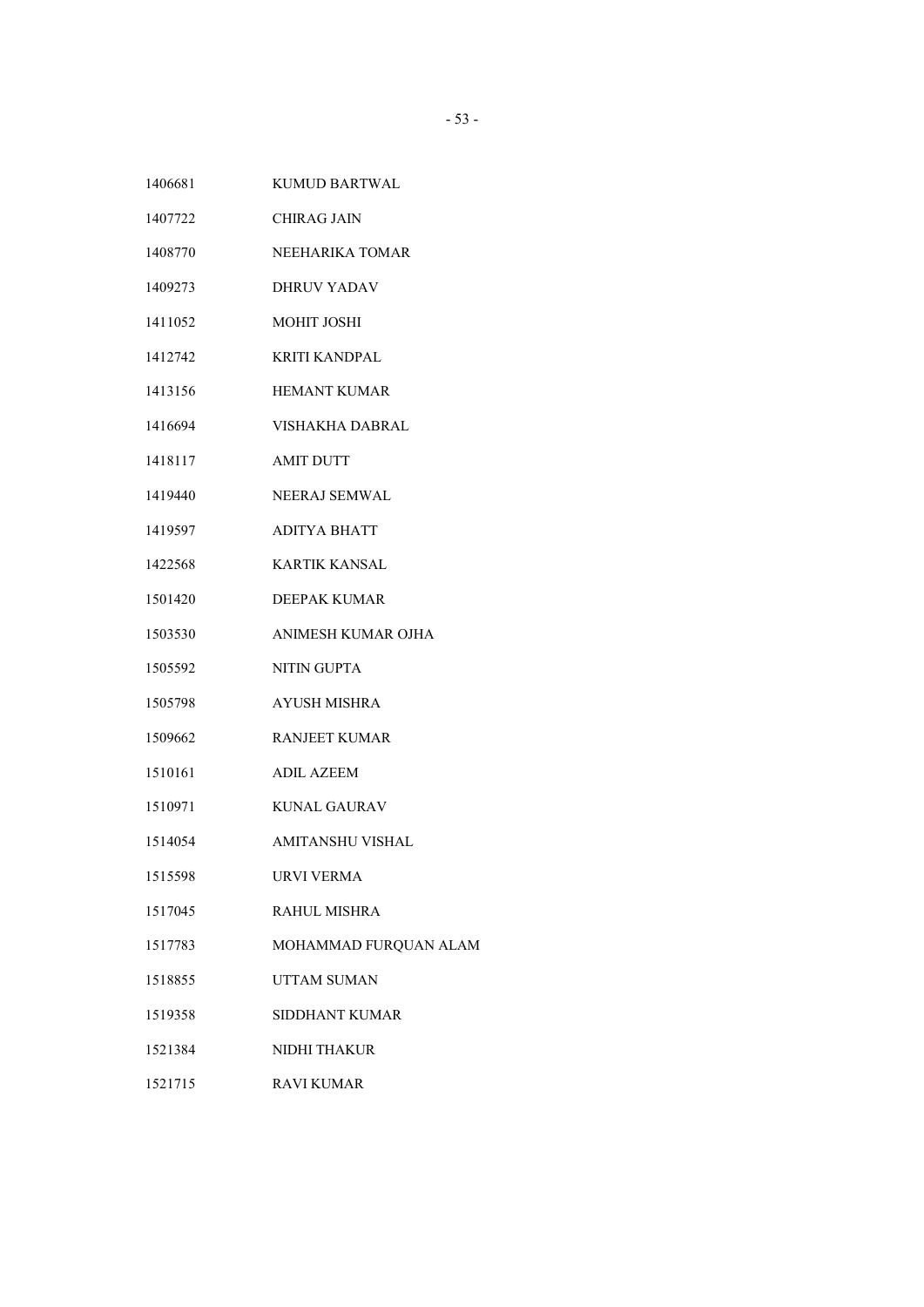- MANNY BHUSHAN SINGH
- AVINASH CHANDRA SANDILYA
- PRASHANT JADEJA
- ANSHUMAN RAJ
- PUSHKER KUMAR
- VIVEKANANDA SHUKLA
- AYUSH NOPANY
- VIVEK KUMAR
- AAQUIB JAWED
- KUMAR NISHANT VIVEK
- BELAL TAUHEED
- GAURAV KUMAR
- PRAGYAGNI
- AMIT KUMAR
- KSHITIJ SINGHA
- SUMIT VERMA
- VYOM BINDAL
- SHAILESH HITESHI
- DIXIT SWAROOP RAVINDRA
- RAJNEESH SHARMA
- SAHIL SANGWAN
- AFTAB RASOOL
- SYED JUNAID AADIL
- SABZAR AHMAD GANIE
- SAQIB RASHID DAR
- MOHAMMED NAWAS SHARAF UDDIN
- MOHAMMAD FARHAN SEH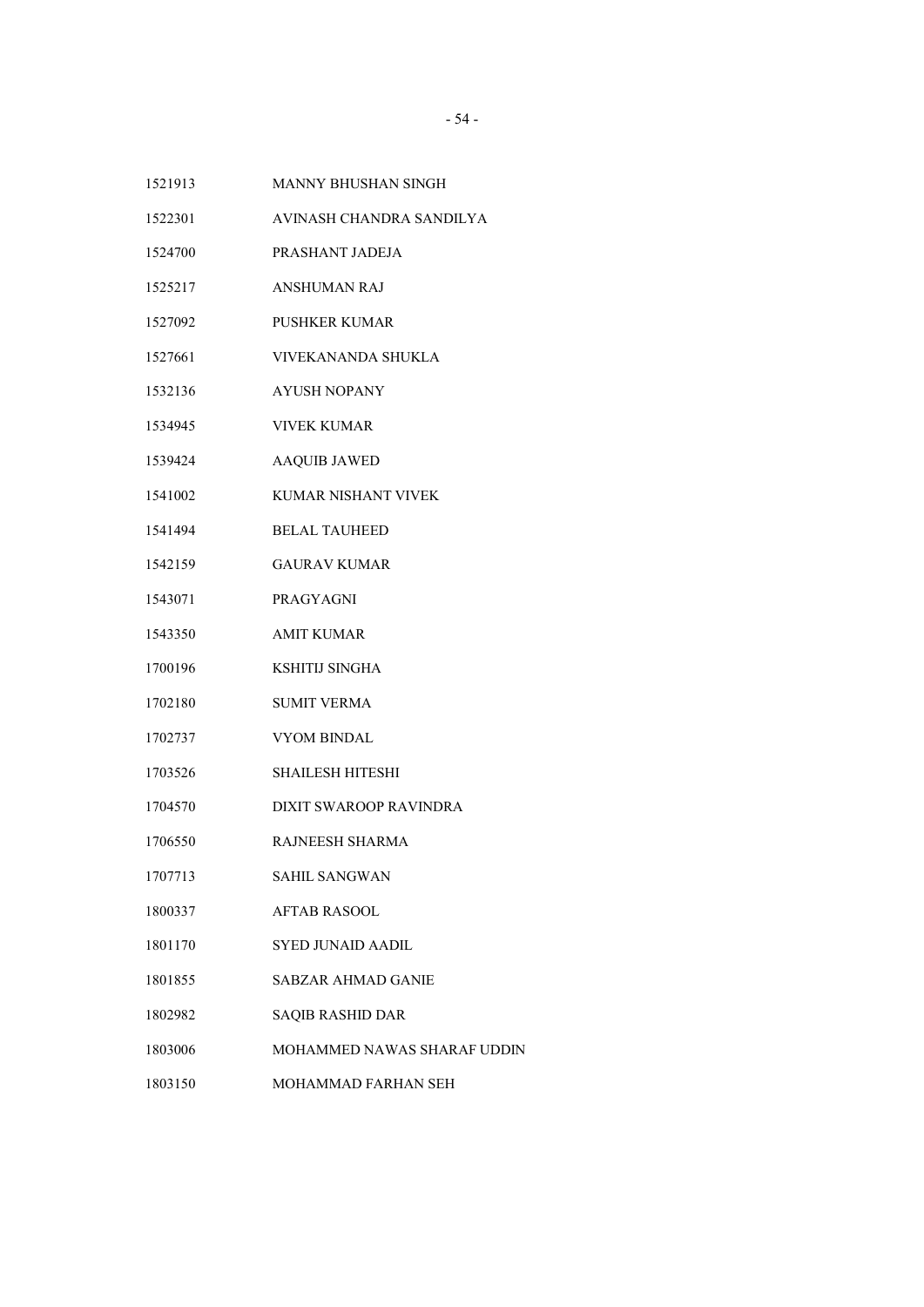| 1803507 | <b>SINAN AQUIB GULL</b>    |
|---------|----------------------------|
| 1900490 | <b>ASHNI A L</b>           |
| 1900499 | ADHARSH RAJEENDRAN         |
| 1900866 | <b>ARATHIP</b>             |
| 1900951 | ANANDA PADMAN S S          |
| 1901732 | <b>ADIL MOHAMMED</b>       |
| 1901829 | <b>S GAUTHAM RAJ</b>       |
| 1901949 | <b>MALINIS</b>             |
| 1901997 | DEVI NANDANA A V           |
| 1902112 | <b>SAFNA NAZARUDEEN</b>    |
| 1902322 | ALEX ABRAHAM P J           |
| 1902538 | RADHIKA SURI               |
| 1902543 | MALAVIKA G NAIR            |
| 1902612 | <b>MARIA SHINE A</b>       |
| 1902637 | <b>AJAY KUMAR K R</b>      |
| 1902792 | <b>NEENA VISWANATH</b>     |
| 1902825 | <b>ANUROOP SUNNY</b>       |
| 1902860 | <b>VAISAKH K VENUGOPAL</b> |
| 1902942 | <b>SHEMIN A S</b>          |
| 1903101 | NANDAKUMAR N               |
| 1903111 | KARTHIKA LEKSHMI V         |
| 1903346 | GOPU R UNNITHAN            |
| 1903371 | <b>SHAHUL HAMEED A</b>     |
| 1903379 | <b>ARJUN P RAVI</b>        |
| 1903437 | <b>MANJU CHANDRAN A R</b>  |
| 1903474 | NITHIN K                   |
| 1903619 | <b>DYUTHI KISHAN</b>       |
|         |                            |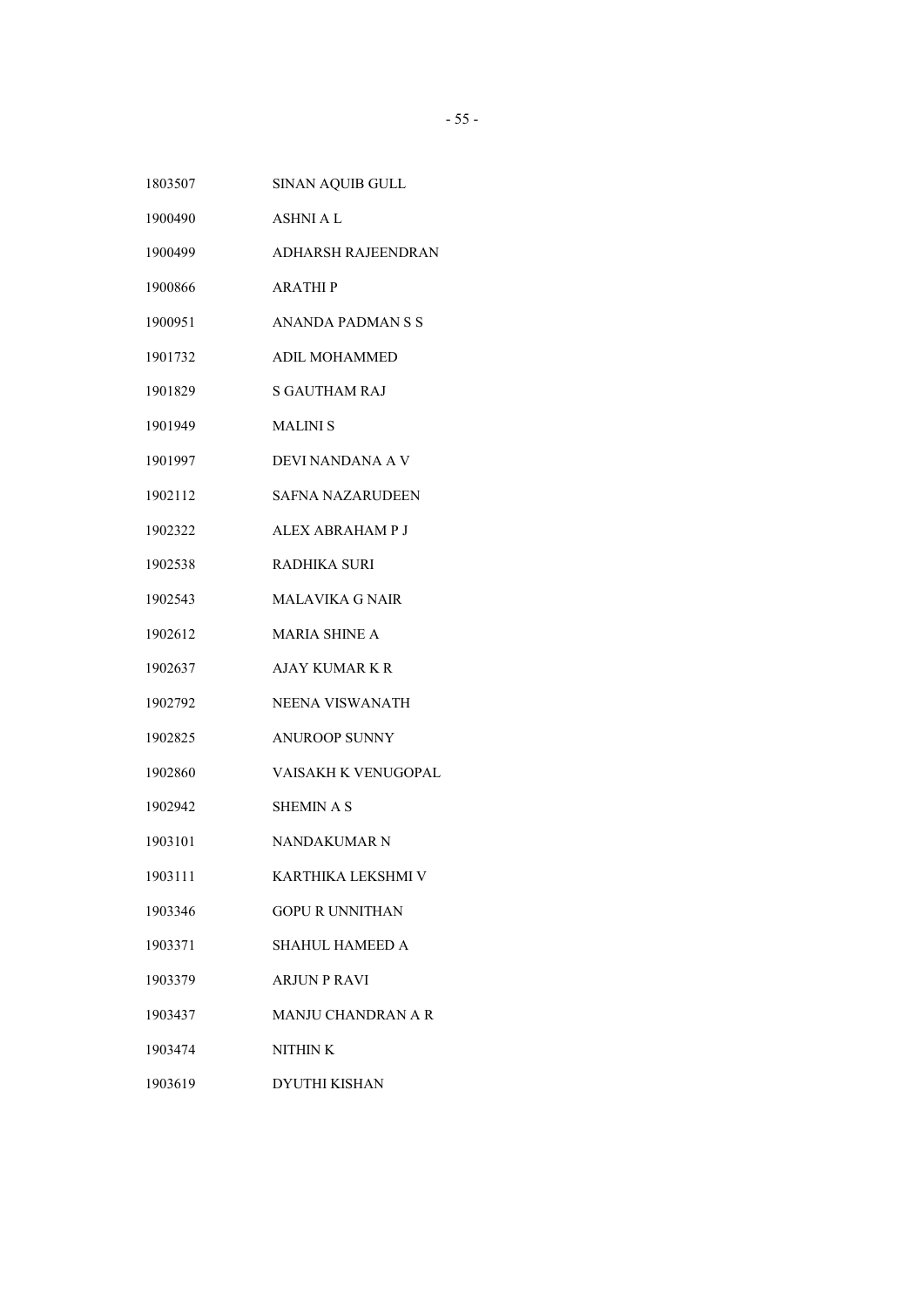- ALBERT JOHN
- IBSON SHAH I
- LEKSHMI PRIYA S S
- ABHIJITH K V
- ANITHA MARIA JIMMY
- JAYAKRISHNAN V M
- DEVI P
- BINOYKUMAR C V
- SARATH SANKAR
- ANOOP S
- GOKUL RAJ G
- AJMAL SHAHZAD ALIYAR RAWTHER
- ANJALI BHAVANA
- JOJIN ABRAHAM GEORGE
- NABEEL M A
- MIDHUN S
- RENO KURIEN
- ATHIRA S V
- SHAHEEN C
- ARCHANA P P
- ANU JOSHY
- MRIDUL DARSAN
- VEENA S SUTHAN
- C B REX
- RAHUL RAGHAVAN
- RUMAIZA FATHIMA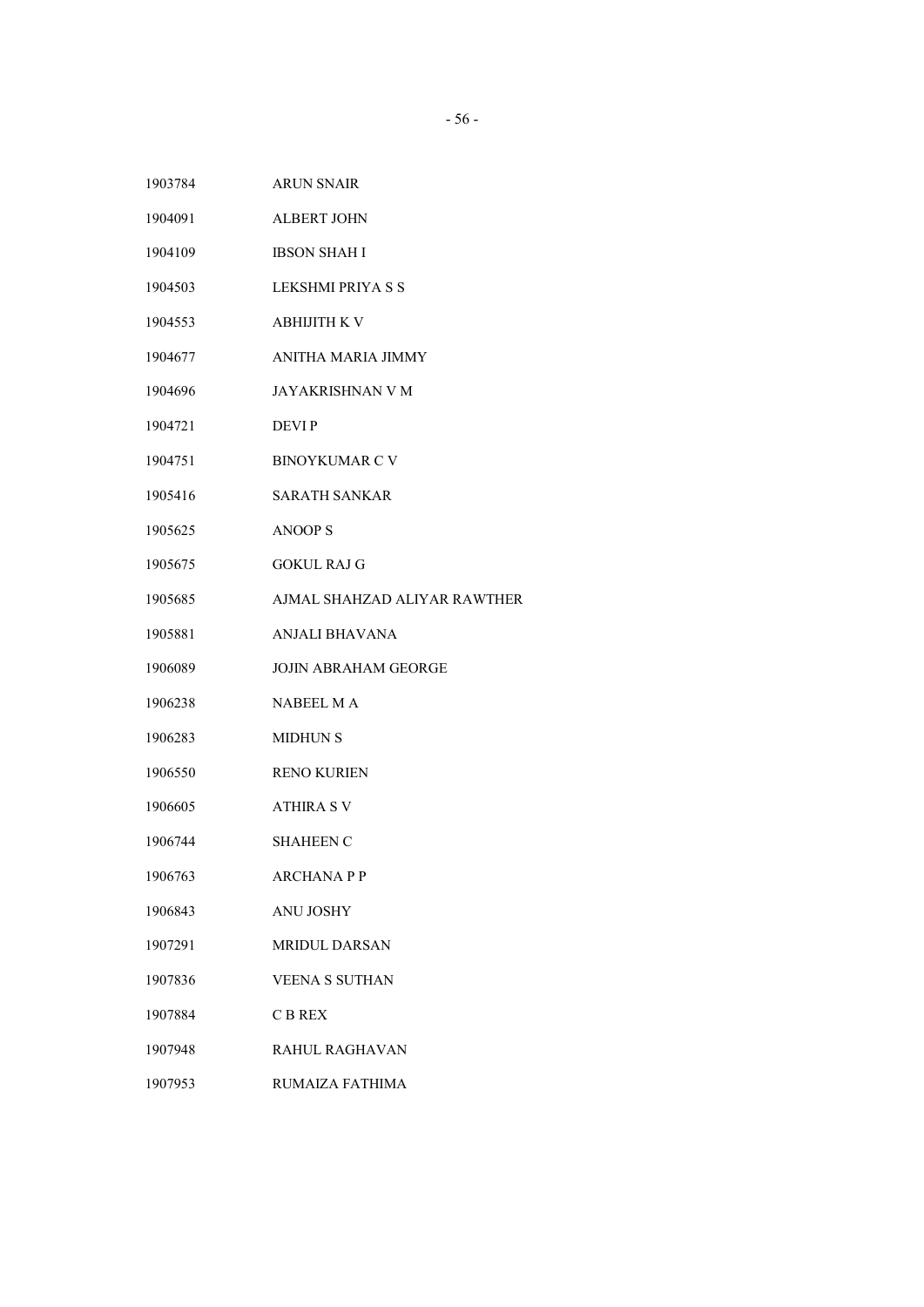| ANEESA M THAHA           |
|--------------------------|
| AHAMED ASHIK O S         |
| <b>VISHNU DAS</b>        |
| UTHARA MARY REJI         |
| <b>DEEPU SUDHEER</b>     |
| <b>JIBIN P V</b>         |
| <b>GANESH U R</b>        |
| <b>RAHUL R</b>           |
| <b>K PRASAD KRISHNAN</b> |
| <b>RASHID A S</b>        |
| K AMAN CHANDRAN          |
| <b>ASISH DAS</b>         |
| <b>JITHIN RAHMAN</b>     |
| <b>SHIYAZ KM</b>         |
| <b>HASSAN USAID N A</b>  |
| <b>IMTHIYAZ K SHAMS</b>  |
| <b>DHEENAH DASTAGEER</b> |
| <b>ANEEZ S</b>           |
| <b>AJO MICHAEL</b>       |
| ROSHAN SHAH              |
| NITIN CHAKRAVARTHY S     |
| JOHN GEORGE DCOUTHO      |
| <b>ASWATHY SRINIVAS</b>  |
| NIDHINRAJ P              |
| <b>ASWATHI ASHOK KK</b>  |
| <b>EGNA CLEETUS</b>      |
| PRAPANJ R                |
|                          |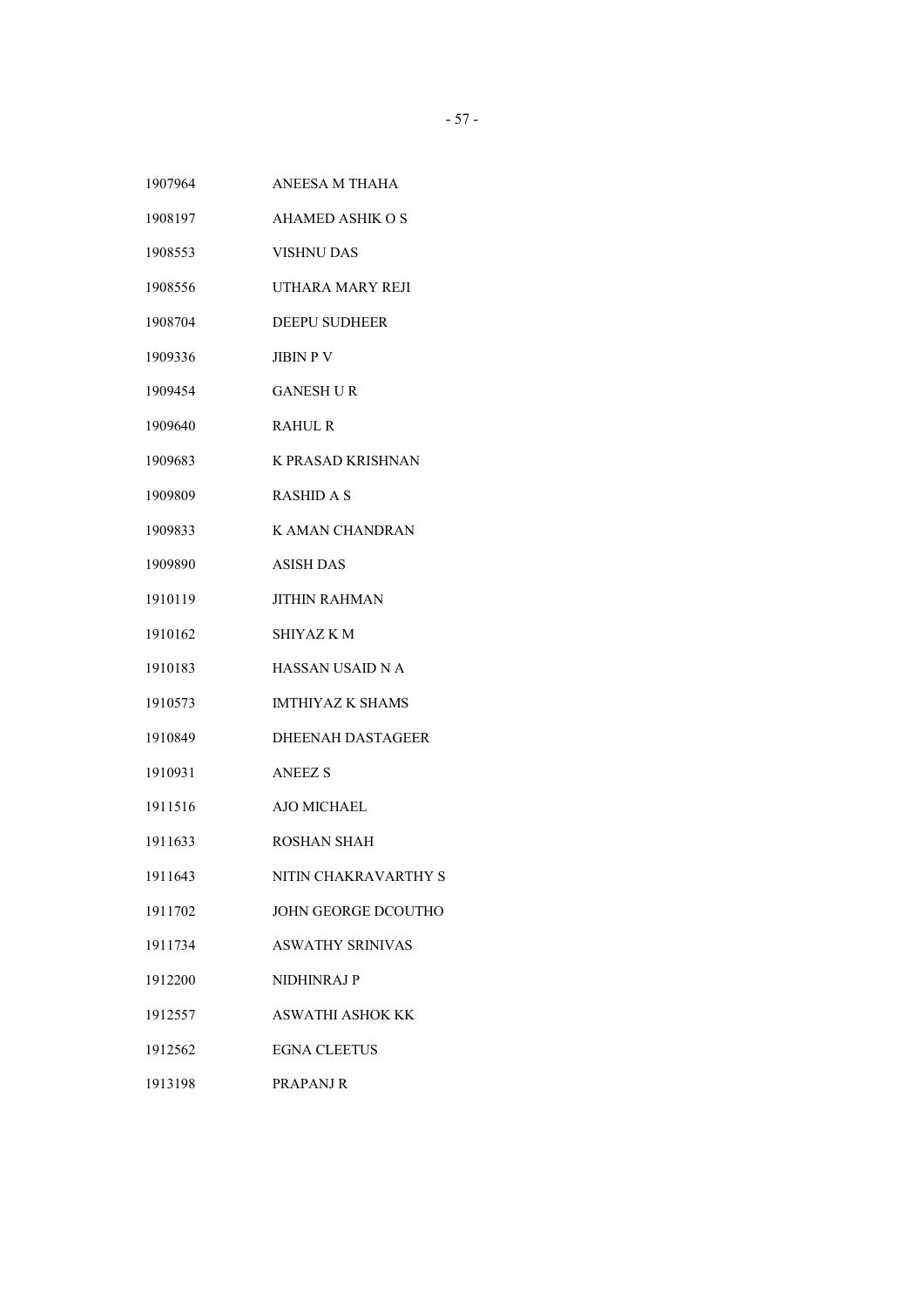- C N ABHIJITH NARAYANAN
- SARATH R S
- ARUN A S
- ASHIQ ANWAR T S
- MENAGA V
- RESHMA A L
- MUHAMMED SAFWAN P K
- N RAVISANKAR SARMA
- ARUN K PAVITHRAN
- J PRANAV
- GOKUL S
- ABHILASH P
- SARANYA R
- M BHARANI
- TIRIKOTY VENKATA CHARAN TEJ
- PRASSANNAKUMAR V
- PRIYANKA S
- HARI SHANKAR
- ABBAS HASAN NAQVI
- AMANDEEP SINGH
- GARVIT VARSHNEY
- SALONI MITTAL
- POOJAN INKIYA
- MANOJ
- PRASHANT SHARMA
- MYANK VERMA
- RAMESH KUMAR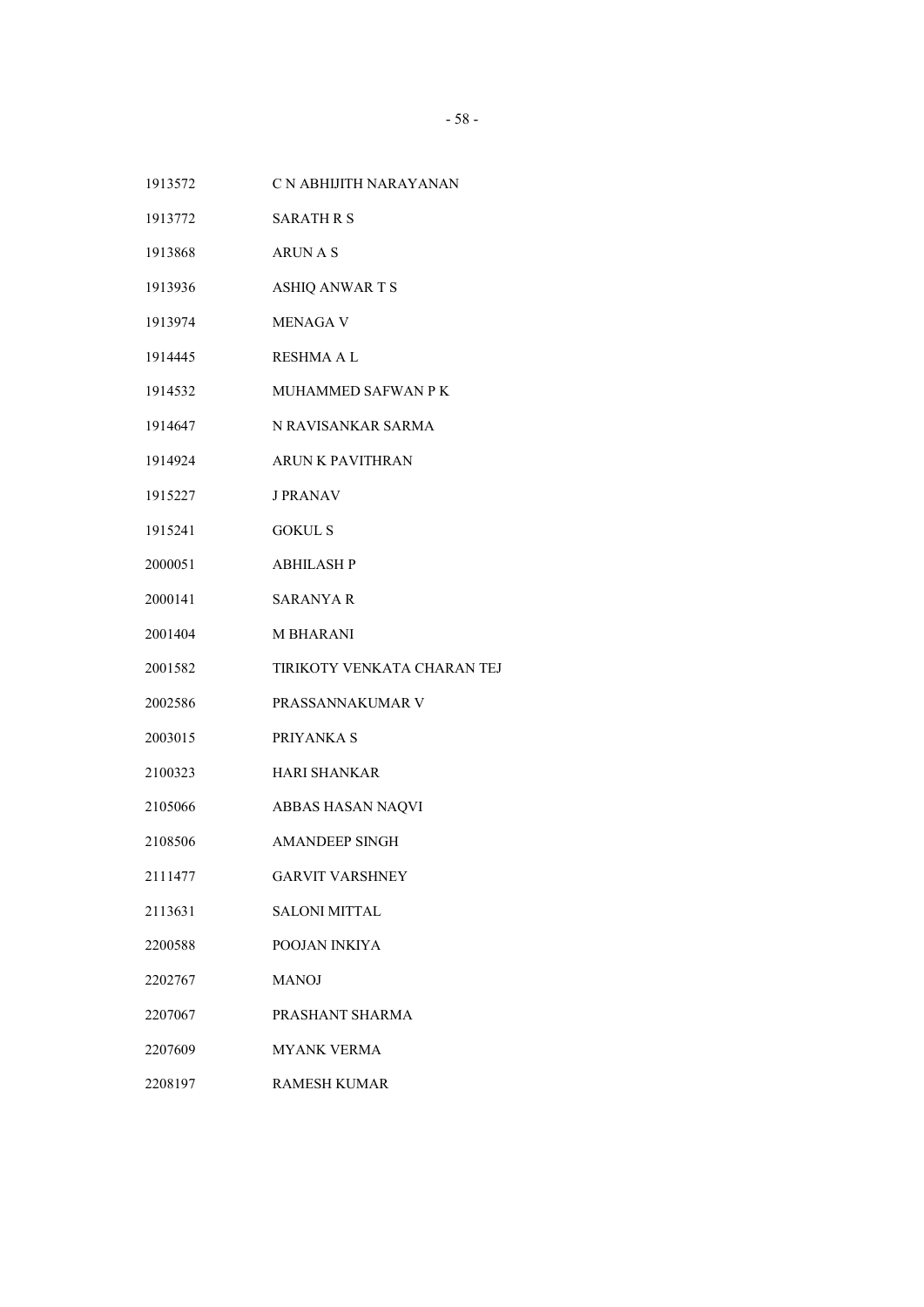- RAMU RAJASEKHARAN
- CHRISTEENA JOY
- MATTHEWS MATHEW
- FUAD MUHAMMAD
- ASHIK ALI P I
- AJEESH P MANI
- SHAILESH MENON G
- AMAL P S
- RUBEENA ABDUL JABBAR
- HISHAM P A
- SHILPA S
- ANITHA ANDREWS
- MUDIT KUMAR
- SHUBHAM MAURYA
- VIDHU SHEKHAR
- POOJA CHAUDHARY
- ASHUTOSH K R PANDEY
- AMIT SINGH
- TUSHAR ANAND
- SPARSHA NILANGI
- VIVEK RAJPOOT
- KUMAR ANKIT
- NIKHIL KHARE
- ANKIT AWASTHI
- NITIN SRIVASTAVA
- DIVYA MISHRA
- RAJESH KUMAR POONIA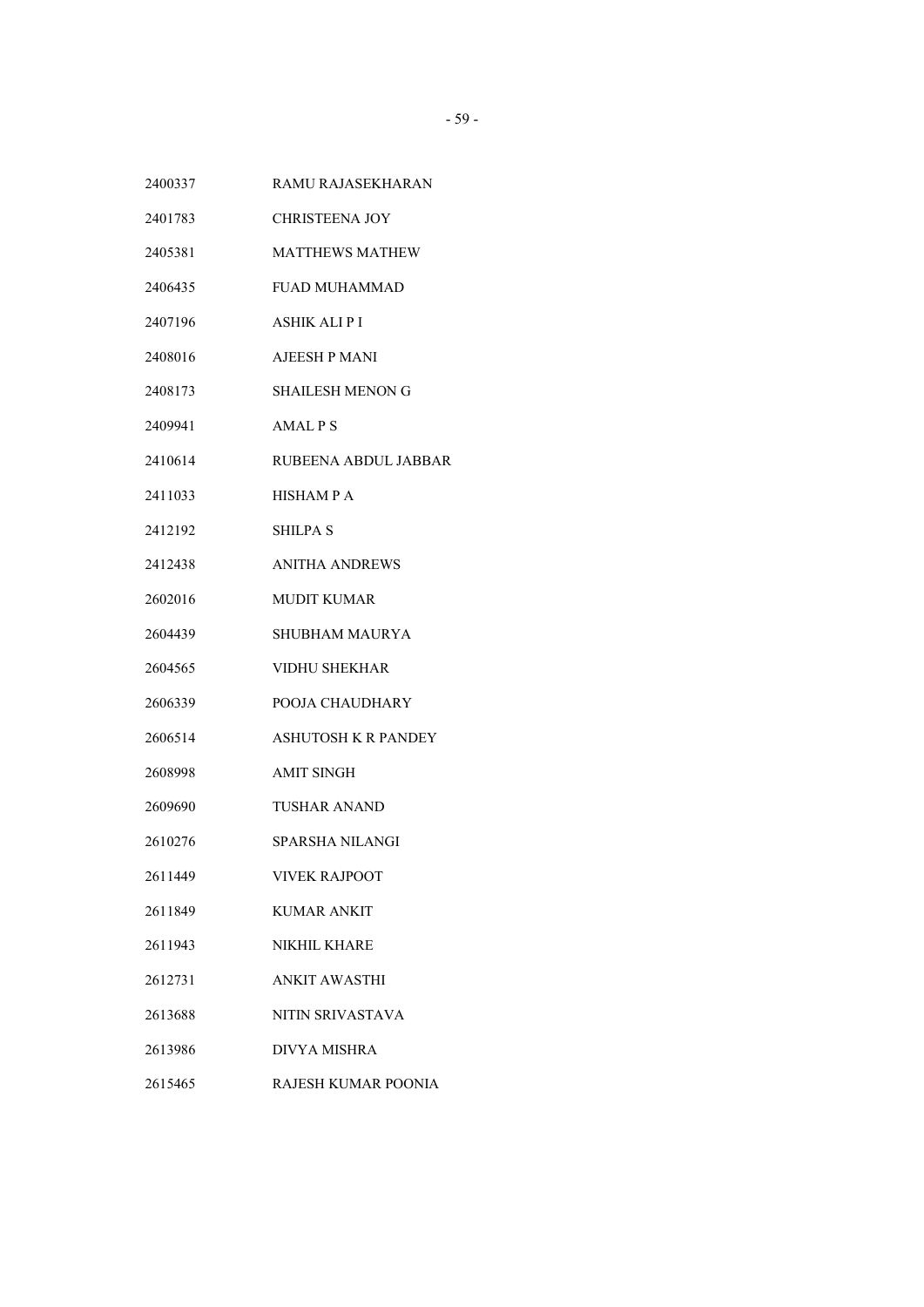| 2624401 | DEEPAK KUMAR              |
|---------|---------------------------|
| 2624540 | SHASHANK SINGH            |
| 2625386 | <b>AYUSH SRIVASTAVA</b>   |
| 2625809 | ANKITA MISHRA             |
| 2626007 | AYUSH GUPTA               |
| 2628460 | NIKHIL SHARMA             |
| 2628959 | VINAY MOHAN PANDEY        |
| 2629211 | <b>RISHI KUMAR</b>        |
| 2630607 | DEWANSH MISHRA            |
| 2630769 | <b>VIBHOR SHARMA</b>      |
| 2631588 | KUNWAR AKASH SINGH        |
| 2633463 | PRAGYA TRIPATHI           |
| 2634982 | MINHAJ UDDIN NIZAMI       |
| 2635801 | <b>RAJAT TRIPATHI</b>     |
| 2636130 | <b>DIPANKAR GOGOI</b>     |
| 2636297 | PURNIMA SINGH             |
| 2637508 | PRAKHAR PANDEY            |
| 2637921 | SUBHAS SINGH              |
| 2638043 | <b>ABHISHEK CHOUDHARY</b> |
| 2638624 | YASHLOK KUMAR DUTT        |
| 2639147 | <b>SWARNIM</b>            |
| 3400320 | YOGESH KUMAR              |
| 3400588 | ATUL SINGH MANKOTIA       |
| 3400642 | <b>DISHA GUPTA</b>        |
| 3400814 | MAJID IQBAL KHAN          |
| 3402792 | ANKUSH BHAGAT             |
| 3403653 | <b>DEVAHUTI</b>           |
|         |                           |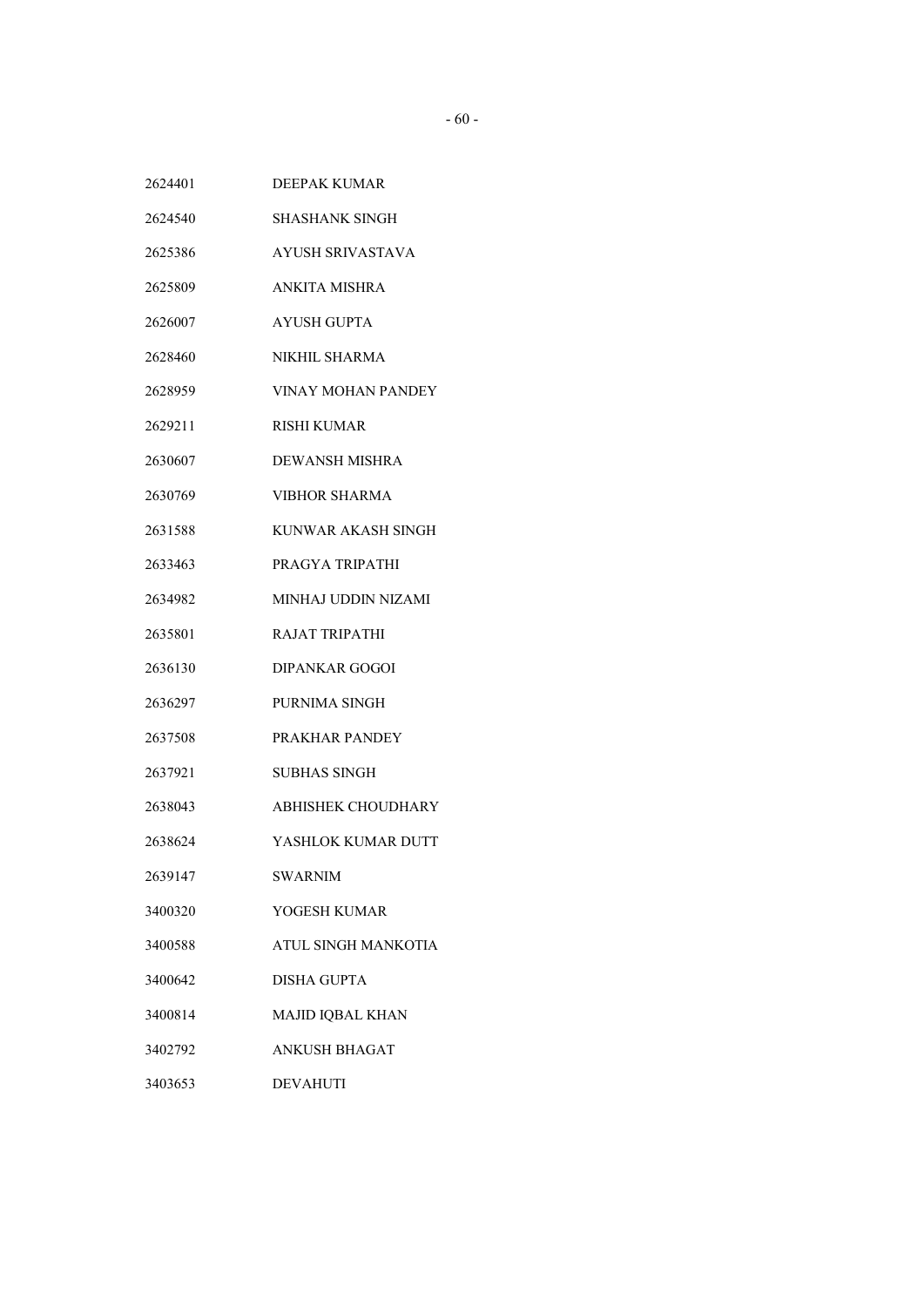| 3403715 | SUNNY GUPTA            |
|---------|------------------------|
| 3404608 | <b>GAUTAM MEENA</b>    |
| 3406276 | PARTH GUPTA            |
| 3407038 | <b>MANISH SUDAN</b>    |
| 3408023 | DEPINDER PREET SINGH   |
| 3408838 | ADITYA SANGOTRA        |
| 3409693 | ABHISHEK AUGUSTYA      |
| 3409921 | SOBIA FATIMA           |
| 3500349 | <b>VIKRAM SINGH</b>    |
| 3500650 | <b>KARANDEEP</b>       |
| 3501123 | NIHAL RANDHAWA         |
| 3501720 | <b>ABHINAV</b>         |
| 3502244 | RUPINDER KAUR          |
| 3502790 | <b>PUNEET TOMAR</b>    |
| 3503453 | <b>NAVEEN</b>          |
| 3504245 | <b>KARMVEER KESHAV</b> |
| 3504384 | PAWANJOT KAUR          |
| 3504660 | <b>RAMAN GUPTA</b>     |
| 3504967 | <b>OJASVI</b>          |
| 3505234 | DARPAN AHLUWALIA       |
| 3505609 | <b>JASLEEN KAUR</b>    |
| 3506635 | SHRISHTI               |
| 3507136 | ANKIT AGARWAL          |
| 3507268 | SUSHMITA SINGH DHANDA  |
| 3507794 | KARTIKEY KUMAR         |
| 3508476 | <b>ANIRUDH</b>         |
| 3509083 | RAMA SHANKAR PRASAD    |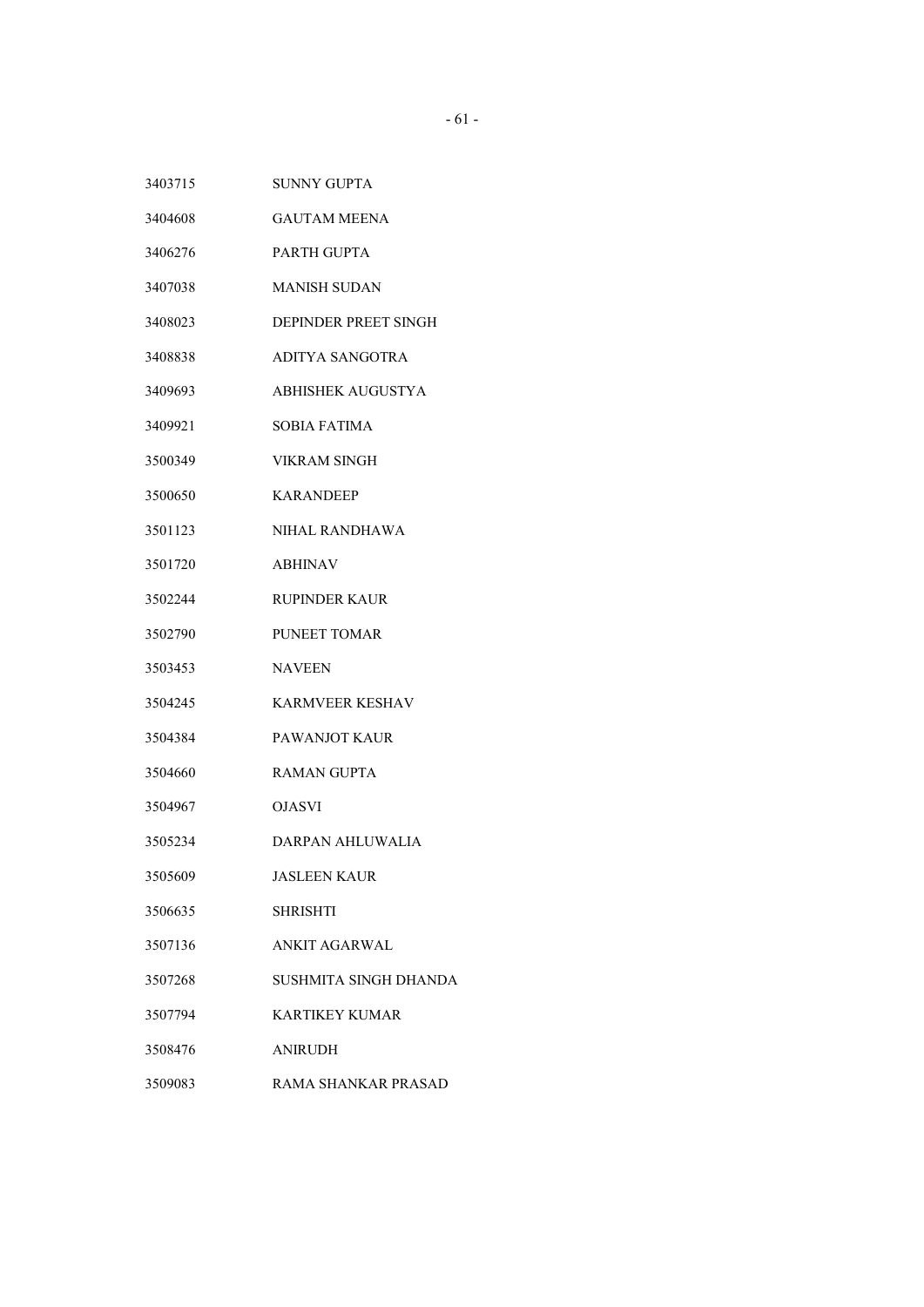| 3509259 | <b>PUSHPENDER SINGH</b> |
|---------|-------------------------|
| 3510888 | PRINCE KUMAR            |
| 3510968 | <b>EKAM J SINGH</b>     |
| 3511750 | <b>AMIT YADAV</b>       |
| 3511771 | <b>ABHISHEK SAINI</b>   |
| 3511786 | <b>NUPUR</b>            |
| 3511946 | MANPREET SINGH SUDAN    |
| 3514572 | <b>SHIVIA HANGLOO</b>   |
| 3515224 | <b>MAHAK SWAMI</b>      |
| 3518213 | <b>MUSKAN JINDAL</b>    |
| 3518258 | <b>SUNIL KUMAR</b>      |
| 3518761 | <b>JATINDER SOHAL</b>   |
| 3519736 | GURPREET                |
| 3520231 | RIDDHIMA SHRIVASTAVA    |
| 3521265 | <b>ARPIT GUPTA</b>      |
| 3522678 | <b>HARJINDER SINGH</b>  |
| 3522693 | <b>DEVAYANI</b>         |
| 3527328 | NAVPREET KAUR MANN      |
| 3527441 | <b>PAYAL</b>            |
| 3528096 | <b>KIRAN YADAV</b>      |
| 3528646 | <b>ANAND POONIA</b>     |
| 3528718 | <b>MAYANK MEENA</b>     |
| 3528861 | <b>SHIVJEET BHARTI</b>  |
| 3529618 | <b>DIVESH SHASHNI</b>   |
| 3530066 | <b>HIMANSHU GARG</b>    |
| 3530635 | RAJESH KUMAR MOHAN      |
| 3531081 | DEVDARSHDEEP SINGH      |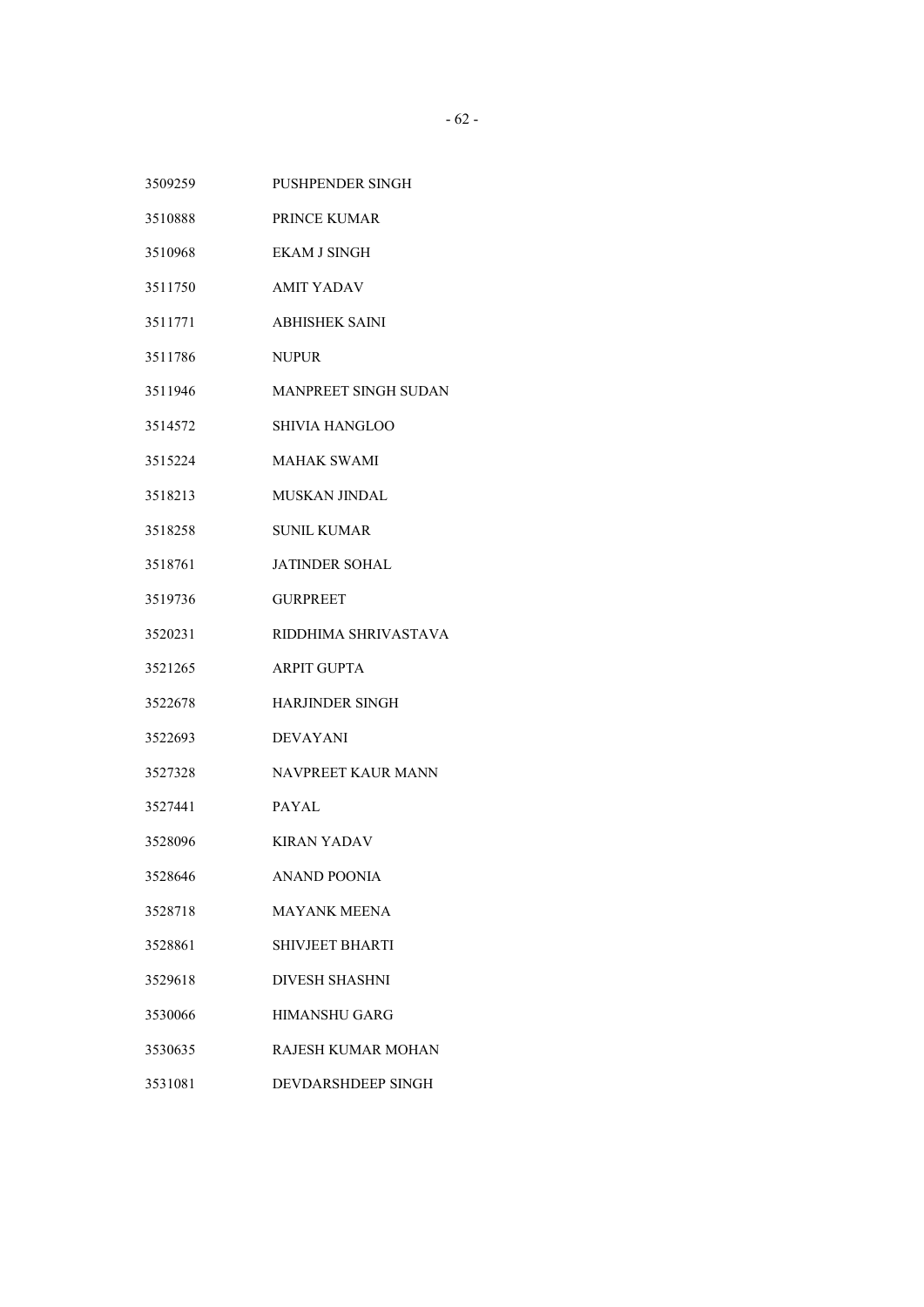- ABHINAV GOPAL
- MANINDER SINGH
- KAMIL KPS BHULLAR
- SAHIL SINGH
- RAHUL GUPTA
- DEVINA VARDHAN
- ANUJ VERMA
- KHUSHPREET KAUR
- RISHABH BANSAL
- GURLEEN
- JASROOP KAUR BATTH
- LAKSHIT SAREEN
- HEMANT GARG
- MANE NAVANATH SHIVAJI
- FURQAN AHMED HASHMI
- PATIL ADITYA RAJKUMAR
- LAHANE NITESH SAHEBRAO
- GOLE KISHOR RAMRAO
- PATIL PRATIK SUNIL
- KILJE MAHESH DHONDIRAJ
- LAVHALE DEEPAK GOPINATH
- KIRDAK NEHA LAXMAN
- BINAWADE SONAM UTTAM
- KAKADE ANIKET HEMANTRAO
- SAWANT CHETAK DIPAK
- PHADKE VIKRAM DNYANDEO
- MAHAJAN SUMIT RAJESH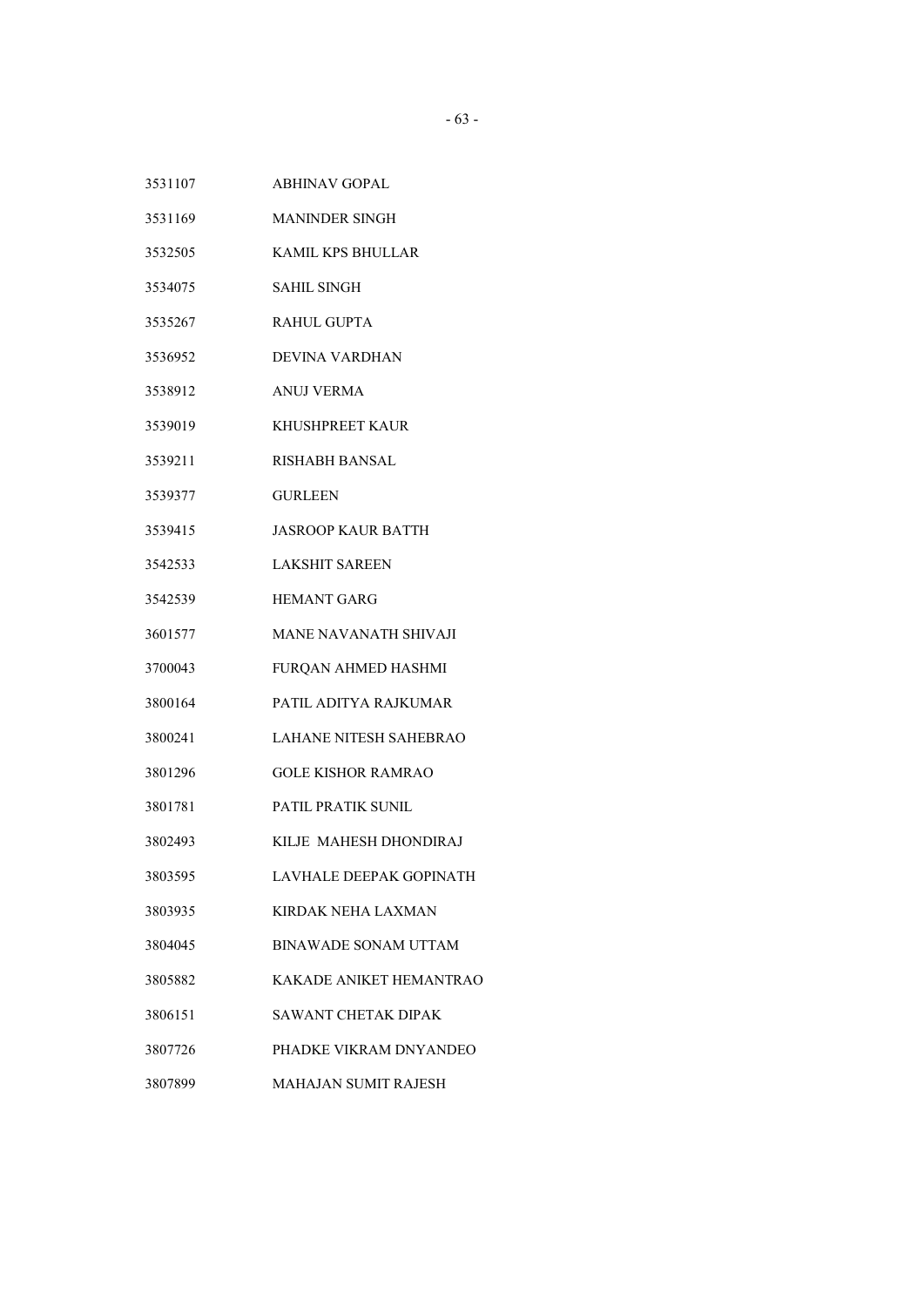BODKE SHARAD SHIVAJI

- KULKARNI ANIKET LAXMIKANT
- KHODAVE GANESH BAPURAO
- SHARMA BHAVESH ANIL
- RAHUL RAMKRUSHANA NAGDEVE
- BHOOR SINGH MEENA
- MAHAJAN SAMEER VIJAY
- MANU ASHOK BHAT
- SHRIDEVI B V
- RAGHAVENDRA GUDADAIGOL
- SHRINIVAS M P
- TARUN KUMAR SHUKLA
- PRASHANT MANGASULI
- MANOJ RAMANATH HEGDE
- GANESH KUMAR BASKAR
- SHEIK MOHIDEEN S H
- MONICA SHREE B
- DIVYA R
- SATHIYAMOORTHI S
- SIDDHARTH PALANICHAMY S
- KRISHNA MUTHU RAJAN M
- MANOJ S
- PRATIK JAIN
- ABHIJEET SRIVASTAVA
- AKANCHA SIKSHA KHALKHO
- ADITYA SHRIVASTAVA
- HARSHA PRIYAMVADA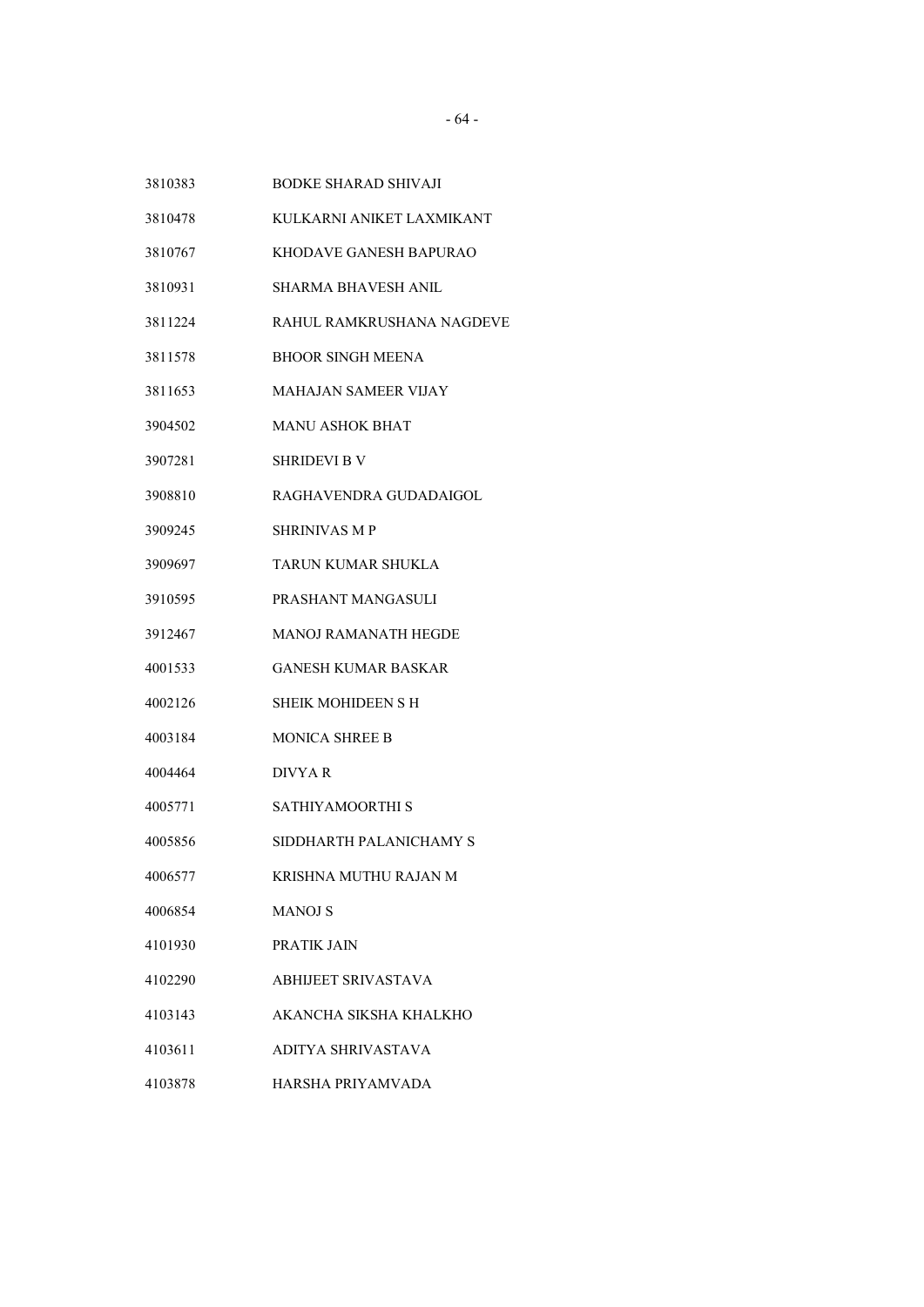- RAKESH RANJAN ORAON
- RITESH SINGH
- ADARSH KUMAR
- ABHISHEK KUMAR GARG
- NAMRATA CHOUBEY
- SUSHIL CHANDRA
- PANKAJ KUMAR CHOUDHARY
- NIKET SHANKAR
- SHIVASHISH KUMAR
- MAYANK MISHRA
- VIKASH RAJ
- PRANAB ANUGRAH XAXA
- ABHINAW KUMAR SINGH
- MANAS RANJAN SAHU
- MANISH BHARDWAJ
- INDRAJEET
- SHASHANK SAURABH
- NEERAJ PRADHAN
- YANGCHEN DOMA BHUTIA
- DIPENDRA ADHIKARI
- KHUSBOO LAMICHANEY
- RICHARD YANTHAN
- ANE KHIEYA
- NINGTHOUJAM JOHNSON MEETEI
- ASEM GOPE
- DEBASMITA BAL
- MANOJ KUMAR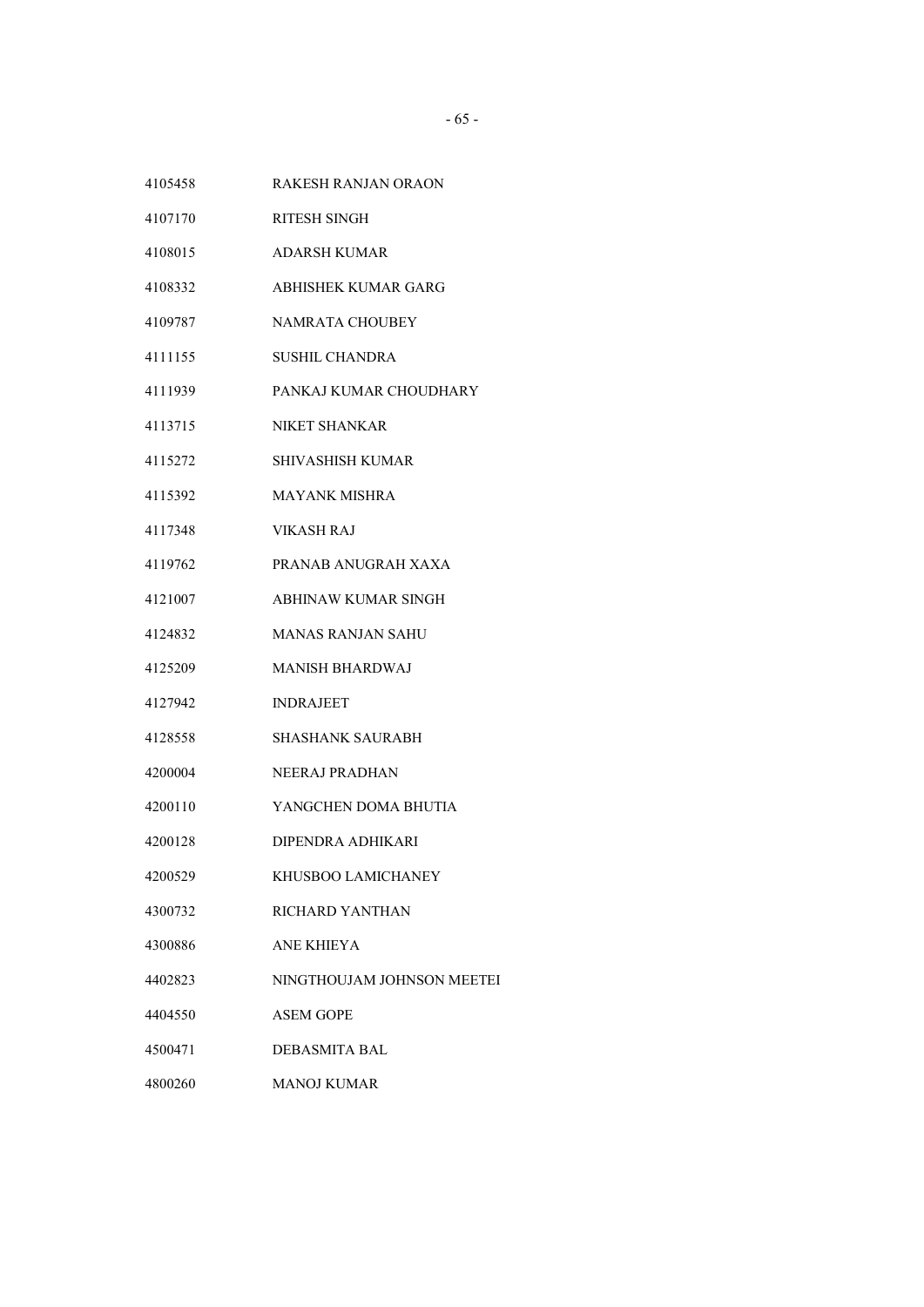- UMESH PRASAD GUPTA
- AYUSH KHARE
- SIMI KARAN
- SHASHWAT JHA
- SUTHAN ABDULLAH
- AKSHAY PILLAY
- YOGESH KUMAR PATEL
- ARJEET SHARMA
- DINESH GURJAR
- DIVYANJALI JAISWAL
- DINESH KUMAR PATEL
- ANKIT THAWANEY
- VELUKURU HARI NETAJI NAIDU
- CHEMIDIBOINA SUMANTHI
- D MANJUNATH
- KOLLABATHULA KARTHIK
- PYLA ABHILASH
- KORUKONDA SIDDHARTH
- PRABHA
- ANGARI RAMAKRISHNA
- DHEERAJ KUNUBILLI
- AMIT KUMAR SINHA
- BONELA DILEEP
- PERVELA V S SAI KARTHIK
- CHEBOLI KARTHIK
- NEETHIPUDI RASHMITHA RAO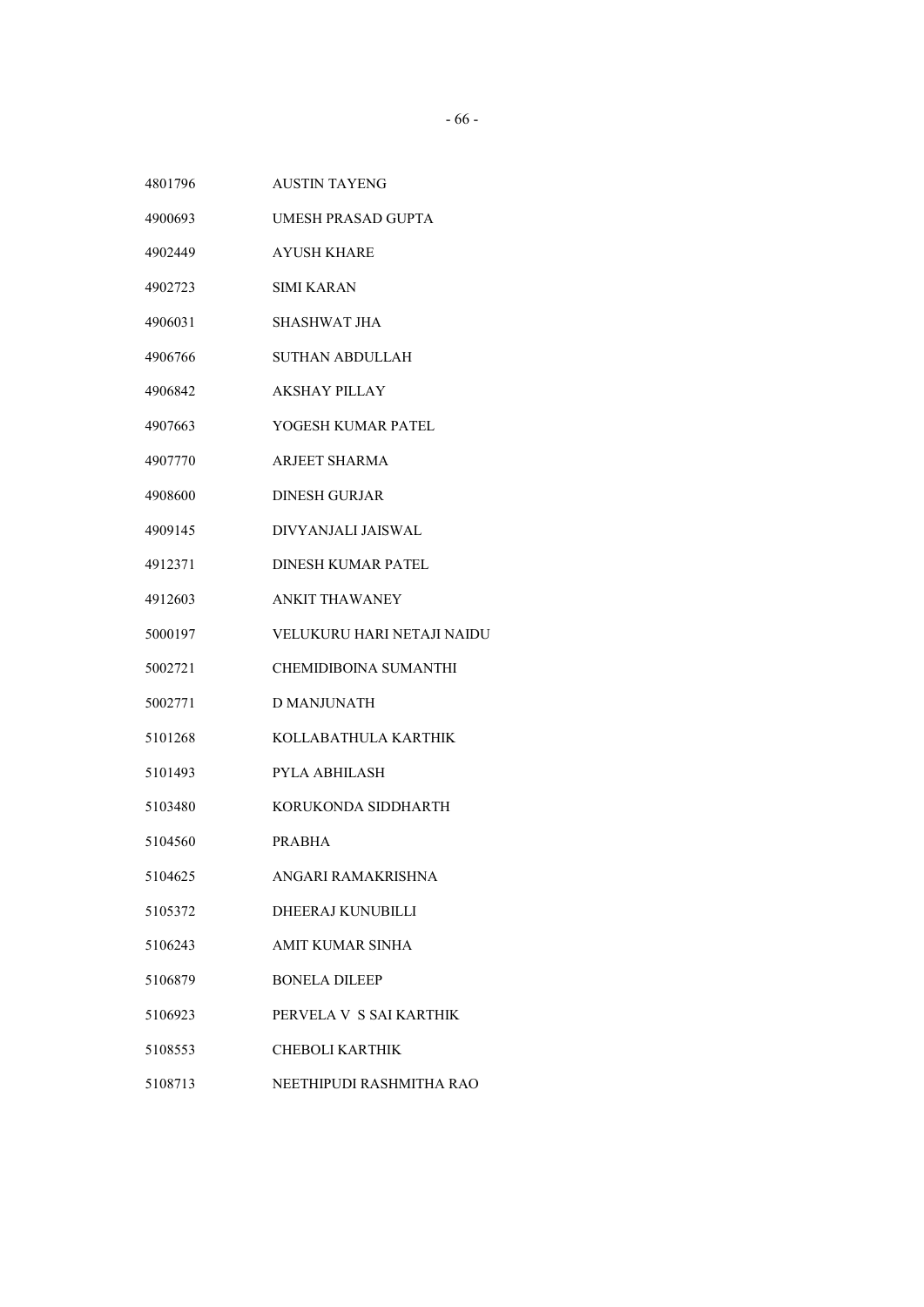| 5201308 | <b>ARPIT BOHRA</b>         |
|---------|----------------------------|
| 5201363 | <b>AVNI BAMNIA</b>         |
| 5203617 | <b>ABHIJEET BHANAWAT</b>   |
| 5204511 | ANKUSH KOTHARI             |
| 5204686 | SAURABH RAI RATHORE        |
| 5205990 | PRAVEEN SINGH CHARAN       |
| 5304370 | VEDBHUSHAN                 |
| 5403869 | AKASH GOYAL                |
| 5412739 | SHYAM PRATAP SINGH         |
| 5414348 | KUNAL GURURANI             |
| 5416932 | <b>CHANDRAKANT BAGORIA</b> |
| 5417486 | CHAMBULE SWAPNIL SAMBHAJI  |
| 5600672 | SENTHILKUMAR V             |
| 5600818 | SIVANESH R                 |
| 5601453 | <b>ARUNKUMAR V</b>         |
| 5602081 | <b>GITANJALI J</b>         |
| 5602643 | SANTHOSH KUMAR S           |
| 5604282 | <b>KAVITHA M</b>           |
| 5604558 | U VIBUKRISHNAA             |
| 5604798 | KAMALESHWAR RAO S          |
| 5605259 | <b>GOWRISANKARD</b>        |
| 5605395 | <b>KARTHIKEYAN S</b>       |
| 5605661 | ASHOK SAMRAT A             |
| 5605664 | <b>LOGESH KUMAR P</b>      |
| 5606124 | NARAYANA SARMA V S         |
| 5607566 | <b>SWATHIKA R P</b>        |
| 5607876 | PRABINA P                  |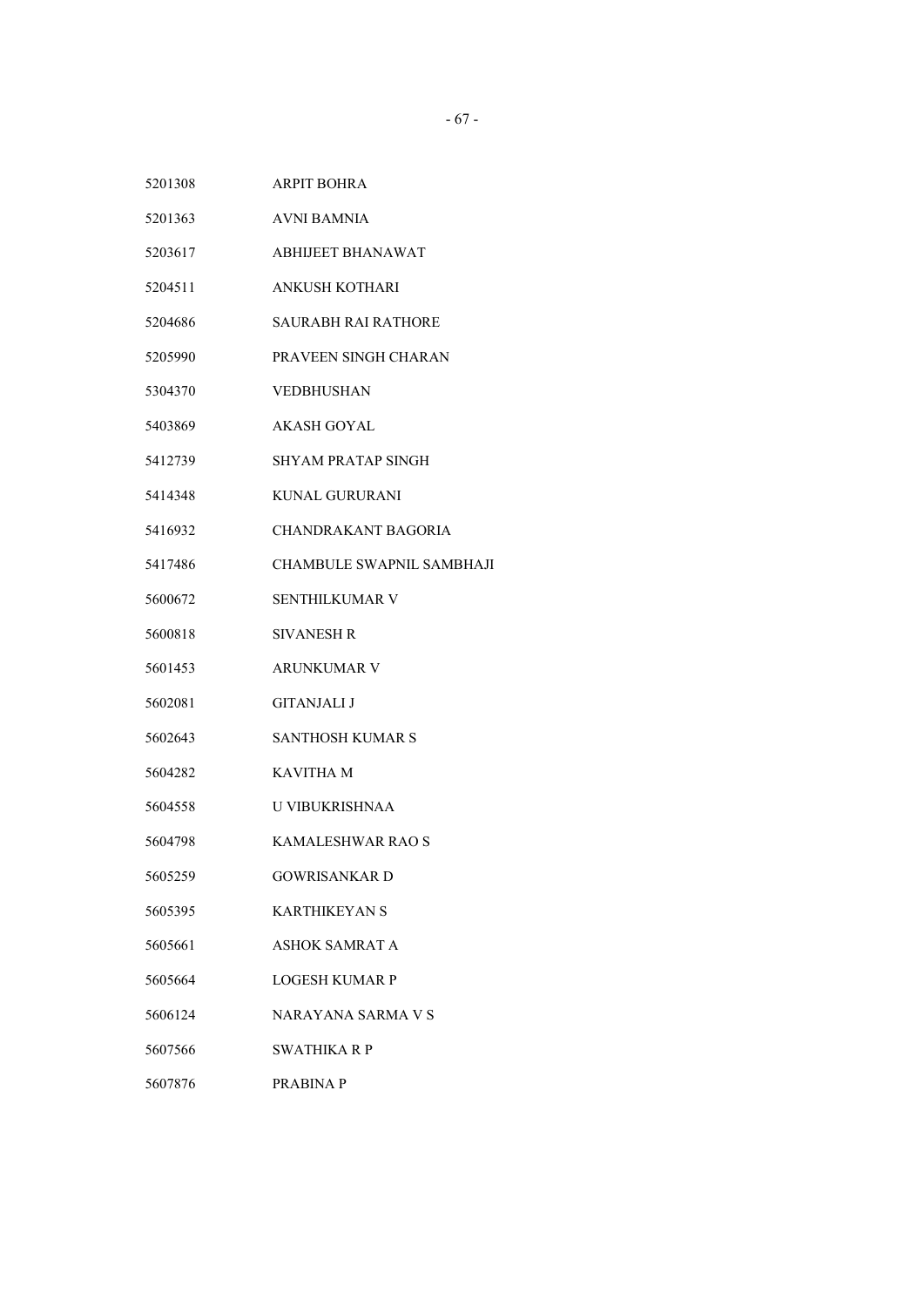- SHIVANSHU RAJPUT
- MUHAMMAD ASHIF K
- MANEESHA P V
- SURJITH P
- MANAF K
- ABHIJEET KUMAR
- NONGJAI MOHD ALI AKRAM SHAH
- ASHISH KUMAR SENAPATI
- POOJA KUMARI
- SACHIN PANWAR
- ABU SAIFEE MURTAZA
- NADIA BEIG
- BRIJESH JYOTI UPADHYAY
- JAY KARAN YADAV
- SARVESH SONWANI
- RAVINDRA KUMAR MEENA
- BHUMIKA VARSHNEY
- HUKAM CHAND MEENA
- RAHUL KUMAR DUBEY
- VINAY KUMAR DUBEY
- PIYUSH KUMAR SHARMA
- DIVYANSH RANA
- APURV CHAUHAN
- NEETESH SRIVASTAVA
- CHITRANSHU GAUTAM
- POOJA KUMAR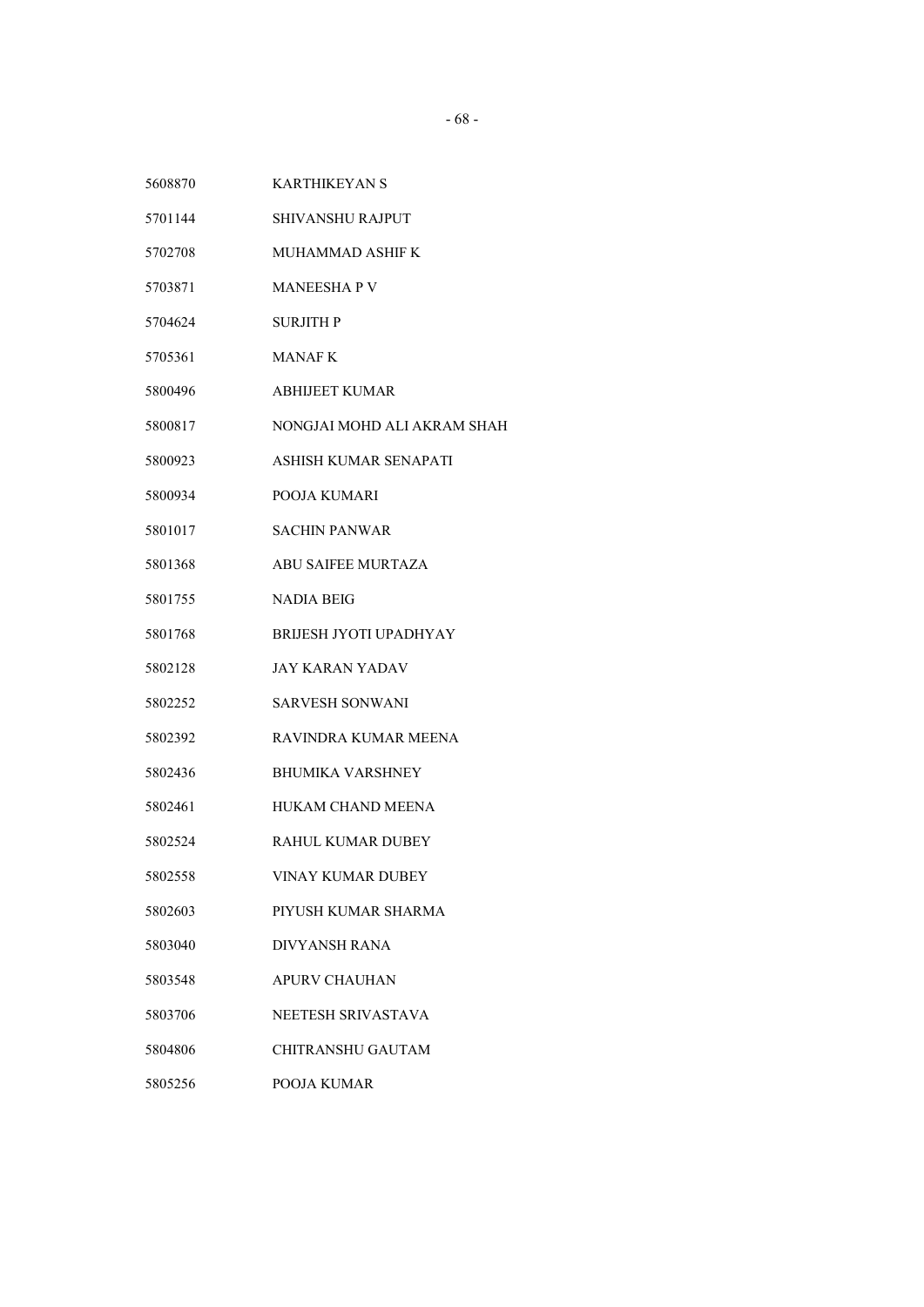RHEECHA RATNAM AKSHAYA SHAH PRABHAT UPADHYAY AOJASVI RAJ NEHA BANERJEE AHMAD BELAL ANWAR ALOK SINGH ABHINAV STANZIN WANGYAL ROHIT KUMAR ABHISHEK KUMAR DHIMAN CHAKMA VIKRANT KUMAR SINGH ABHIJEET ALKESH MANUSH PAREEK VISHESH DHATTERWAL PUSHPENDRA GEHLOT ASHUTOSH NANDAN ADITYA SURENDRA SINGH NIRANJAN ANENDYA RAAJSSHRE ADITYA ANKIT SINGH ANKUR JAIN AKANKSHA BAJPAI KEVIN TOMS SKARIA MIHIR PRAKASH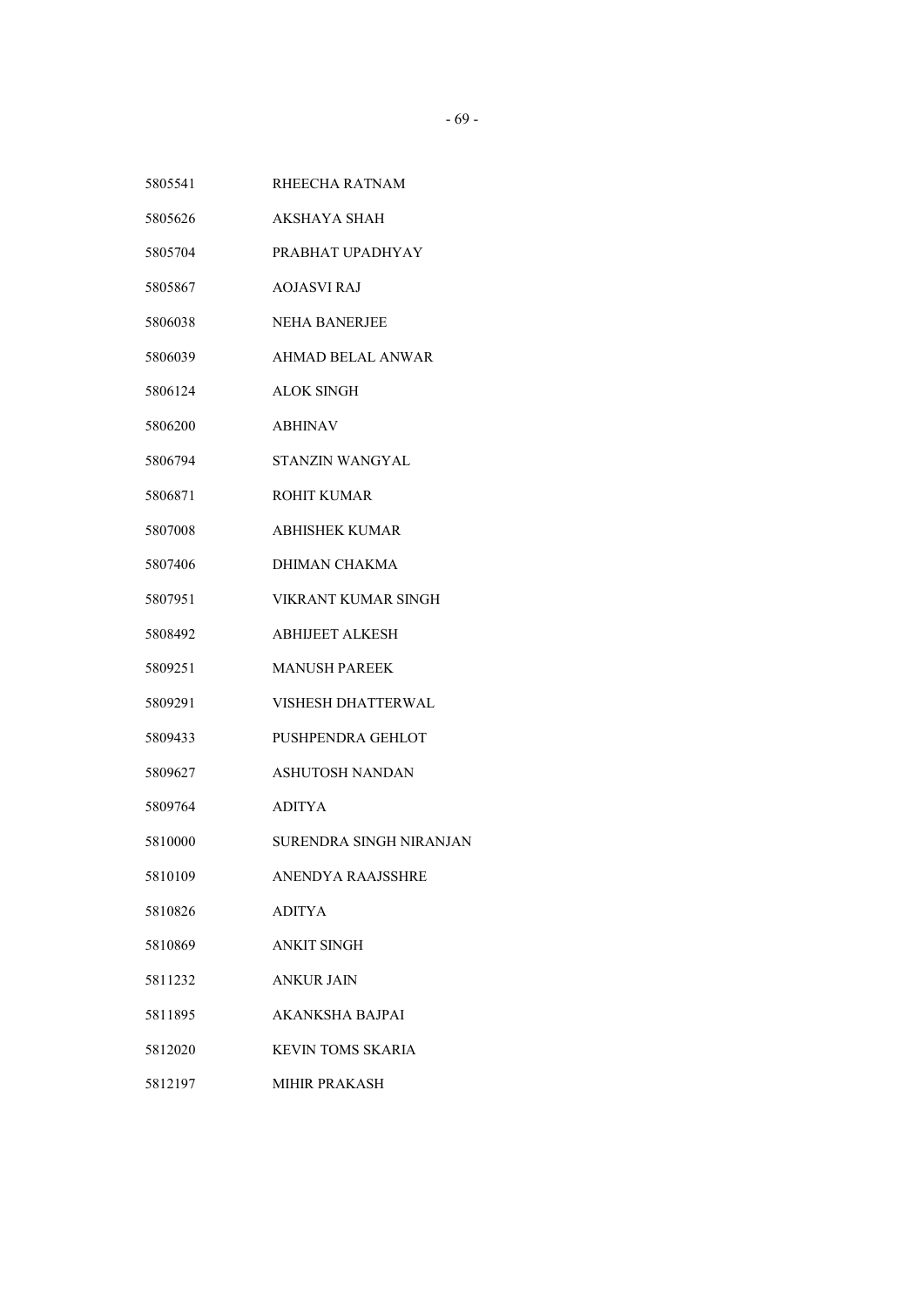| 5813007 | KULMOHIT SINGH            |
|---------|---------------------------|
| 5813443 | NUPUR GOEL                |
| 5813843 | <b>ABHIJEET KUMAR</b>     |
| 5813848 | <b>RICKEY AGARWAL</b>     |
| 5814001 | <b>ABHINAV KAUSHAL</b>    |
| 5814617 | <b>FAISAL RAZA</b>        |
| 5814657 | SATYAM                    |
| 5815692 | RATNA SINGH               |
| 5815962 | <b>ARUN SINGH TOMAR</b>   |
| 5816024 | <b>HATCHINGHOI HAOKIP</b> |
| 5816897 | PRABHAT KUMAR SINGH       |
| 5816916 | <b>GOUSODDIN</b>          |
| 5817291 | <b>RAJIV KUMAR</b>        |
| 5817381 | <b>HARSHIT KUMAR</b>      |
| 5817466 | <b>APOORV DIXIT</b>       |
| 5818080 | ROMA SRIVASTAVA           |
| 5818094 | ABHISHEK NARAYAN SINHA    |
| 5818699 | <b>TANYA SINGHAL</b>      |
| 5818789 | <b>JAGDISH</b>            |
| 5819926 | KADAM NIKETAN BANSILAL    |
| 5820179 | KALLAM SRIKANTH REDDY     |
| 5900961 | DEVYANI SINGH             |
| 5901001 | <b>SAMIR KUMAR SINGH</b>  |
| 5901160 | DEEPAK GOYADI             |
| 5901245 | <b>GAURAV TYAGI</b>       |
| 5901803 | <b>MANOJ KUMAR</b>        |
| 5902296 | <b>SUMIT BANSAL</b>       |
|         |                           |
|         |                           |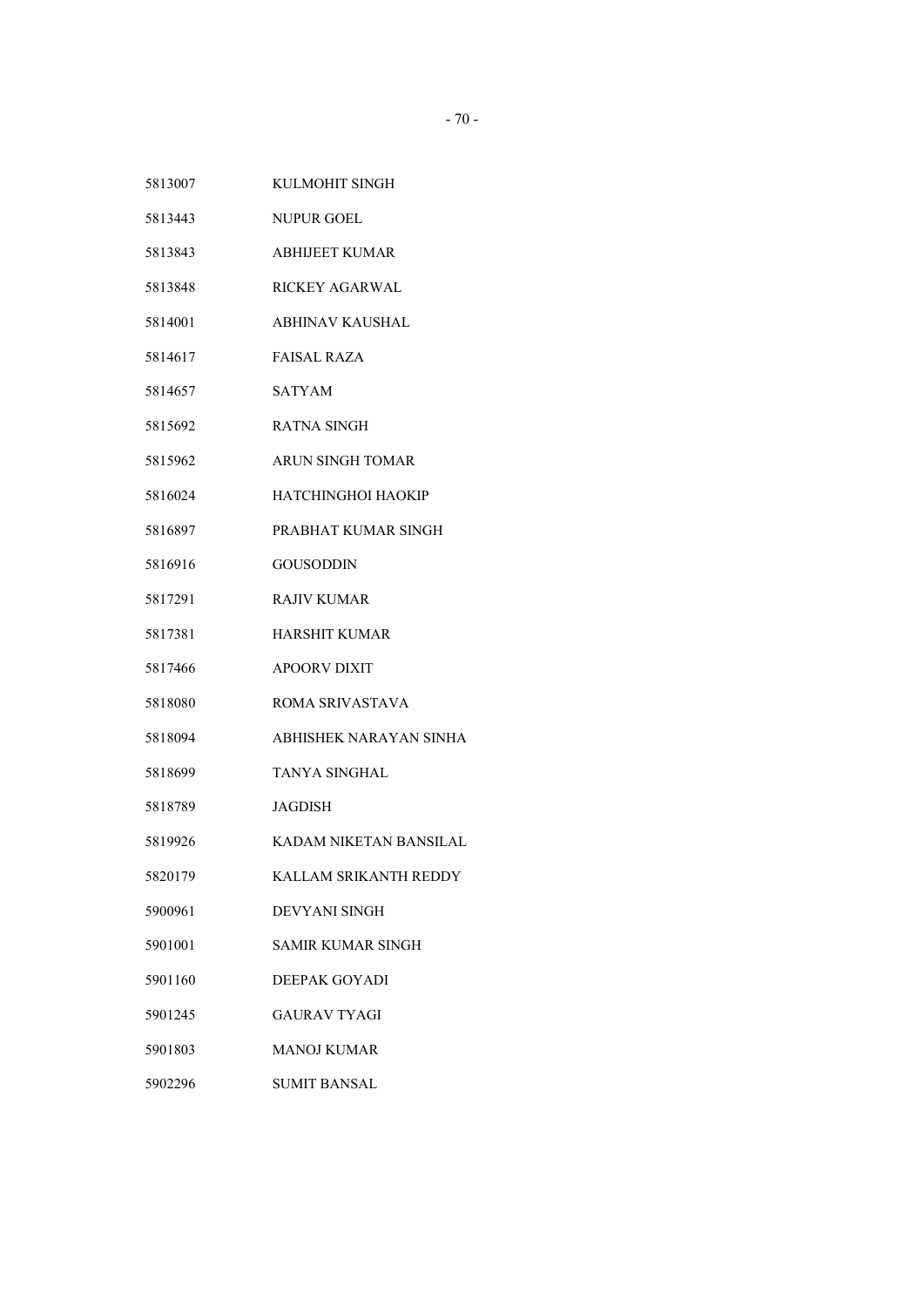- RAKESH SINGH
- PALWE VIKAS BALASAHEB
- DEVESH SINGH
- SONU BHATT
- VIBHAV SAINI
- VISHAKHA SINGH
- GAURAV KUMAR
- HARDIK SINGH
- KUMAR AMBRISH
- VIVEK KV
- ANKIT KUMAR VERMA
- ALOK PRASAD
- ATUL JOSHI
- HARSHIKA SINGH
- RAJAT BHARDWAJ
- AYUSH VIKRAM SINGH
- ATUL KUMAR BANSAL
- MANOJ KUMAR RAWAT
- MALEKAR SHRINIVAS SUBHASH
- RAVI SAGAR
- VINIT RANJAN
- SHWETA NAGARKOTI
- SARJANA YADAV
- RAHUL MITTAL
- KANIKA SIKRIWAL
- SHIVAM TYAGI
- VISHAKHA YADAV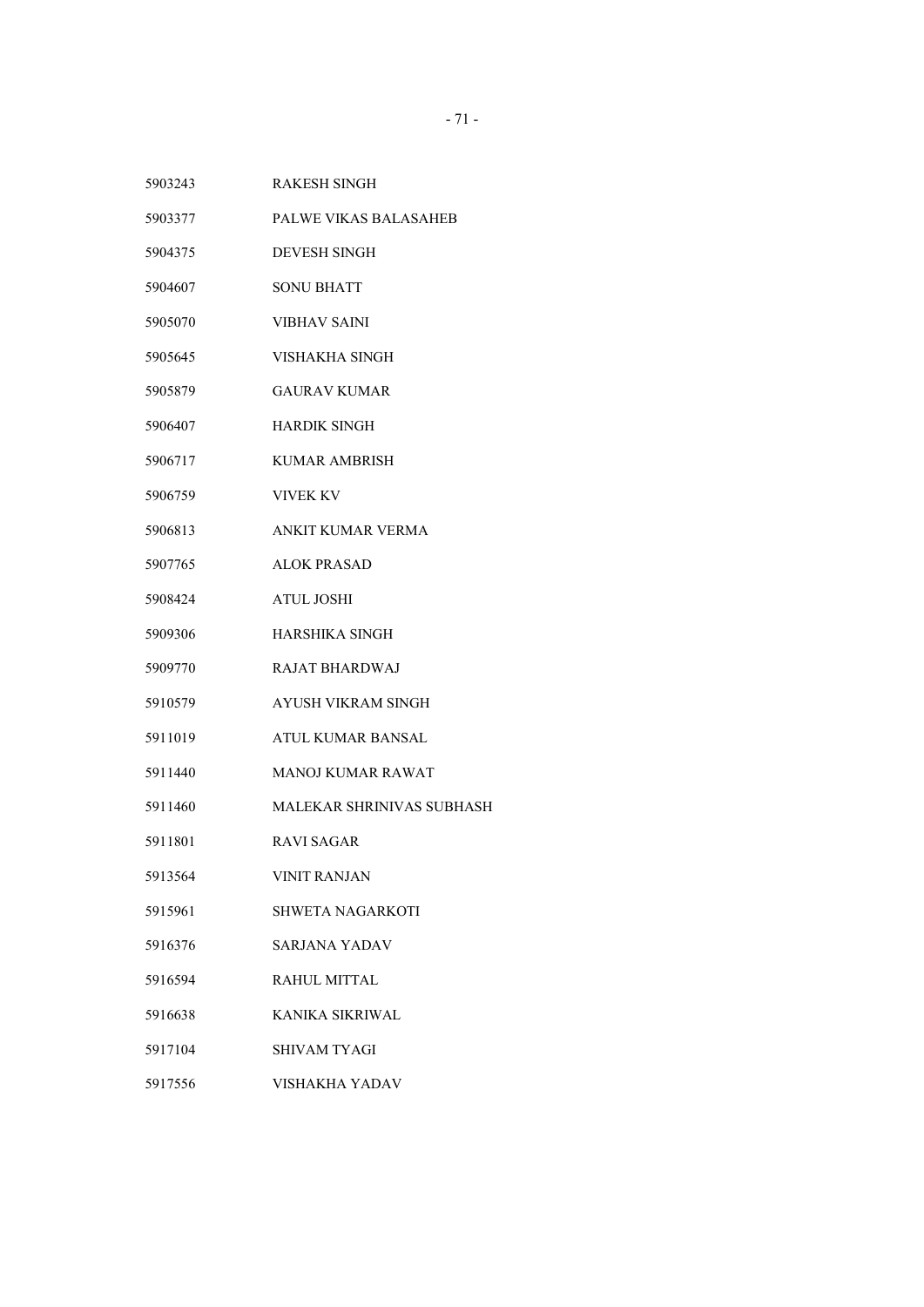- GAURAV SINGH
- SHUBHAM AGARWAL
- ADITYA KUMAR
- VIJAY KRISHNA
- ABHISHEK KUMAR TIWARI
- RAMSHARAN
- VINEET KUMAR
- RISHABH AGGARWAL
- JAYA DWIVEDI
- ARPIT SHUKLA
- GAURAV KUMAR TRIPATHI
- PANKAJ SRIVASTAVA
- NISHKARSH JAISWAL
- SACHIN KUMAR
- ALOK RANJAN RAI
- YALLA SRINIVASA RAO
- MOHAMMED ABDUL RAWOOF SHAIK
- I E S S D MANOJ
- PUSULURU RAVI KIRAN
- NEERUKONDA MURALI KRISHNA
- JUVVANAPUDI MAHESH
- PALANI PHANI KIRAN S
- GOSU RAMESH
- DEBJYOTI BARMAN
- PRASHANT SAGAR
- VIPIN YADAV
- VISHAL ANAND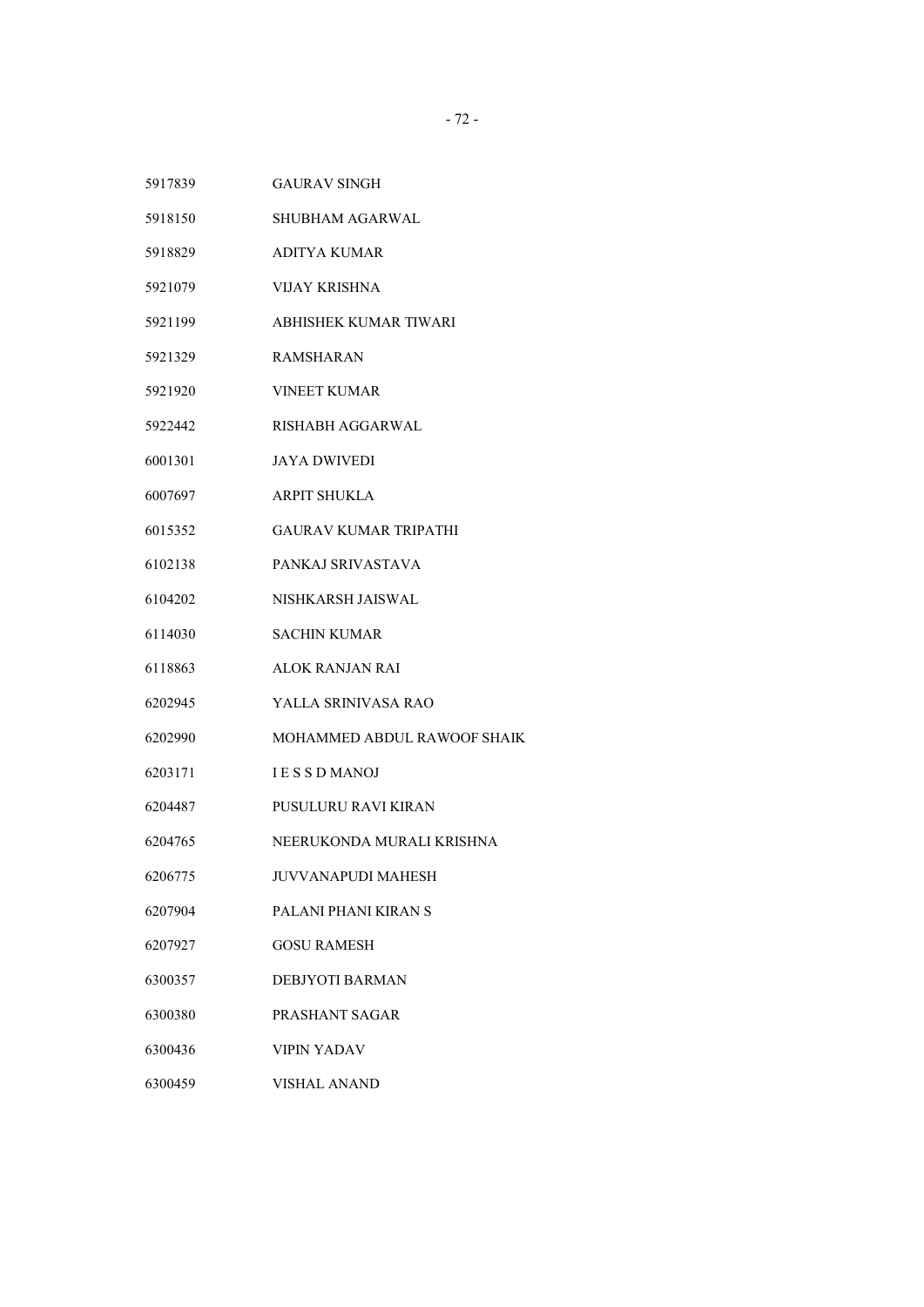| 6300686<br>KUMAR SANJEEV |
|--------------------------|
|--------------------------|

- JYOTSNA YADAV
- MAYUR KHANDELWAL
- AVADH SINGHAL
- SAURABH KUMAR
- BHOSALE AKSHAY DINKAR
- UJJWAL DALMIA
- GAIKWAD NILESH SHRIKANT
- NIDHI BANSAL
- SANKET KUMAR
- DINESH PRATAP SINGH RATHORE
- SANTANU KUMAR SINGH
- SACHIN YADAV
- PREETI KUMARI
- ABHISHEK KUMAR
- ANKIT RATHI
- ZENDEN LINGZERPA
- NISHA
- MOHD SHAFIQ
- CHANCHAL TYAGI
- VIVEKANAND
- PRADEEP SINGH
- VARUN JAIN
- RAVI JAIN
- RATAN KUMAR JHA
- GITE MAHESH BABASAHEB
- LATPATE MANGESH NEMAJI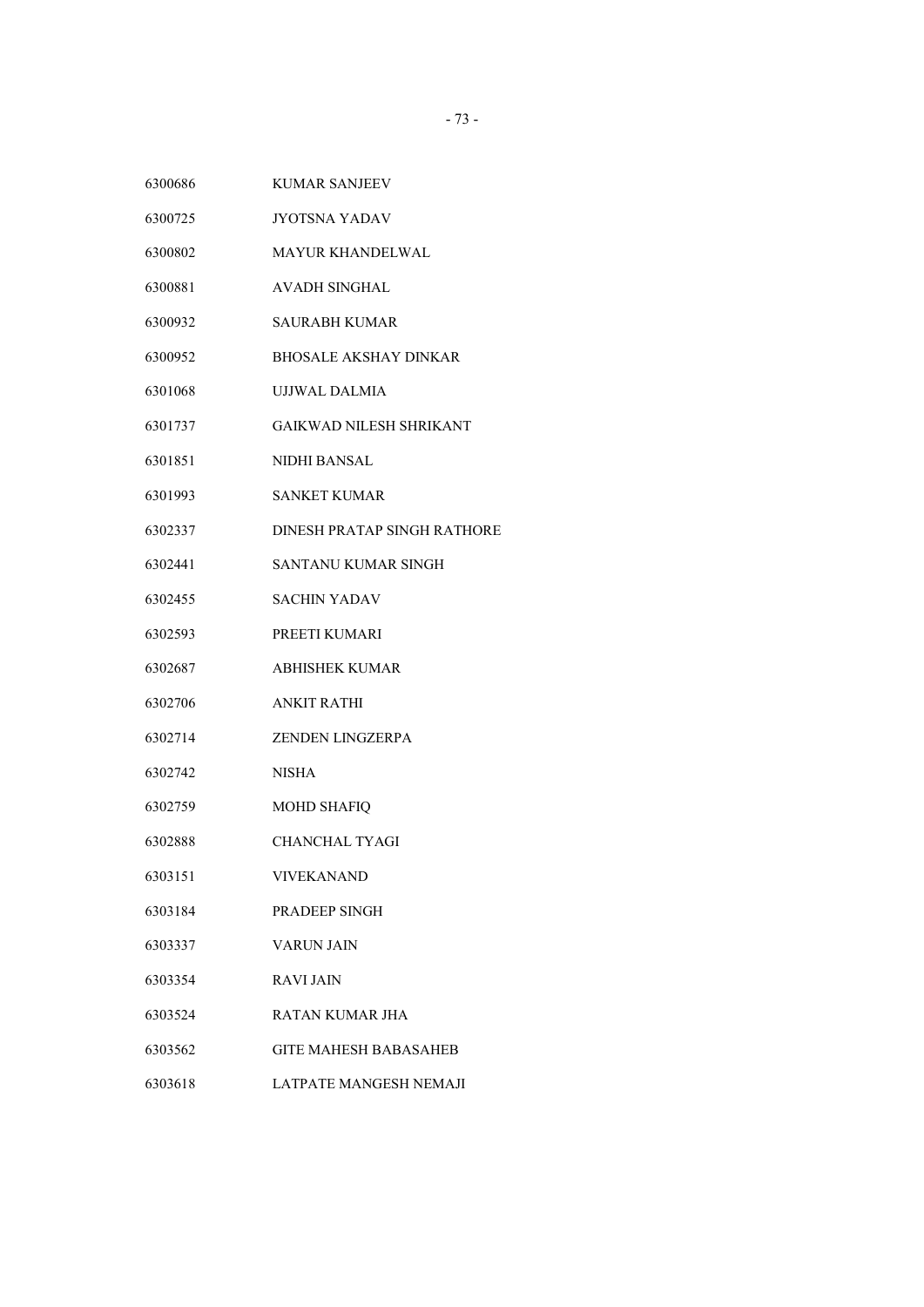- RITU
- WAYKOS ABHIJIT JINCHANDRA
- ANCHIKA SHUKLA
- GUNDLAPALLE SURENDRA
- AJIT KUMAR
- HARSH GARG
- DEEPTI GARG
- MOHIT KUMAR AGGARWAL
- SANDEEP KUMAR MEENA
- SAMIKSHA RATNESHCHAND JAIN
- PIYUSHA BURDAK
- DILEEP KUMAR MEENA
- CHANDAN KUMAR
- K SHASHIKANTH
- GAURAV SIKARWAR
- DEEPAK DHANKHER
- HEMENDRA SINGH
- ANIL KUMAR RATHORE
- NIKITA AGRAWAL
- KOLI AKASH SANTOSH
- VISHAL KUMAR PATHAK
- SHIVAM AGARWAL
- MOHIT SHARMA
- SHIVENDU BHUSHAN
- PRIYANSHU DEWAN
- JAGDISH PRASAD KHOKER
- NIKHARE ANURAG UMAKANT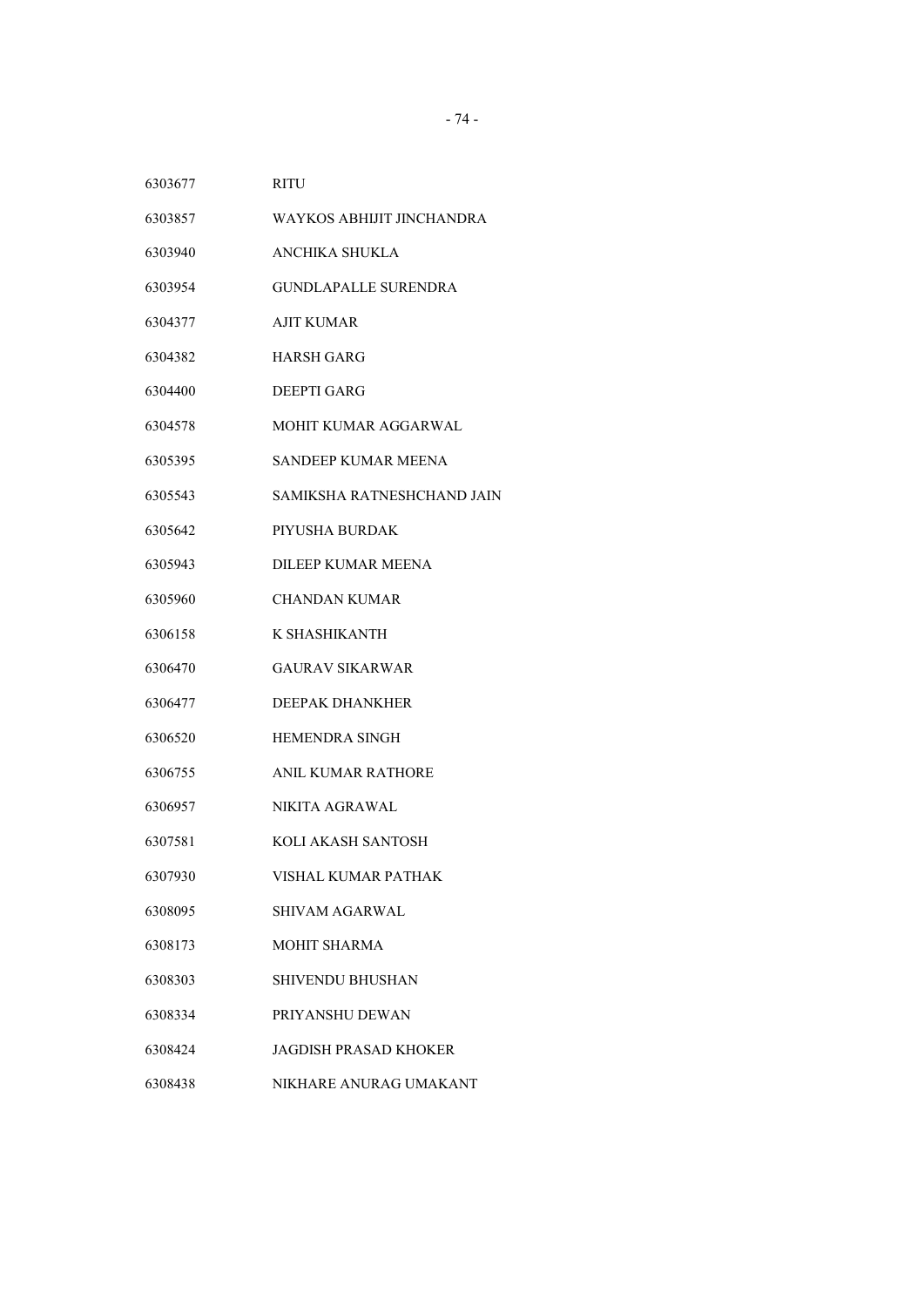- SHINDE AVINASH SANJEEVAN
- RAKHECHA NIKHIL ASHOKKUMAR
- AMAL PAL
- BHARAT BHUSHAN
- SARTHAK JAIN
- MANCHALWAR SUDAM HARIVIJAY
- EKTA YADAV
- SONU SEHRAWAT
- KANCHAN
- NAYANKUMAR LEELCHAND JAIN
- AASHIMA GOYAL
- PRIYANK KISHORE
- SHILPI
- MANNAT AHLAWAT
- SAURAV KAMAL
- JWALA KUMAR
- UTKARSH MISHRA
- MANVENDRA SINGH
- KUSHAL JAIN
- GAURAV GUNJAN
- KANDARKAR KAMALKISHOR DESHBHUS
- KANISHKA
- CHAVAN KUNAL MOTIRAM
- SARANSH JAIN
- KOPPULA SANTOSH KUMAR
- AMIT YADAV
- VINEY KUMAR YADAV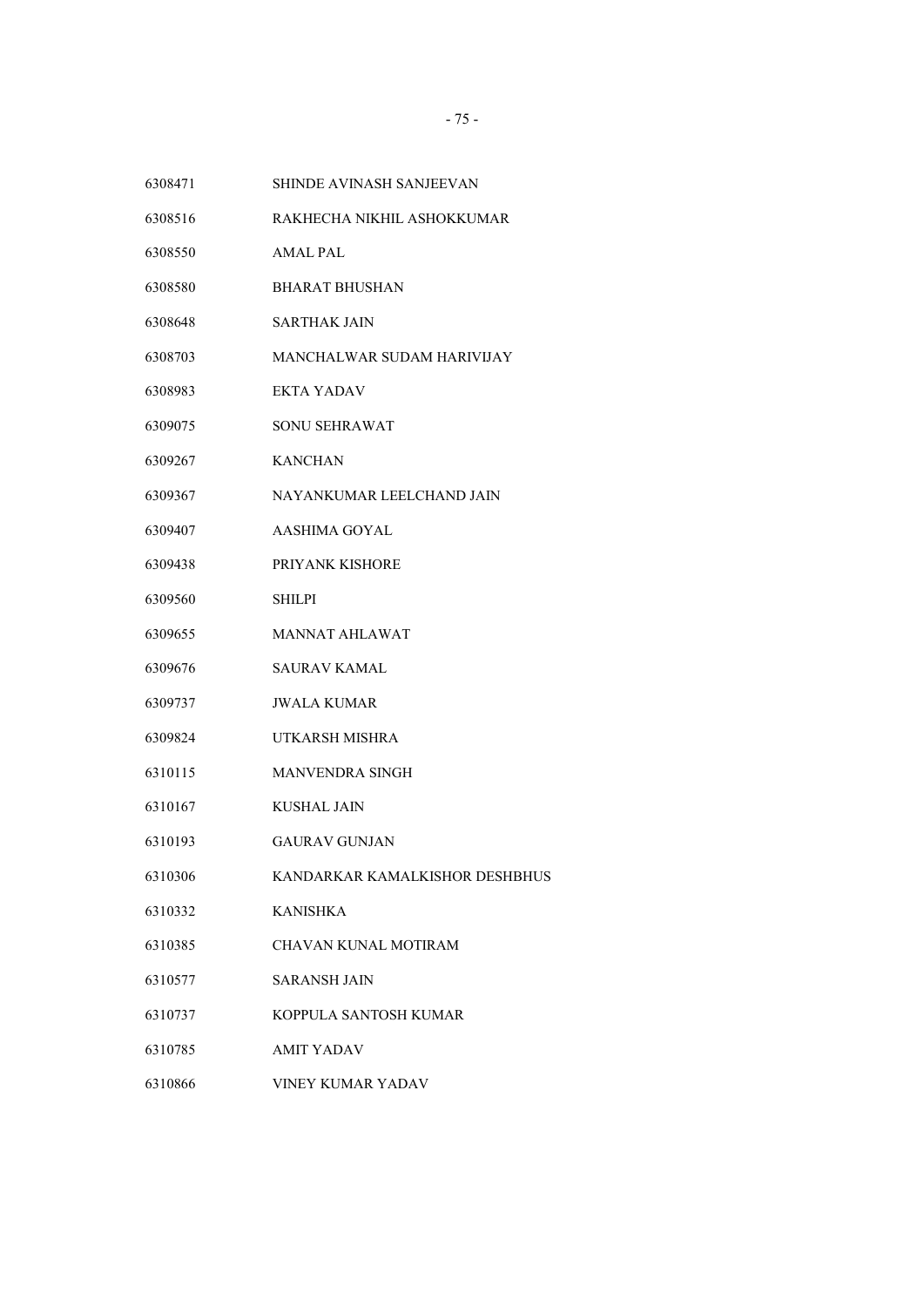| 6311308 | PRIYASHREE PAL |
|---------|----------------|
|         |                |

- RANDHIR KUMAR
- RISHIKESH MEENA
- GAURAV PARIDA
- ANIMESH RANJAN
- LODHA SHRENIK DILIP
- RISHU PRIYA
- ABHISHEK MEENA
- VIKRAM DAHIYA
- DHAWLENDU
- KAPASE YOGESH SHIVKUMAR
- KAMLESH BHARODIYA
- ABHISHEK GULIA
- GAIKWAD SOMNATH KAILAS
- SUMIT NEHRA
- ADAM MOHI UD DIN
- SANDEEP
- FAISAL KHAN
- DUDAM VINAY KANTH
- KRISHNA GOPAL MEENA
- SOHAN LAL
- SHIVANI MEHLA
- ADITYA S WARRIER
- RAHUL MODI
- MEHAR PANWAR
- VINAY RAJ CHOUDHARY
- AKHLESH GARG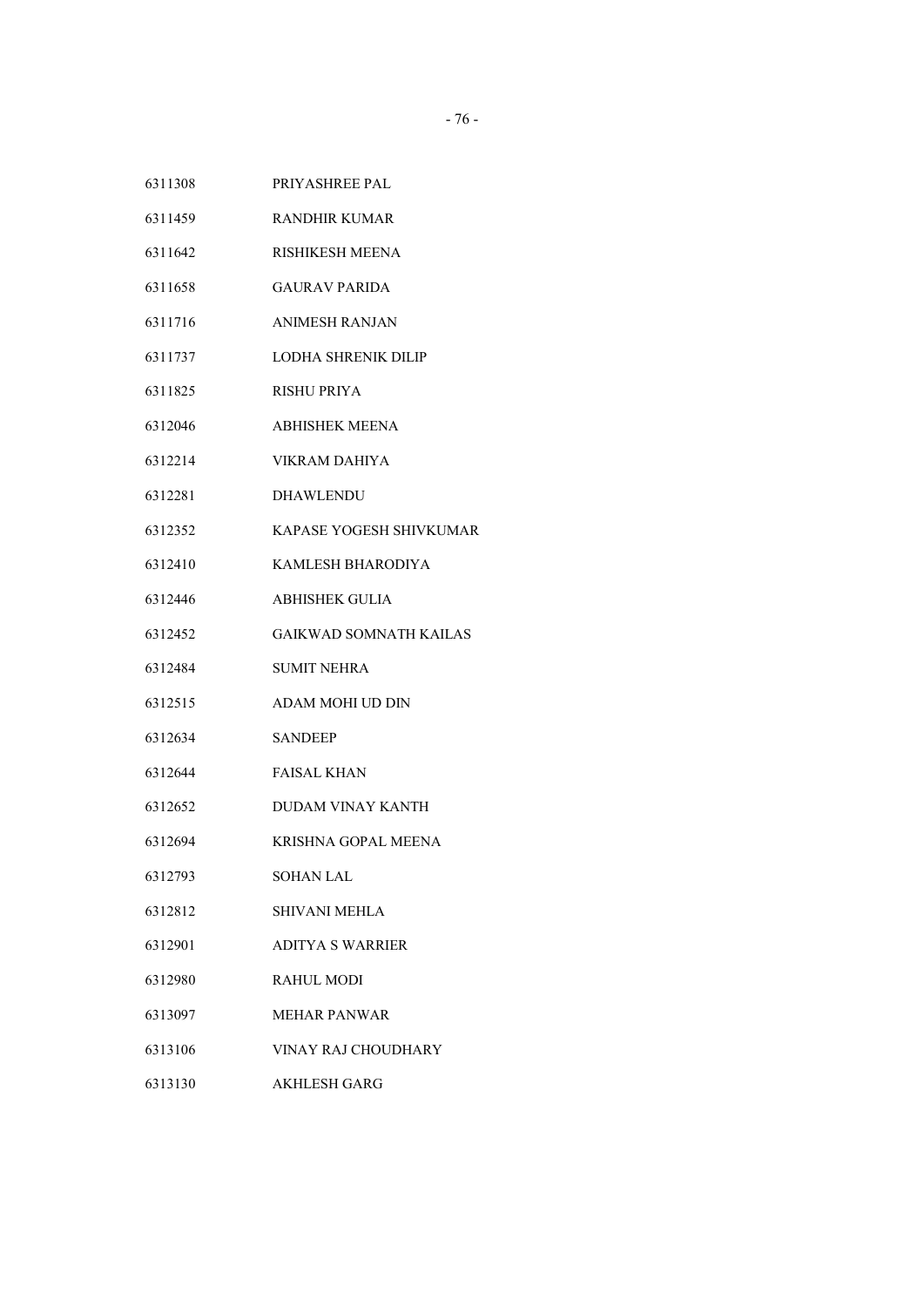- ATUL KUMAR SINGH
- RAVINDRA MEENA
- SAGAR VATS
- SANJAY RAO
- NANKANI DIMPLE KHUBCHAND
- SANATAN TRIVEDI
- ARUN GUPTA
- AMANDEEP
- ABHISHEK JAIN
- JITENDRA NARAYAN VERMA
- ASHOK BHIWA BARSAGADE
- DIPIKA KUMARI
- LOKESH
- PATIL NIMISH DASHARATH
- PAWAR SWAPNIL VASANTRAO
- PARDEEP KUMAR
- ANKIT KUMAR CHOUKSEY
- SHUBHAM SHINDE
- NAKUL RAJENDRA DESHMUKH
- MONIKA YADAV
- NIKAS KUMAR
- ABHINAV KUMAR SINGH
- RAHUL PANDEY
- VIKRAM SINGH
- NARENDRA SINGH UJJWAL
- ATUL NEWATIA
- NAMAN KUMAR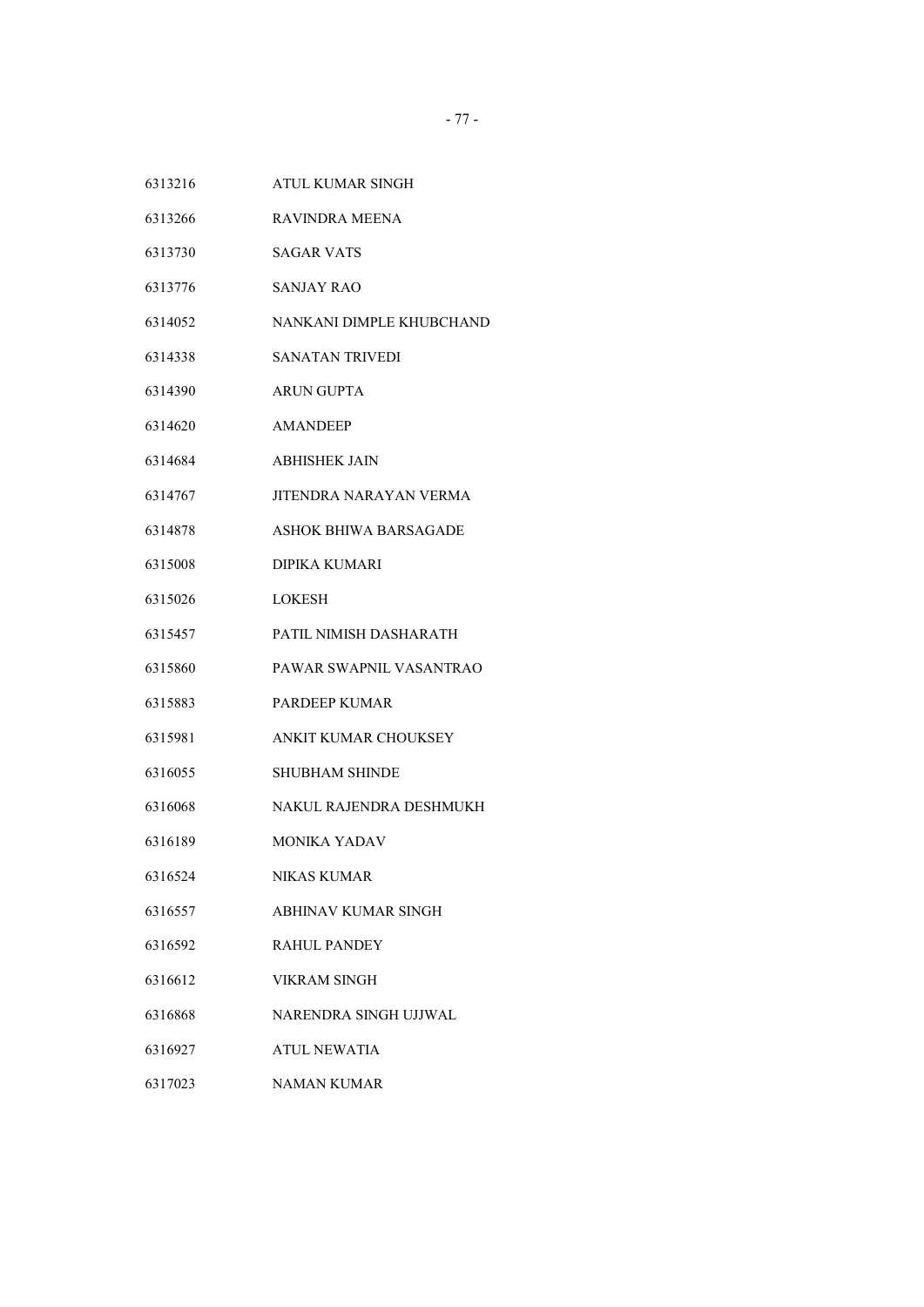- AKRAM KHAN
- ANUGANDULA SAIKUMAR GOUD
- RITU KATARIA
- CHAITRAAM
- NABAL KUMAR JAIN
- JYOTI YADAV
- NITIN KUMAR
- HARSH BANSAL
- VIMAL KUMAR PATHAK
- CHIRAG JAIN
- SIZAL AGARWAL
- SIDDHARTH SINGH
- SANJAY SAHU
- JYOTI YADAV
- GADEWAD PANKAJ SHYAMSUNDAR
- SANJAM SINGH
- GURSIMAR SINGH
- PRIYANSHU SINGH
- NISHANT SHARMA
- PRIYANSHU KHATI
- NEERAJ YADAV
- ASHOK PRIYA GAUTAM
- SHUBHAM KUNDAL
- MONIKA PATEL
- BALVEER SINGH
- PREM SINGH
- PREETI SHARMA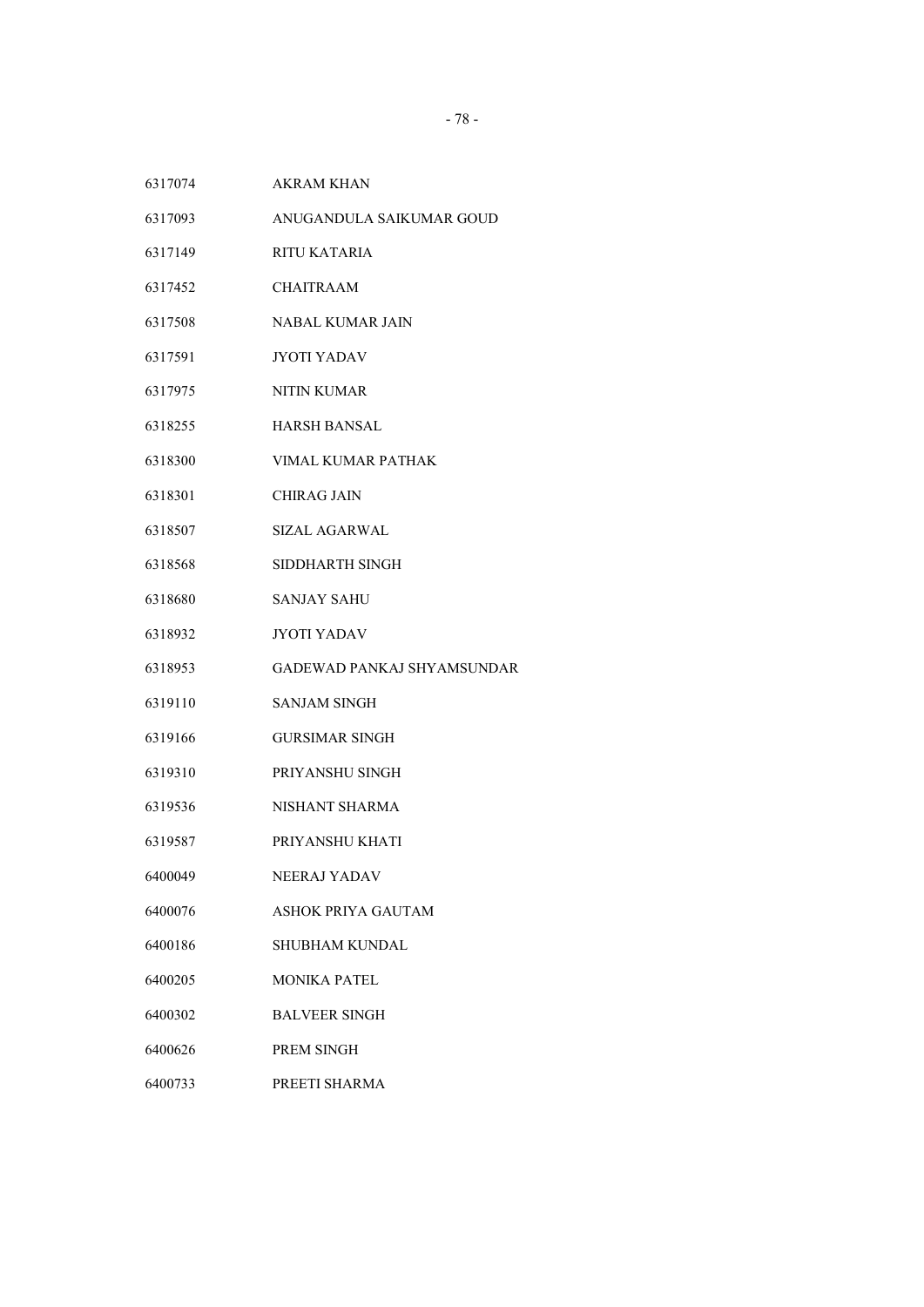| 6400745 | <b>DEEPIKA</b>                  |
|---------|---------------------------------|
| 6400963 | PRAVEEN PUSHKAR                 |
| 6401083 | <b>PRADEEP SINGH</b>            |
| 6402097 | ATUL CHOUDHARY                  |
| 6402392 | B GOPALA KRISHNAKANTH RAJU      |
| 6402652 | RAJESH KUMAR                    |
| 6403023 | NUNAVATH PRAVEEN NAYAK          |
| 6403059 | <b>ARVIND MEENA</b>             |
| 6403092 | URWASHI KUMARI                  |
| 6403507 | RAYEAS HUSSAIN                  |
| 6403971 | KHANDEKAR SHRIKANT KUNDALIK     |
| 6404181 | <b>IHSANUL HUSSAIN</b>          |
| 6404259 | AMMARA SIDDIQUI                 |
| 6404704 | <b>NEHA YADAV</b>               |
| 6406638 | PRINCE KUMAR                    |
| 6407160 | MD SHAMSH TABREJ KHAN           |
| 6407276 | PANKAJ LAMBA                    |
| 6407483 | <b>SUHEL YASIR</b>              |
| 6408074 | NITISH KUMAR                    |
| 6409090 | NAVENDU SHEKHAR                 |
| 6409180 | RAVINDERK KUMAR                 |
| 6410049 | RAMESH                          |
| 6410713 | HARI PRASANTH M R               |
| 6410978 | UTTAM KUMAR DABI                |
| 6411196 | <b>BADE VIVEKANAND MANIKRAO</b> |
| 6412565 | PREM KUMAR S                    |
| 6412582 | HITESH KUMAR SHARMA             |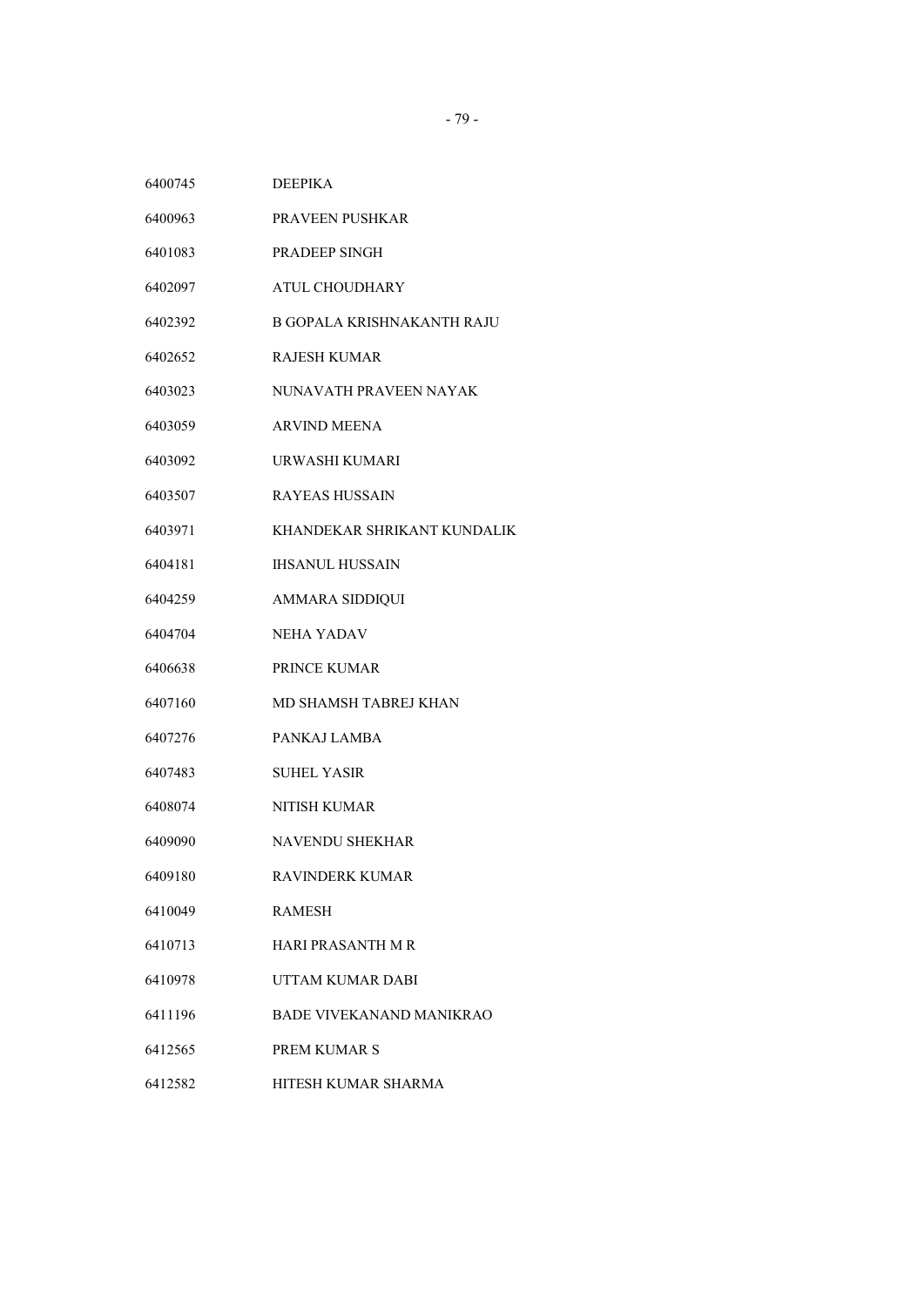- UPADHYAY SATYAKUMAR RAMANJOR
- MADHUSREE
- ABHILASH SHASHIKANT BADDUR
- SHINDE AMIT LAXMAN
- SOFIA
- MANDA MAKARANDU
- ANIMESH PANDEY
- DHANASEKAR RATHINAM
- UMA SHANKAR PRASAD
- HEMANT KUMAR SINGH KADIAN
- NEERAJ KUMAR
- PRATIBHA VERMA
- SANDEEP KUMAR MEENA
- MD SHABBIR ALAM
- SUMAN NALA
- SHAHANSHA K S
- ARSHEE KHAN
- ABHISHEK KUMAR
- GUNJAN SINGH
- SHOUVIK BISWAS
- RAJESH BABAL
- ANKUSH
- YATHISH RAM DHAVALA
- HARIS BIN ZAMAN
- SHRIDHAR RAVSAHEB LIMBIKAI
- SURYAWANSHI MINESHKUMAR SUNIL
- UMESH KUMAR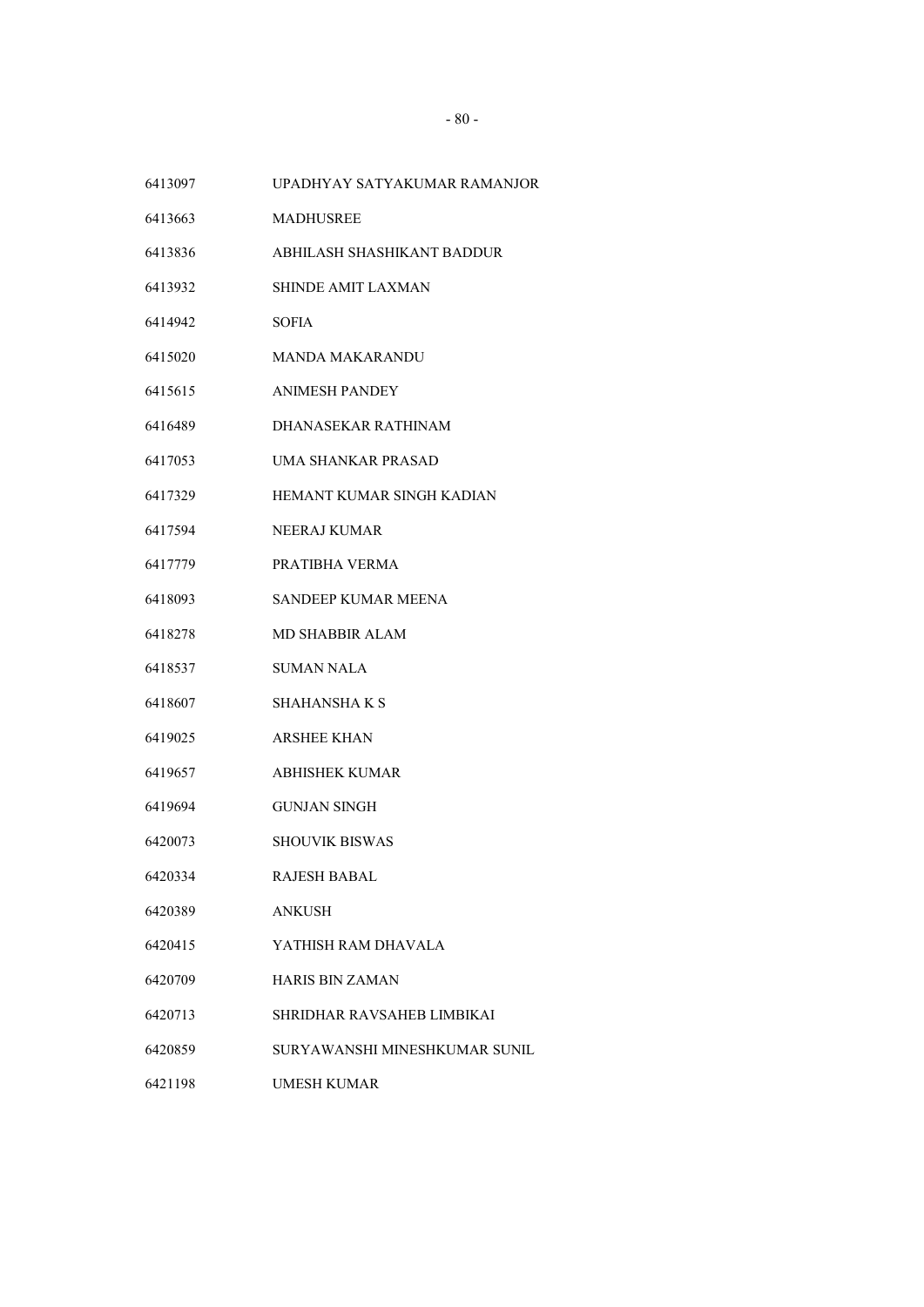| 6421207 | <b>RAKESH</b> |
|---------|---------------|
|         |               |

- AVANI KASHYAP
- NIRMAL KUMAR
- ANIKET SACHAN
- NEHARIKA SINGH
- YASHI JAIN
- ROHIT KUMAR
- NILESH MAHADEV KUMBHAR
- CHANDERSHEKHAR MEENA
- AJESH A
- MAPARI VIDYA DEVRAM
- WAGHMARE SNEHAL DNYANOBA
- SHINDE SUNIL RAJENDRA
- PATIL NIKHIL HANAMANT
- KUMUD RANJAN
- PATADE SHRUTISHA SUBHASH
- SAHIL BANSAL
- BANKAR RUJUTA DINESH
- SHINDE PARAG ARUN
- HAMAND SAURABH GAJANAN
- INGOLE ABHINAV PRAVIN
- THAKARE POONAM PRAKASHRAO
- MAYUR BALASAHEB BARBOLE
- KAMBLE NIKHIL ANANT
- KAJALE VAIBHAV NITIN
- CHIMANKAR VISHWAJEET GAJANAN
- AHIRE SWAPNIL MANOHAR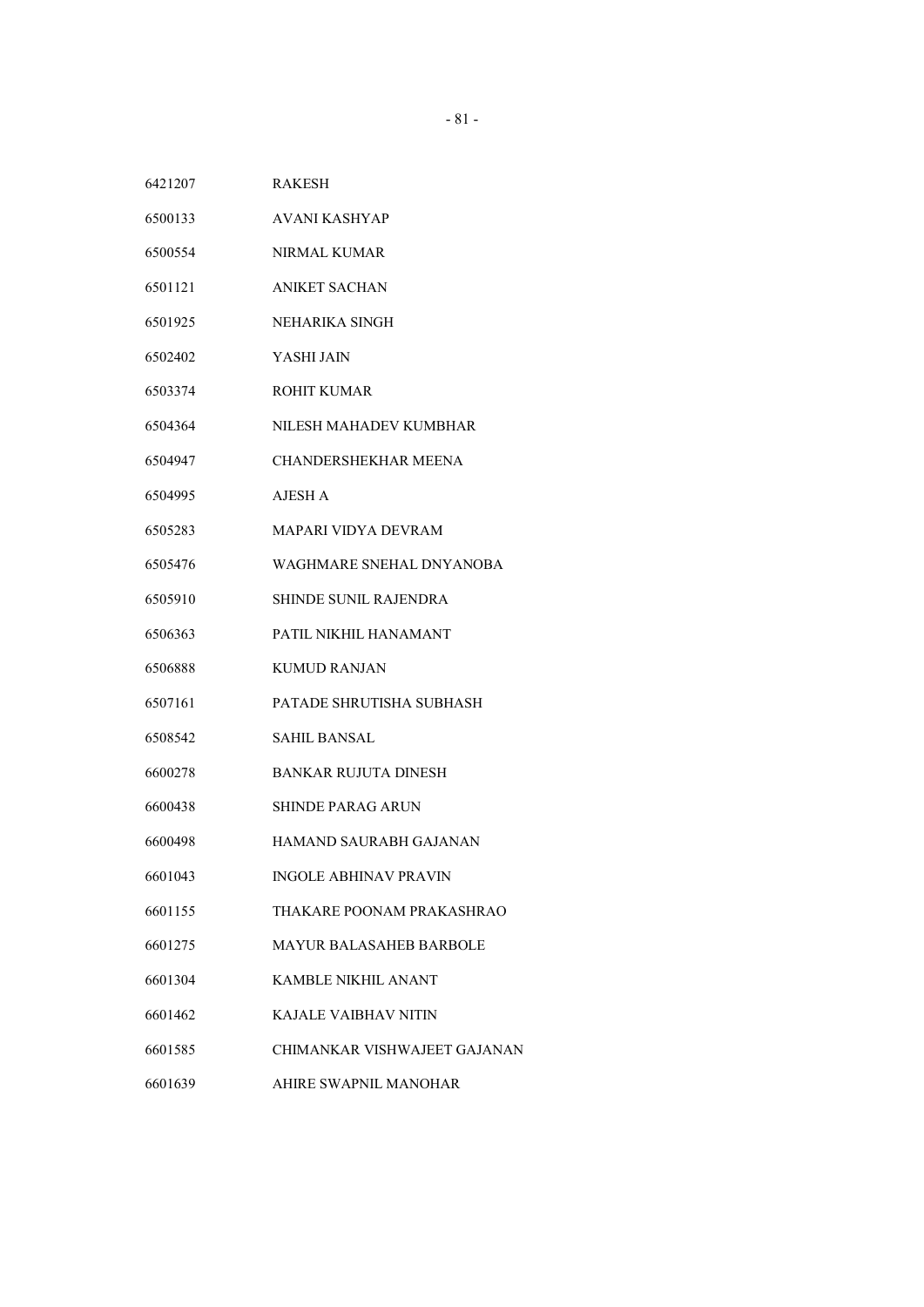- SANKPAL PRANOTI SANJAY
- SHENEKAR RAMKRISHNA SARJERAO
- KASAT SARVESH BALKISAN
- AKOLKAR RAKESH MAHADEV
- SWAPNIL MADHUKAR MAHAJAN
- ATRE SHANTANU KISHOR
- DEVKATE SANDEEP JAGANNATH
- PUKE NITIN GANGADHAR
- KALYAN SINGH MAURYA
- YESVENDER SINGH
- THAWAL NIKHIL DASHRATH
- SALVE SHEELKUMAR PRAKASH
- RASEKAR SAMEER SUDHAKAR
- WAGHMARE VAIBHAV VIKASRAO
- DESAI DILIPKUMAR KRISHNA
- SHUBHAM KATIYAR
- UKIRDE MANOJ VISHNUPANT
- SANGRAM SATISH SHINDE
- INAMDAR ABHISHEK AJIT
- RENU DAHIYA
- MORE LALIT HARI
- KSHIRSAGAR SAGAR RAJENDRA
- MANE SHASHANK SUDHIR
- SHARMA SHIKHAR TARUN
- KAMBALE MADHAV SATISH
- PATIL SACHIN DILIP
- MOHITE SUPRIYA BALASAHEB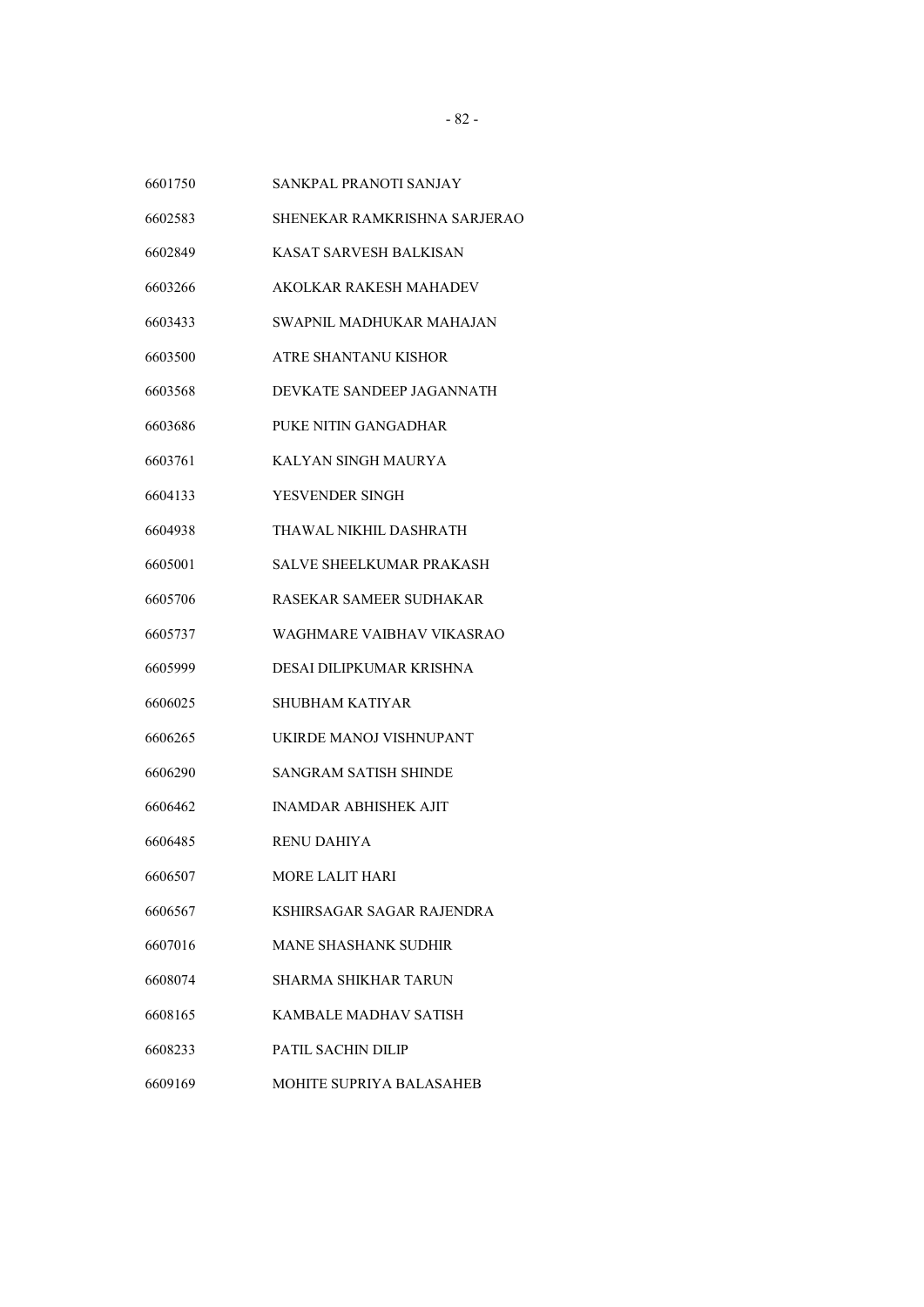| 6609366 | KELKAR SUBHRAMANYA BHALCHANDRA |
|---------|--------------------------------|
| 6609952 | <b>BARHE AKSHAY VIJAY</b>      |
| 6609999 | <b>MORE SANDIP DAGDU</b>       |
| 6610826 | <b>MANE HARIDATT DADASAHEB</b> |
| 6611214 | VIDYAGAR AJINKYA ANANT         |
| 6611999 | GOPULWAD LAXMIKANT MOHANRAO    |
| 6612086 | <b>AMIT VIJAY</b>              |
| 6612275 | DESAI RUSHIKESH JAYSING        |
| 6612454 | TILEKAR NEERAJ NITIN           |
| 6612554 | <b>SAWANT MINAL MAHADHEO</b>   |
| 6612816 | RAVINDRA KUMAR GUPTA           |
| 6612906 | <b>PRADIP DUBAL</b>            |
| 6613089 | CHAUDHARI MOHAN VITTHAL        |
| 6613721 | JAGTAP DAYANAND PRAKASH        |
| 6613785 | PATIL POONAM SAMBHAJI          |
| 6614142 | CHOUDHAR ABHIJEET RAMDAS       |
| 6614308 | <b>VIKRAM SIHAG</b>            |
| 6614509 | PUJARI GOURI NITIN             |
| 6614745 | JADHAV SHUBHAM PANDURANG       |
| 6614786 | JOG MAYURESHWAR DHANANJAY      |
| 6615084 | KHANDARE PRADNYA KAILAS        |
| 6615088 | VHATKAR SOURABH VIJAYKUMAR     |
| 6615096 | NIVEDITA DUTTA                 |
| 6615306 | <b>GALAVE MACHHINDRA UTTAM</b> |
| 6615798 | <b>BANKAR ROHINI DNYANDEO</b>  |
| 6615895 | <b>SABALE VARSHA BHAUSAHEB</b> |
| 6616247 | DHAVANE SANKET GOKUL           |
|         |                                |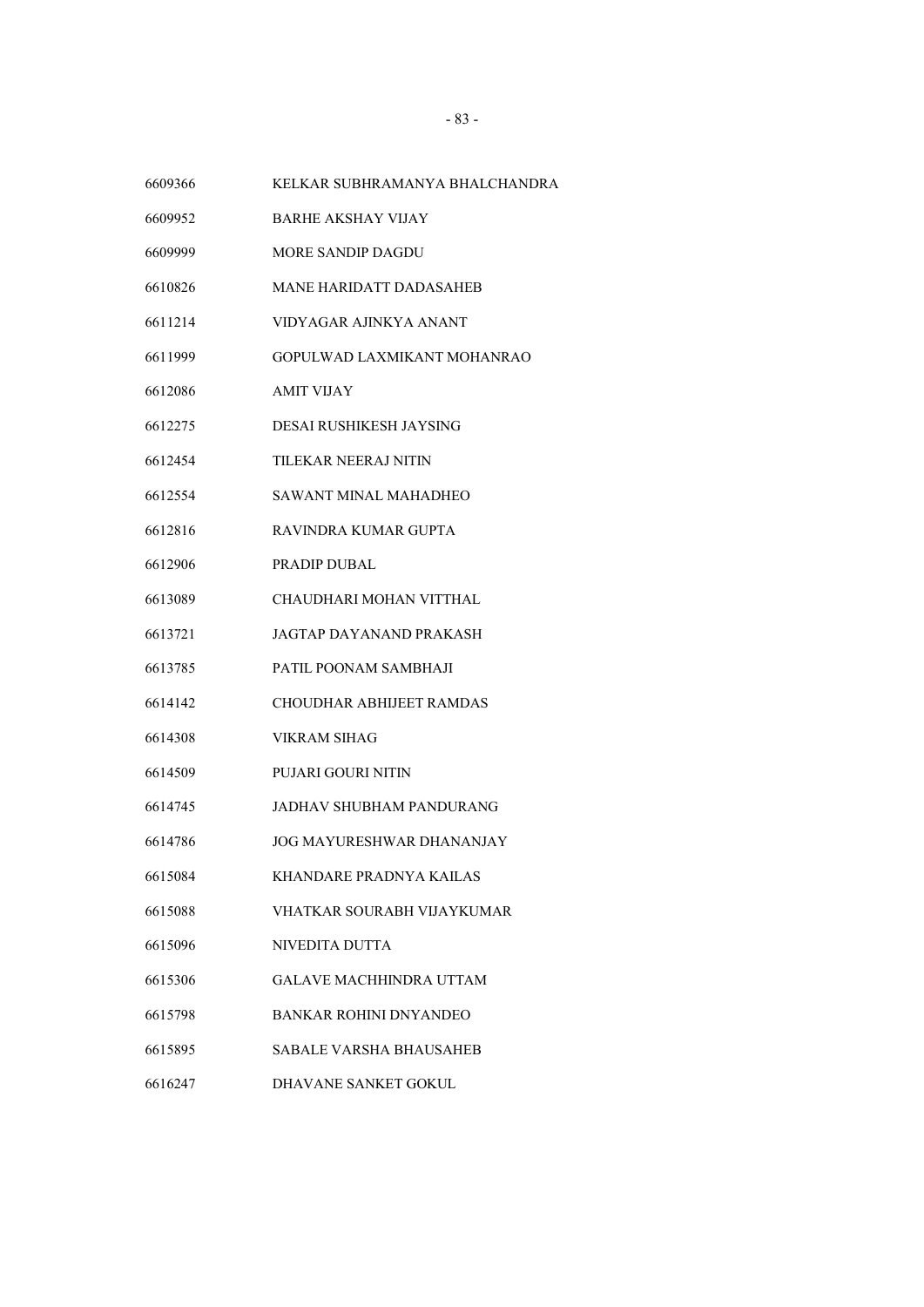- PATIL YUGAL RAJENDRA
- SHIKHAR CHOUDHARY
- CHAUDHAR VISHAL SHESHRAO
- SHUBHANSHU JAIN
- SUDARSHAN NANASAHEB SONAWANE
- HRISHIKESH SHRIPAD DESHMUKH
- HIRAY AISHWARYA HEMANT
- PATIL KANTILAL SUBHASH
- GHARAT ABHISHEK DILIP
- KULKARNI PRIYANKA PRAKASH
- PATRANGE PRATIK RAJENDRA
- MISAL SAGAR BHARAT
- MANISH SHARMA
- JADHAV ANKUSH SANJAY
- LANDE SACHIN DEVRAM
- AKANKSHA MILIND TAMGADGE
- DADAS BAPURAO BIRA
- GAVDE MANJUNATH MAHADEV
- ASHWINI TANAJI WAKADE
- MAHAMUNI VINAYAK PRAKASHRAO
- PATIL HARSHAL RAMCHANDRA
- RAHUL KUMAR SINGH
- RAMTEKE SUMIT SUDHAKAR
- PATIL AJINKYA MILIND
- WAGHMARE ANAND SHIVAJI
- KRISHNA RAMESHWAR BHARADIYA
- JATRATE SAGAR MALLAPPA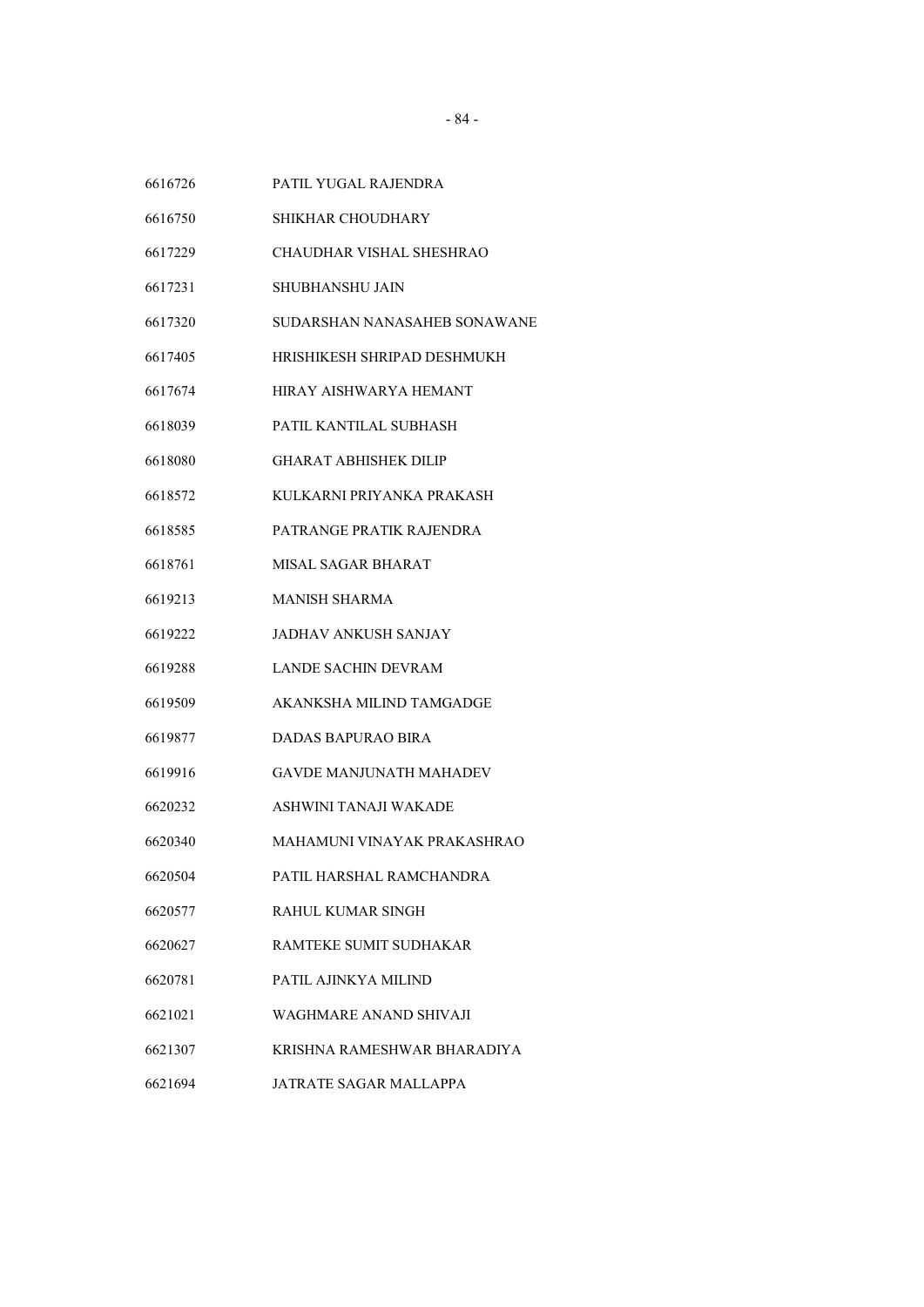- GAIKWAD PIYUSH ASHOK
- PATKI MANDAR JAYANTRAO
- BADASHE ANAMIK RAVINDRA
- SHINDE TUSHAR SHRIHARI
- KAMBLE PRADNYAVANT JAGANNATH
- SUMIT KAILAS JAGTAP
- CHAVAN RAHUL LAXMAN
- JATHE NIKHIL RAMCHANDRA
- HIRAVE VAIBHAV ANIL
- MAHAJAN TUSHAR GOPAL
- SAURABH GOYAL
- PATIL BALAJI BHARAT
- PRANAY DUBEY
- DHARURKAR MAHADEV BALKRISHNA
- KULKARNI ASHUTOSH C
- SARKATE ABHIJEET VISHWANATH
- YADAV GIRISH ASHOK
- PAWAR SWAPNIL JAGANNATH
- CHATE SHARAD RAMKISHAN
- AUTADE VISHAL SANDIPANRAO
- MANGHAT PRANAV KRISHNAMOHAN
- CHOUGULE BHUSHAN SURESH
- GODASE CHANDRAKANT SUBHASH
- TAYDE PRAGATI GOVARDHAN
- KADEL HIREN RAJENDRA
- KAMBLE ASHIT NAMDEV
- PATIL JITENDRA VASANT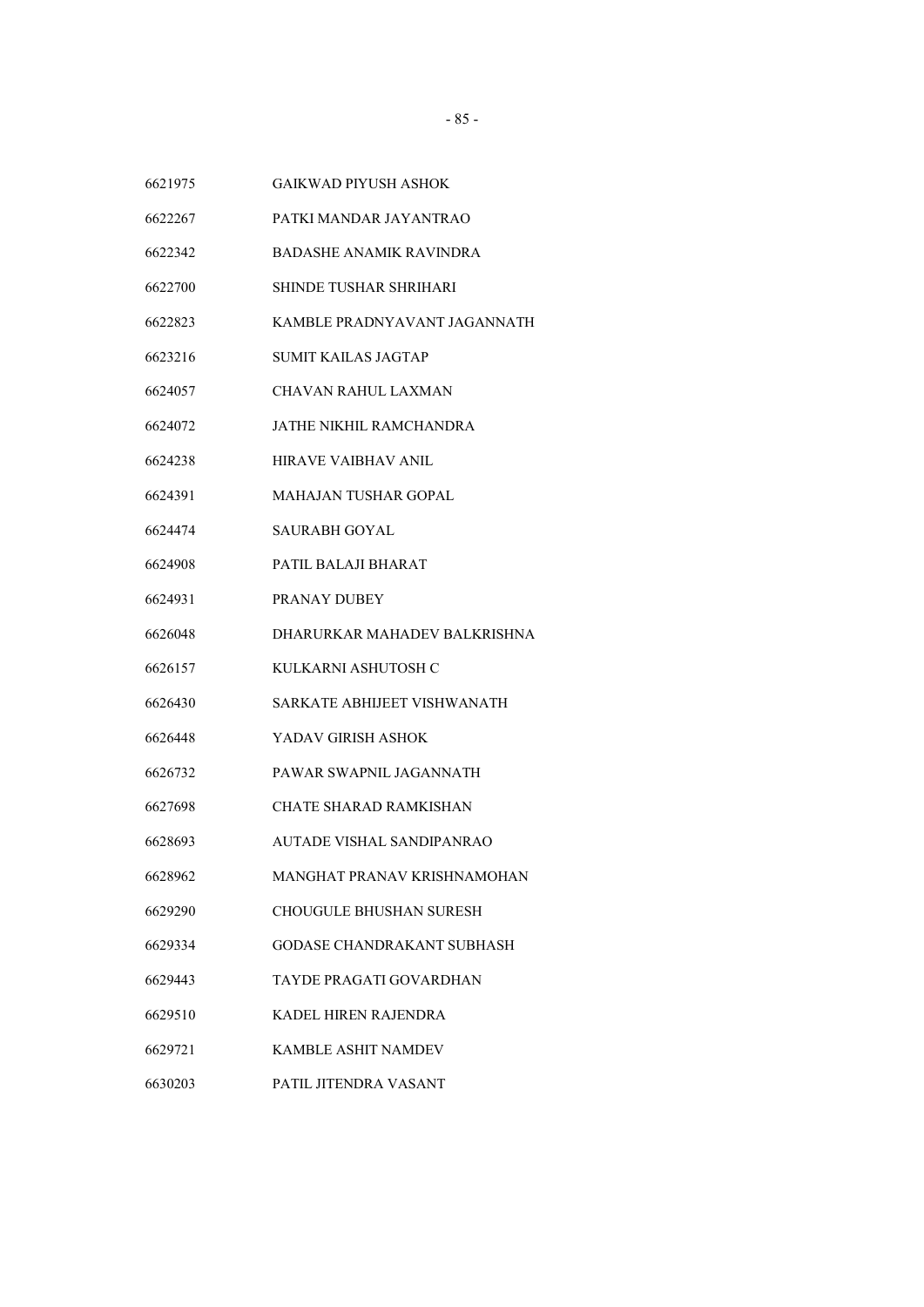- MANKALE JAYANT KISHOR
- KHEDKAR PUJA DEELIPRAO
- KUNAL UTTAM SHROTE
- SHUKLA SHASHWAT ABHAYKUMAR
- SURWADE SUMEDH SANJAY
- YASHPRATAP SHRIMAL
- ISHAN AJIT TIPNIS
- GOLAPKAR ASHWIN RAJAN
- NOORUL QUAMER
- SIDHARTHA GUPTA
- ANSHUMAN SINGH SISODIA
- JATIN LAHORIYA
- DAKSHA JAIN
- SURYANSH TIWARI
- PRAKRITI TIWARI
- AYUSH BHADAURIA
- ASHUTOSH SHRIVASTAVA
- SUNIL KUMAR
- ATUL VERMA
- NARENDRA RAWAT
- ALOK KUMAR VERMA
- DEV KARAN SINGH
- NITESH KUMAR JAIN
- RAGHAV JAIN
- MANINDERJIT KAUR
- ARADHANA KHOSLA
- TANISHA KOTHARI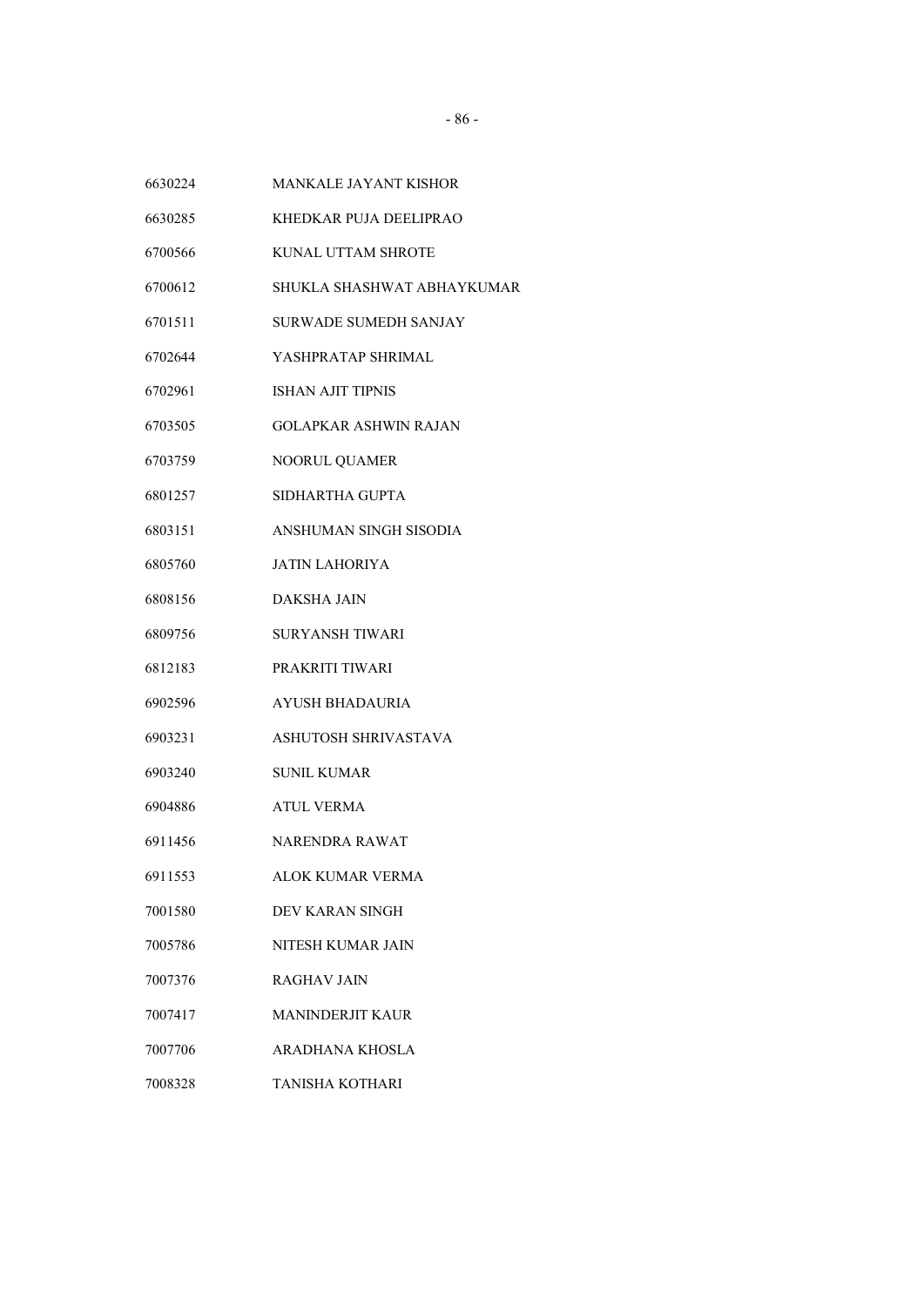- MANINDERJIT KAUR
- SHUBHKARMAN SINGH RANDHAWA
- NICHIKETA ANAND
- SHEENAM JAIN
- RASPREET SINGH
- PRIYANKA CHARAN
- VAIBHAV RAWAT
- ABHISHEK PALASIA
- AMIT SINGH RATHI
- ADITYA PAREEK
- SUNIL
- PAYAL SEHAR
- NIKHIL JAIN
- PARI BISHNOI
- SATYANARAYAN PRAJAPAT
- ANURAJ GUPTA
- MANGERA KAUSHIK BHANUBHAI
- VIVEK H B
- SOMESH MAGADUM
- VARUN K GOWDA
- PRAJWAL
- NIKHIL M R
- K M PRIYANKA
- THEJAS U P
- SIVASAKTHIVEL C
- BALAJI A
- SATISH KUMAR V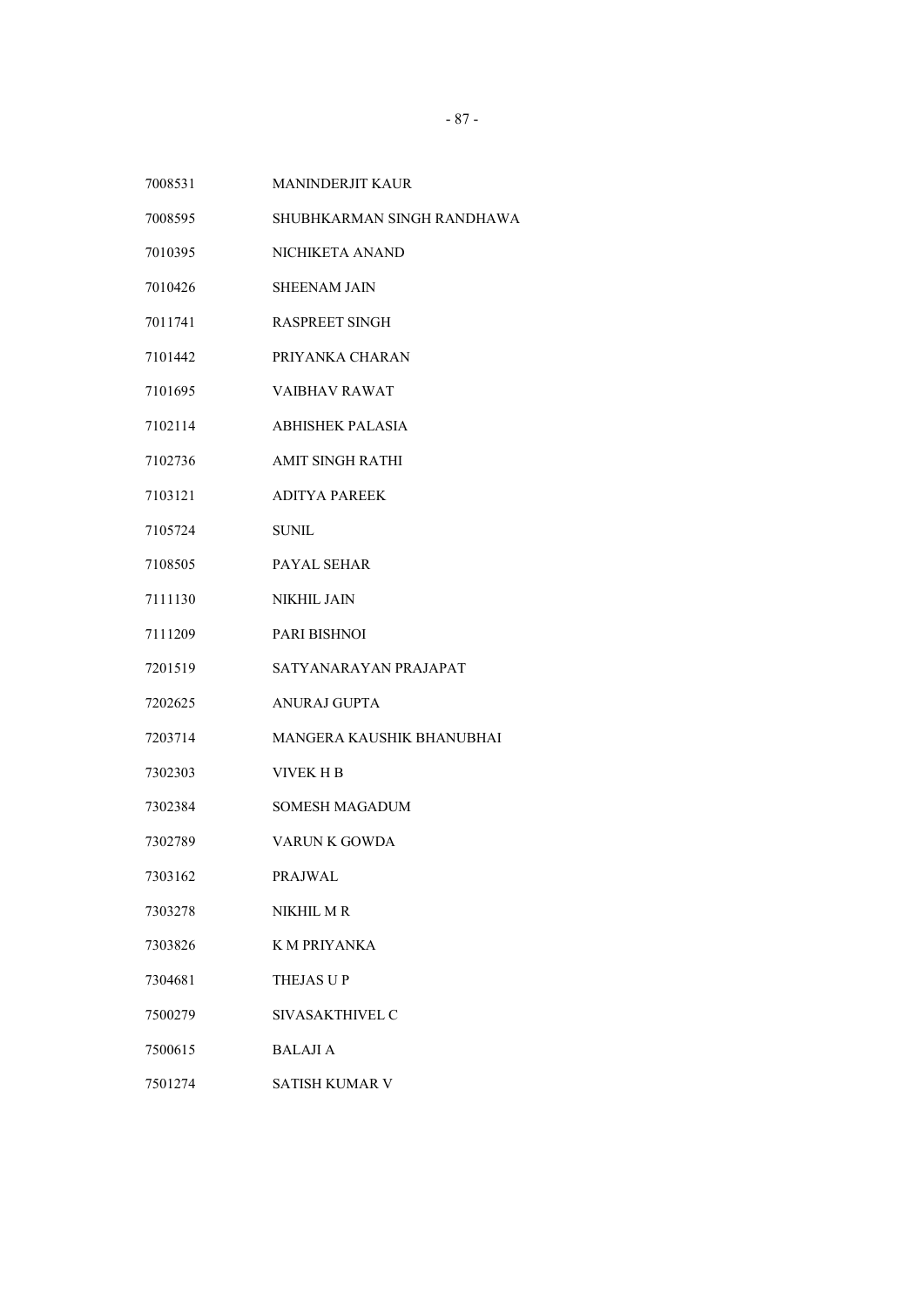| 7501580 | <b>DINESH T</b>           |
|---------|---------------------------|
| 7503345 | <b>ARAVINDHAN V</b>       |
| 7503913 | <b>ARUNK</b>              |
| 7701613 | <b>ANSHUMAN YADAV</b>     |
| 7706429 | AJAY AGRAWAL              |
| 7803507 | <b>DEEPAK SAINI</b>       |
| 7805622 | SHIVANI SHARMA            |
| 7806194 | <b>RADHIKA GUPTA</b>      |
| 7806218 | <b>JYOTI SHARMA</b>       |
| 7806898 | <b>DEEPAK DANGI</b>       |
| 7807117 | <b>RISHABH RUNWAL</b>     |
| 7808951 | <b>RAJNISH PATIDAR</b>    |
| 7812616 | ANANYA AWASTHI            |
| 7814881 | ADITYA KAKADE             |
| 7815344 | PALLAVI VERMA             |
| 7900224 | ASHISH BHARDWAJ           |
| 7903702 | SACHIN BANSAL             |
| 7904700 | <b>ABHISHEK TYAGI</b>     |
| 7905571 | <b>BHANU PRATAP SINGH</b> |
| 7905723 | TANYA SHARMA              |
| 7905816 | AYUSH DIXIT               |
| 7908166 | <b>JUBAK MOHAN SAXENA</b> |
| 7910415 | <b>KUMAR SAURABH</b>      |
| 7911812 | <b>ANURAG SINGH</b>       |
| 7912968 | SAHIL GARG                |
| 7913985 | ABHINAV TYAGI             |
| 7914939 | <b>VIBHA VERMA</b>        |
|         |                           |